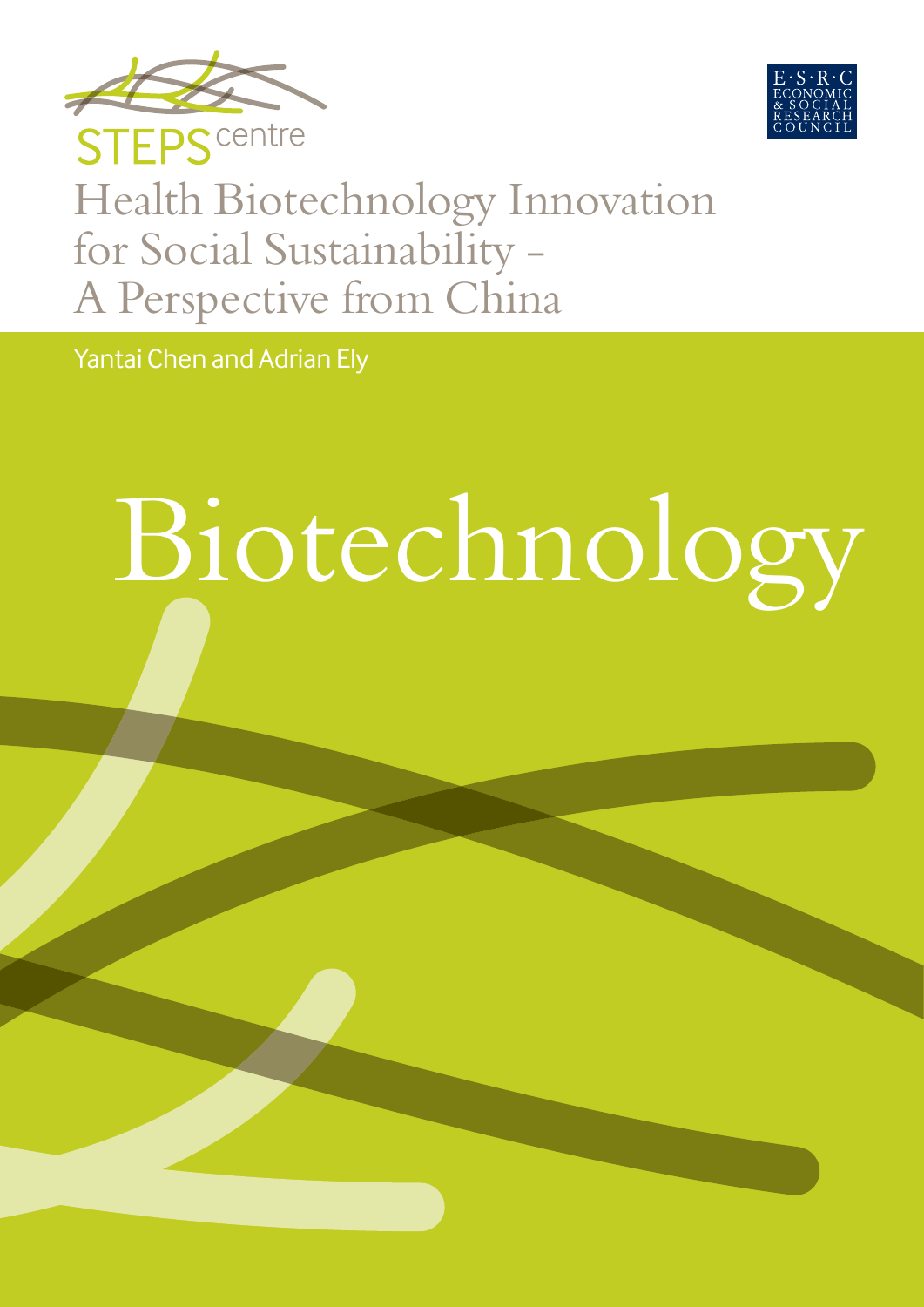

# **Health Biotechnology Innovation for Social Sustainability - A Perspective from China**

high-tech products, but also an increasingly important contributor of ideas and influence in the global knowledge economy. This paper identifies the promises and the pathologies of the biotech New Manifesto', a '3D' approach has been adopted, bringing together social, technological and policy dynamics, and focusing on benefits, costs and risks and the diversity of innovations evolving within it and alongside it.

This is one of a series of Working Papers from the STEPS Centre

www.steps-centre.org.

#### **About the Authors**

STEPS Centre Post-Doctoral Fellow **Yantai Chen** is a Provincial Technology Policy (CISTP), Tsinghua University, China. He was doctorate), the University of Regensburg, and the Faculty of focuses on open innovation, management of emerging technologies, R&D globalization and science & technology policy. Science & Technology and other institutions in China, working with

**Adrian Ely** is a Lecturer at SPRU, University of Sussex and a member of the STEPS Centre. Adrian convenes the Innovation, Sustainability, frameworks for biotechnology regulation in OECD and emerging technologies and innovation for sustainable development. Dr Ely has worked on agricultural biotechnology regulation in China and is currently investigating the ethical challenges associated with biotechnology research collaborations between UK and Asian scientists.

#### **About the STEPS Centre**

environmental change, yet poverty and inequality are growing. Linking and making science and technology work for the poor, have become

to Sustainability) is an interdisciplinary global research and policy engagement hub that unites development studies with science and technology studies. We are developing a new approach to Centre is based at the Institute of Development Studies and SPRU Science and Technology Policy Research at the University of Sussex, ESRC, the UK's largest funding agency for research and training relating to social and economic issues.

#### **www.steps-centre.org**

 **Follow us on Twitter @stepscentre**

#### **Other titles in this series include:**

| <b>Approach</b>                           | Pathways to sustainability: an overview of the<br><b>STEPS Centre approach</b>                   |  |  |  |  |
|-------------------------------------------|--------------------------------------------------------------------------------------------------|--|--|--|--|
| 1. Dynamics                               | Dynamic Systems and the Challenge of Sustainability                                              |  |  |  |  |
|                                           | 2. Governance Understanding Governance: pathways to sustainability                               |  |  |  |  |
| 3. Designs                                | Empowering Designs: towards more progressive<br>appraisal of sustainability                      |  |  |  |  |
|                                           | 4. Agriculture Agri-Food System Dynamics: pathways to<br>sustainability in an era of uncertainty |  |  |  |  |
| 5. Health                                 | <b>Health in a Dynamic World</b>                                                                 |  |  |  |  |
| 6. Water                                  | Liquid Dynamics: challenges for sustainability<br>in water and sanitation                        |  |  |  |  |
| For more STEPS Centre publications visit: |                                                                                                  |  |  |  |  |
| www.steps-centre.org/publications         |                                                                                                  |  |  |  |  |

This is one of a series of Working Papers from the STEPS Centre

www.steps-centre.org.

ISBN-978 1 78118 018 1

**Price £5.00** © STEPS 2011







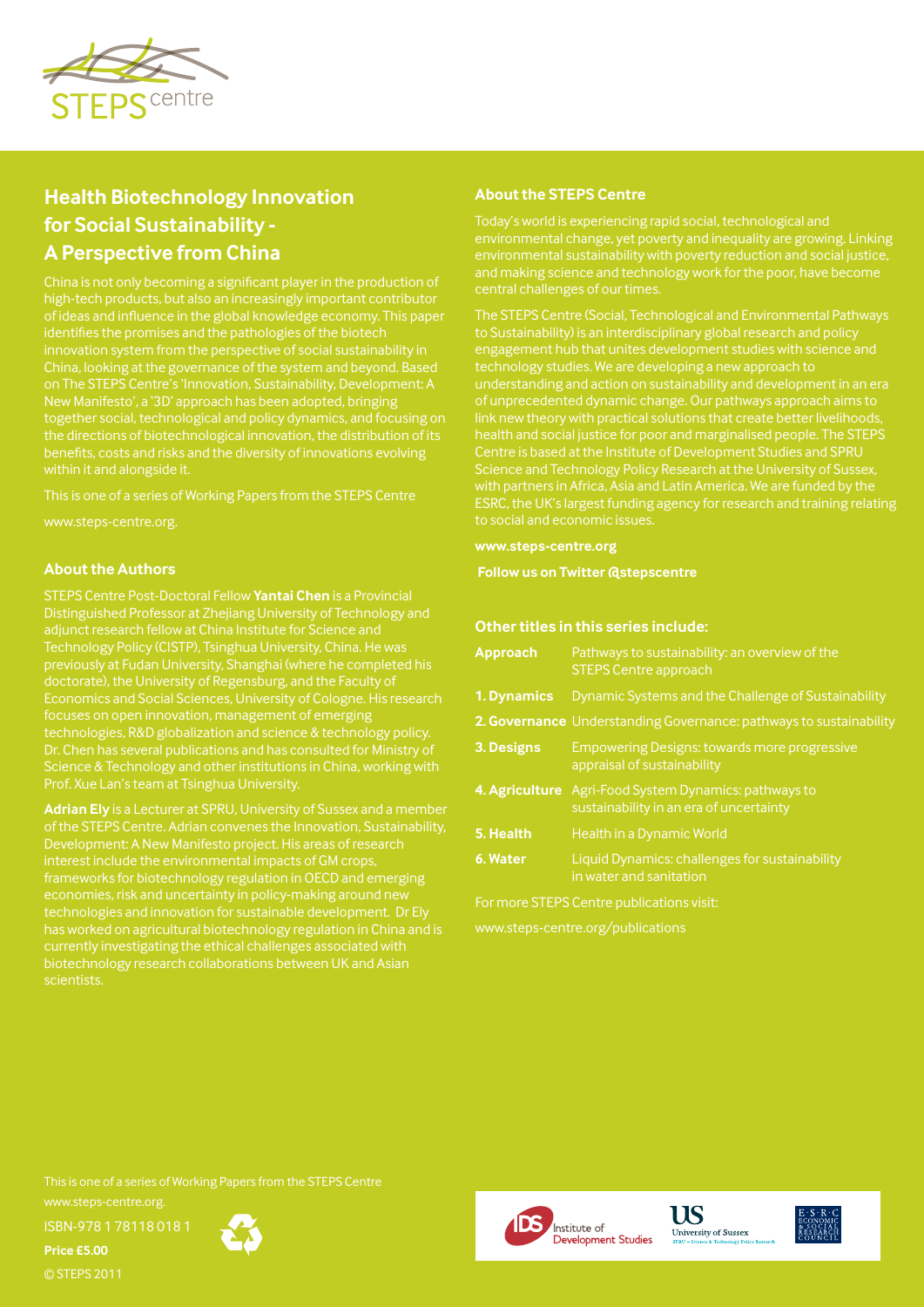Health Biotechnology Innovation for Social Sustainability - A Perspective from China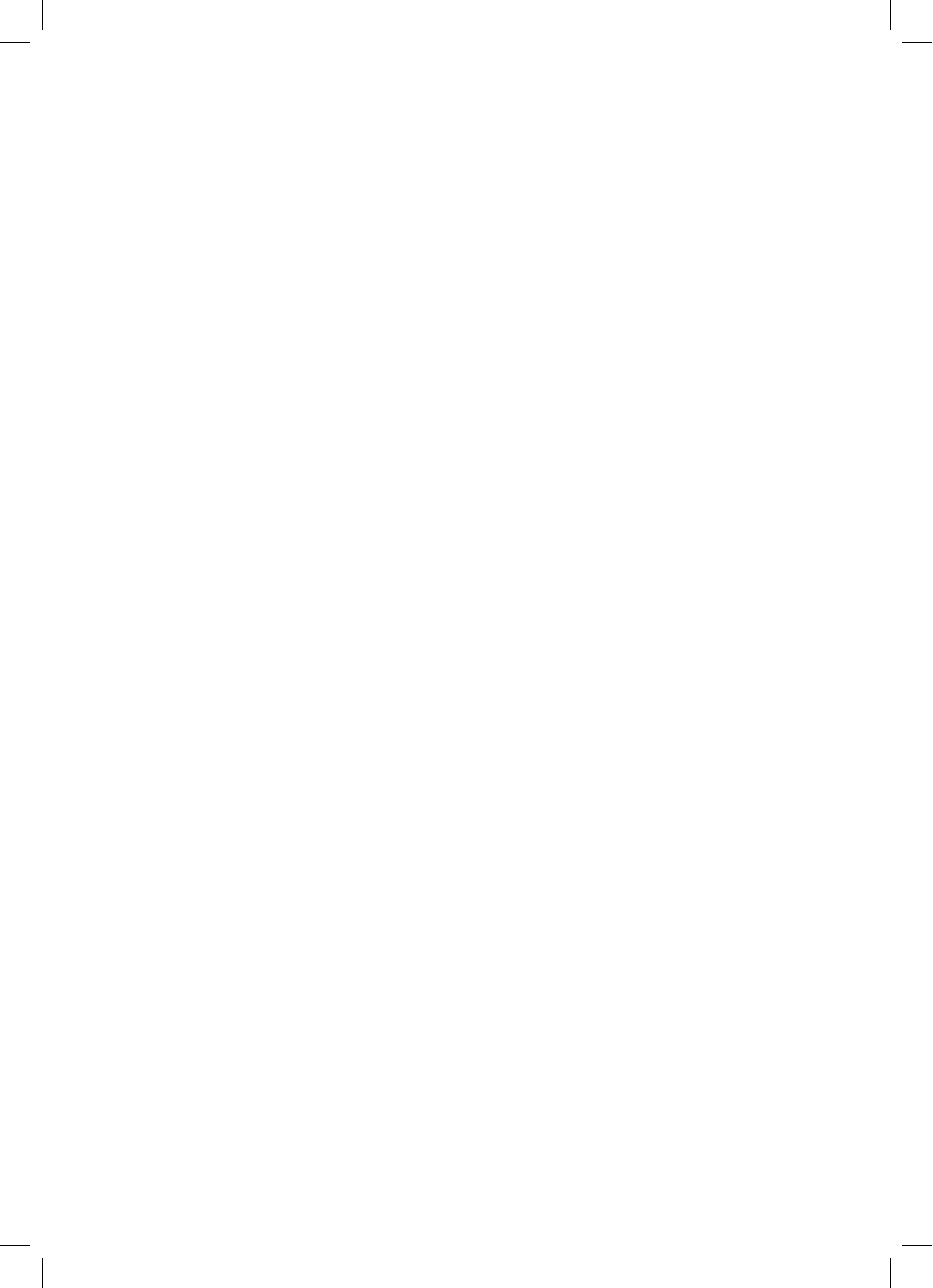Correct citation: Chen, Y. and Ely, A. (2011) *Health Biotechnology Innovation for Social Sustainability - A Perspective from China*, STEPS Working Paper 47, Brighton: STEPS Centre

First published in 2011 © STEPS 2011 Some rights reserved – see copyright license for details

ISBN 978-1-78118-018-1

Acknowledgements: We would like to thank Gerry Bloom and Basak Candemir for comments on an earlier draft of this paper and Harriet Dudley for help with copy-editting. Omissions and inaccuracies are the responsibility of the authors alone.

Design by Wave (www.wave.coop), Barney Haward and Lance Bellers. Print by MCR Print (www.mcrprint.co.uk).

For further information please contact: STEPS Centre, University of Sussex, Brighton BN1 9RE Tel: +44 (0) 1273915673 Email: steps-centre@ids.ac.uk Web: www.steps-centre.org

STEPS Centre publications are published under a Creative Commons Attribution – Non-Commercial – No Derivative Works 3.0 UK: England & Wales Licence (http://creativecommons.org/licenses/by-nc-nd/3.0/ legalcode)

Attribution: You must attribute the work in the manner specified by the author or licensor.

Non-commercial: You may not use this work for commercial purposes. No Derivative Works: You may not alter, transfer, or build on this work.

Users are welcome to copy, distribute, display, translate or perform this work without written permission subject to the conditions set out in the Creative Commons licence. For any reuse or distribution, you must make clear to others the licence terms of this work. If you use the work, we ask that you reference the STEPS Centre website (www.stepscentre.org) and send a copy of the work or a link to its use online to the following address for our archive: STEPS Centre, University of Sussex, Brighton BN1 9RE, UK (steps-centre@ids.ac.uk).

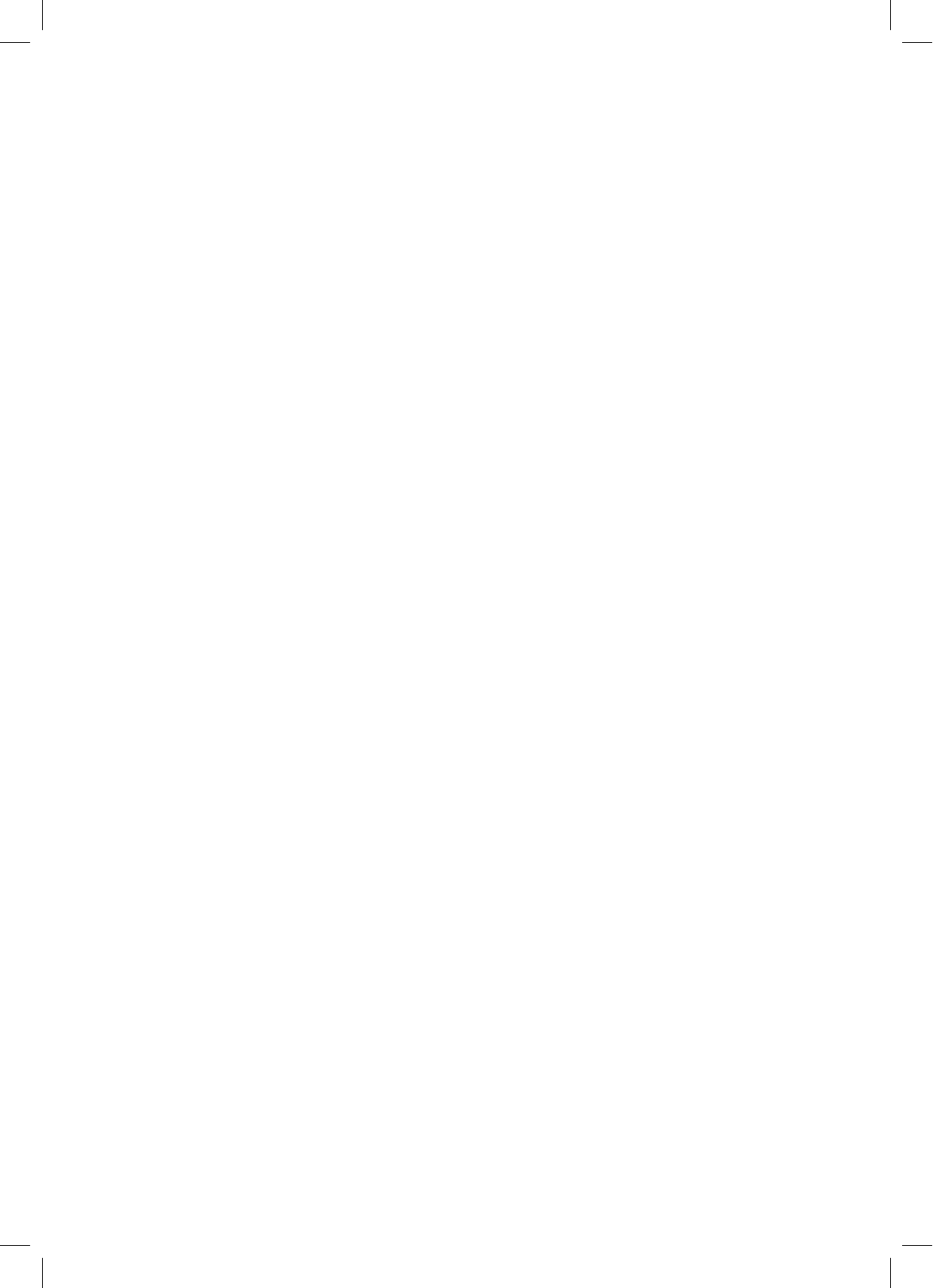# **CONTENTS**

| 1.Introduction: Progress and Challenges for (Health)<br><b>Innovation in China</b>                                                                                | 1           |
|-------------------------------------------------------------------------------------------------------------------------------------------------------------------|-------------|
| 2. Biotechnology, Sustainability and 3D Innovation<br>Governance                                                                                                  | 3           |
| 2.1 Characteristics of the Biotechnology Innovation System<br>2.2 Sustainability and Governance<br>2.3 Globalization and the Governance of STI for Sustainability | 3<br>5<br>6 |
| 3. China's Biotechnology Innovation System:                                                                                                                       | 9           |
| <b>Achievements and Challenges</b><br>3.1 Achievements of China's Health Biotechnology<br><b>Innovation System</b>                                                | 9           |
| 3.2. The Challenges to (Sustained) Innovation in Biotechnology                                                                                                    | 13          |
| 4. Addressing Social Sustainability Goals in China's<br><b>Dynamic Health Biotechnology Innovation System</b>                                                     | 17          |
| 4.1 Direction - Biotech Innovation for Poverty Alleviation                                                                                                        | 17          |
| 4.2 Distribution - Geographical and between Social Groups                                                                                                         | 22          |
| 4.3 Diversity - TCM and Public Health Approaches                                                                                                                  | 27          |
| 5. Opportunities for Enhancing '3D' Health Innovation in China                                                                                                    | 29          |
| 5.1 Enhanced participation and Market Creation for<br>Biotechnology Innovation in China                                                                           | 30          |
| 5.2 Global Governance to Enhance Biotech Innovation<br><b>Systems in Developing Countries</b>                                                                     | 32          |
| 5.3 Conclusions and Future Research Possibilities                                                                                                                 | 34          |
| <b>References</b>                                                                                                                                                 | 36          |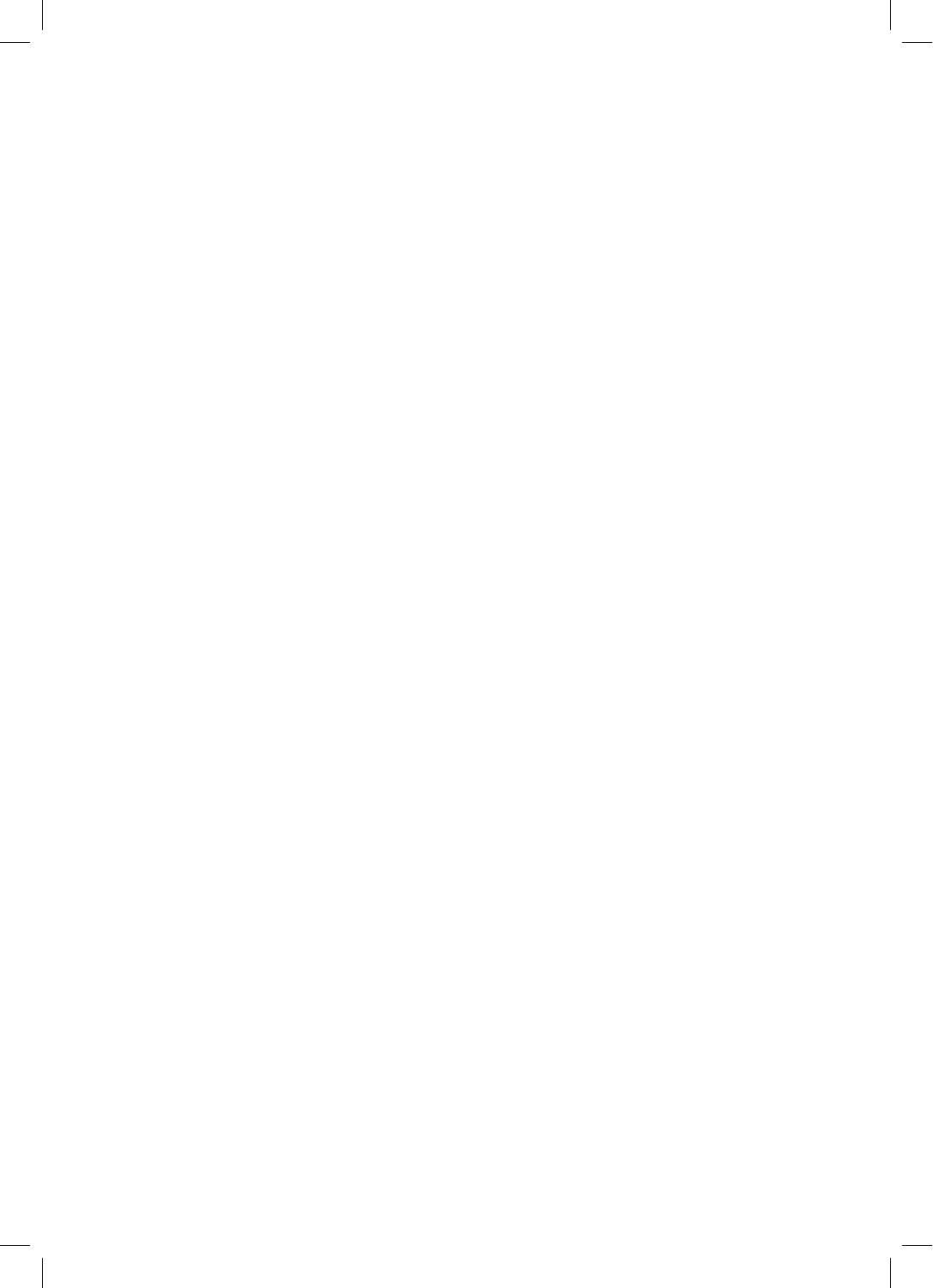# **1. Introduction: Progress and Challenges for (Health) Innovation in China**

Beyond the often-celebrated impacts on economic growth, China's opening up since the 1980s has also helped it to contribute more than any other country to the successful realization of the Millennium Development Goals. China's recent development has delivered millions out of poverty, and the current reforms to its health system have the potential to bring about the most significant single national increase in the provision of basic healthcare in the history of the world. The achievements are among the embodiment of the current administration's concept of the 'scientific outlook on development' (科学发展观), which hopes to link socially equitable and environmentally sustainable development goals. Premier Wen described the principles behind this concept in an interview in 2008:

The number-one principle is to put people first. The second is comprehensive development, the integration of economic development with social development, the integration of economic reform with political reform, the integration of an opening-up and inclusive approach with independent innovation, and the integration of advanced civilization with traditional Chinese culture. Thirdly, we need to resolve the disparities rich-poor disparity, regional disparity, and urban-rural disparity - in our country's developmental process. Fourthly, sustainable development: that is, to meet the challenges of population, resources, and environmental protection faced by a population of 1.3 billion in its modernization process (Wen 2008: 363).

The 'scientific outlook on development' has been understood as a Chinese version of 'inclusive development' by other Chinese authors working in the innovation studies field (Gu *et al*. 2010). This paper investigates the ways in which innovation studies can contribute to informing solutions to the challenge of inclusive development, focussing on the health sector, in which exclusion and inequity are particularly severe (Tang, S. *et al*. 2008).

Alongside its gradual integration into the world economy, China has not only accumulated a large stock of Foreign Direct Investment (FDI), delivered breathtaking growth over a sustained period and grown to become a leading force in global governance (as illustrated by the recent appointment of Chinese nationals to a number of top positions in intergovernmental organisations, including the World Health Organisation), but is also emerging as a key international player in Research and Development (R&D). Gross domestic expenditure on R&D in China has increased at an accelerating rate since 1995, and in 2006, it invested the third largest national sum in R&D (PPP) in the world after the US and Japan (OECD 2008). In 2010, China's GERD represented 1.75% of GDP (MoST 2011), and by 2020, the country aims to dedicate 2.5% of GDP to research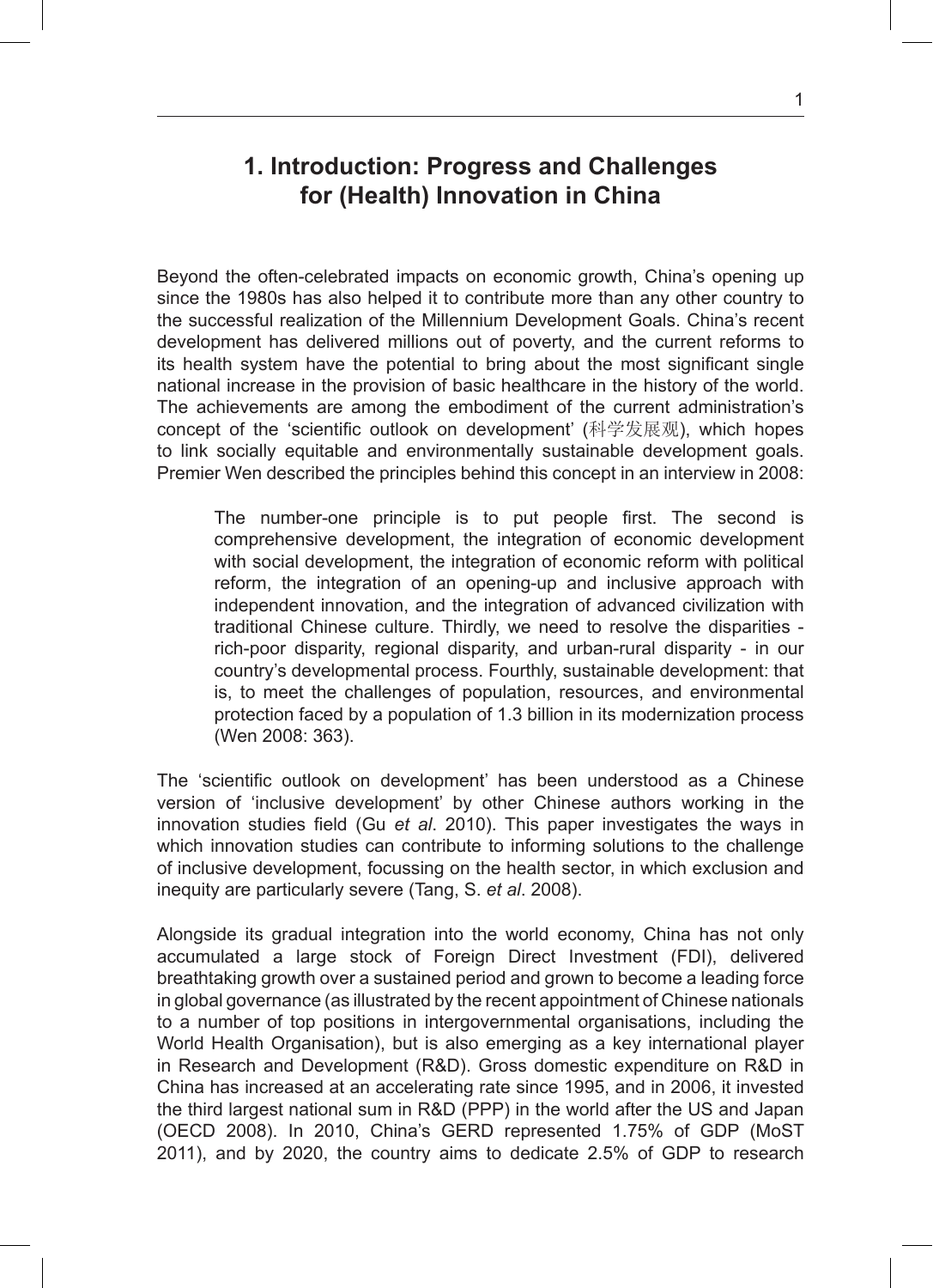and development (State Council 2006). At the same time, China's authorship of scientific publications also surged from 4% between 1999 and 2003 to 10% between 2004 and 2008 (Royal Society 2011) and now ranks second in the world (MoST 2011). In the biotech industry, a typical knowledge-intensive industry, there are also signs of fast growth. China has a long history in health biotechnology, being the only 'developing country' that participated in the human genome project. Recent growth in its global share of world publications in various fields related to health innovation are illustrated in Table 1 below (Adams *et al*. 2009).

The question remains, however, whether emerging innovation activities, largely led by foreign investment, will translate into longer-term indigenous innovationled industrial development of a form consistent with China's objectives of a fair and moderately well-off (shaokang) society. In addition, the surge of innovation in China has great significance, not only for the benefit of its own large population, but also for sustainability and development in other parts of the world. For example, the country exports inexpensive pharmaceuticals around the world, and China's role in providing medical aid and support to sub-Saharan Africa is increasing (Ruger and Ng 2010). Have China's biotechnology advances to date had a positive influence on reducing poverty and disparities between rich and poor areas? To what extent might the country's newfound innovation capabilities contribute to solving these widely-recognised national problems and similar 'social sustainability' challenges at a global level? In this paper, we would like to make a brief exploration of these questions, drawing on data and case studies from China's biotechnology sector.

|                                   |       | 1999-2003                    | 2004-2008 |                               |  |
|-----------------------------------|-------|------------------------------|-----------|-------------------------------|--|
| Field                             | Count | <b>World Share</b><br>$(\%)$ | Count     | <b>World Share</b><br>$(\% )$ |  |
| Pharmacology<br>and toxicology    | 2,259 | 3.11                         | 6,614     | 7.28                          |  |
| Biology and<br>biochemistry       | 6,697 | 2.66                         | 15,971    | 5.86                          |  |
| Microbiology                      | 921   | 1.38                         | 3,863     | 4.74                          |  |
| Molecular biology<br>and genetics | 1,642 | 1.43                         | 6,210     | 4.49                          |  |
| Immunology                        | 493   | 0.87                         | 2,114     | 3.51                          |  |

Table 1. China's world share of publications in fields relevant to health innovation (1999-2008) (Adams *et al*. 2009).

The paper is organized as follows: In Section 2, a research framework for biotechnology innovation, sustainability and governance is put forward, which focuses on the idea of social sustainability and the global governance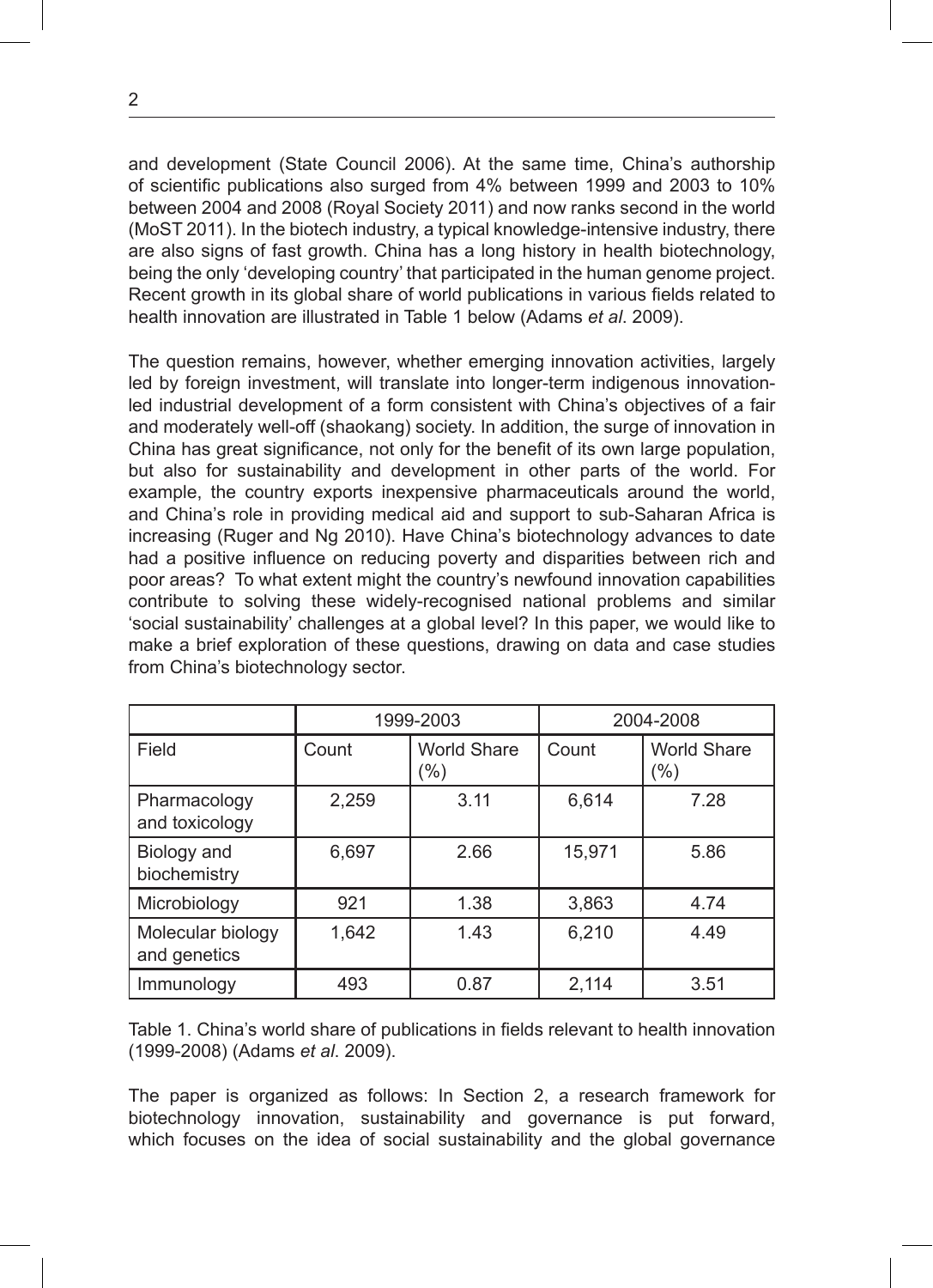of biotechnology innovation. We then focus on the development of China's biotechnology sector and question its economic and institutional sustainability in Section 3. In Section 4, we turn to discuss the impact of biotechnology innovation on broader notions of social sustainability, focusing on the importance of health equity in China and adopting a '3D' approach. Then, in the final section, we try to explore the roots of the obstacles which prevent biotechnology innovation from contributing more to social sustainability objectives, and raise questions about how the governance of (biotechnology) innovation at national and international levels might be reorganized to overcome these obstacles.

# **2. Biotechnology, Sustainability and 3D Innovation Governance**

#### **2.1 Characteristics of the Biotechnology Innovation System**

Studies of innovation systems at national and regional levels have pointed to the roles of specific institutions (and the linkages between them) in fostering the development, deployment and diffusion of innovations (Lundvall 1992; Nelson 1993, Freeman 2002). Similar ideas have been applied to the study of innovation systems at the level of sectors (Malerba 2004: 13-17). Biotechnology innovation systems possess certain characteristics that distinguish them from those of other sectors. This section describes these properties, and then introduces the concepts of social sustainability and innovation governance, providing the theoretical framework for this paper. The biotechnology sector is marked by extended linkages and networks between private entities, including relationships between pharmaceutical firms and smaller biotech companies. Research partnerships, alliances between private and public institutions and regional networks all incorporating network and knowledge links are essential elements (Preverzer and Tang 2006; Preverzer 2008). The EU-funded EPOHITE project distinguished four categories of actors within biotechnology innovation systems in Europe (Lacasa *et al*. 2004). Within each of these, linkages to other actors both domestic and international – formed an important contributor to innovation capabilities in different countries. According to the report, the major players in biotech include: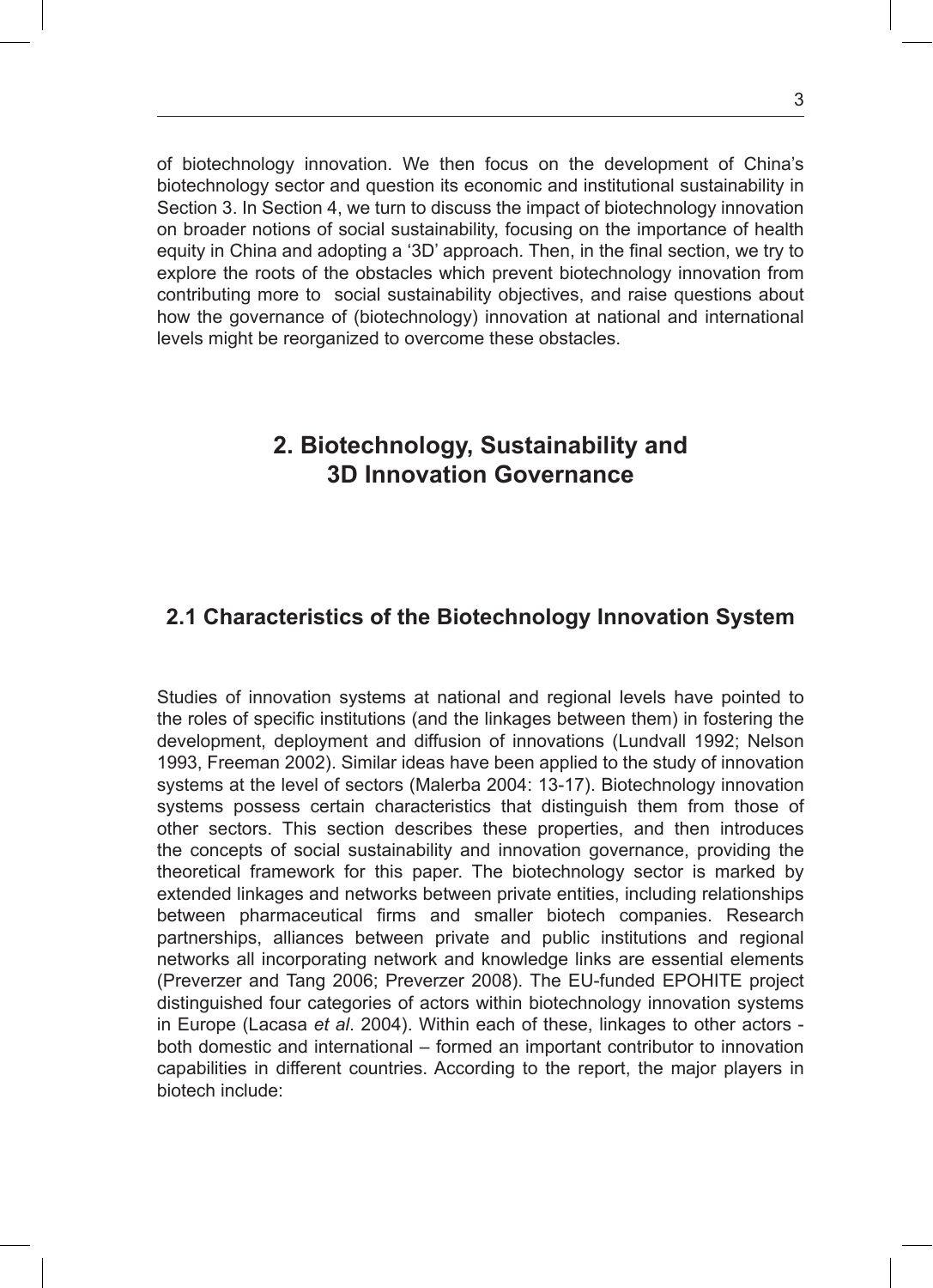• The public sector research organizations, including universities and research institutions.

 $\bullet$  Biotechnology companies including domestic firms and overseas firms

Biology and biology and biology and biology and biology and biology and biology and biology and biology and biology

- Venture capitalists (VCs)
- Government Agencies, including central, provisional and local levels
	- Users: including the rich, middle-income and the poor

Figure 1. Research Framework of the Biotech Innovation System (Lacasa *et al.* 2004) 1 below. This will act as the analytical framework for subsequent sections of the These interact within the biotechnology innovation system represented in Figure paper.



Figure 1. Research Framework of the Biotech Innovation System (Lacasa *et al.* 4.  $\overline{a}$ 2004). \* denotes international influences

1 basic science (McMillan *et al*. 2000). Scientists at biotech research institutes, A second fundamental characteristic of the biotech industry is its close link to universities and private companies regularly publish in leading scientific journals and file key patents (Murray 2002). Studies of the geography of biotech show a tight distribution of innovative small firms around star scientists (Zucker *et al*. 1998). Biotechnology start-ups often tend to cluster around research institutions, especially universities (Prevezer and Swann 1996).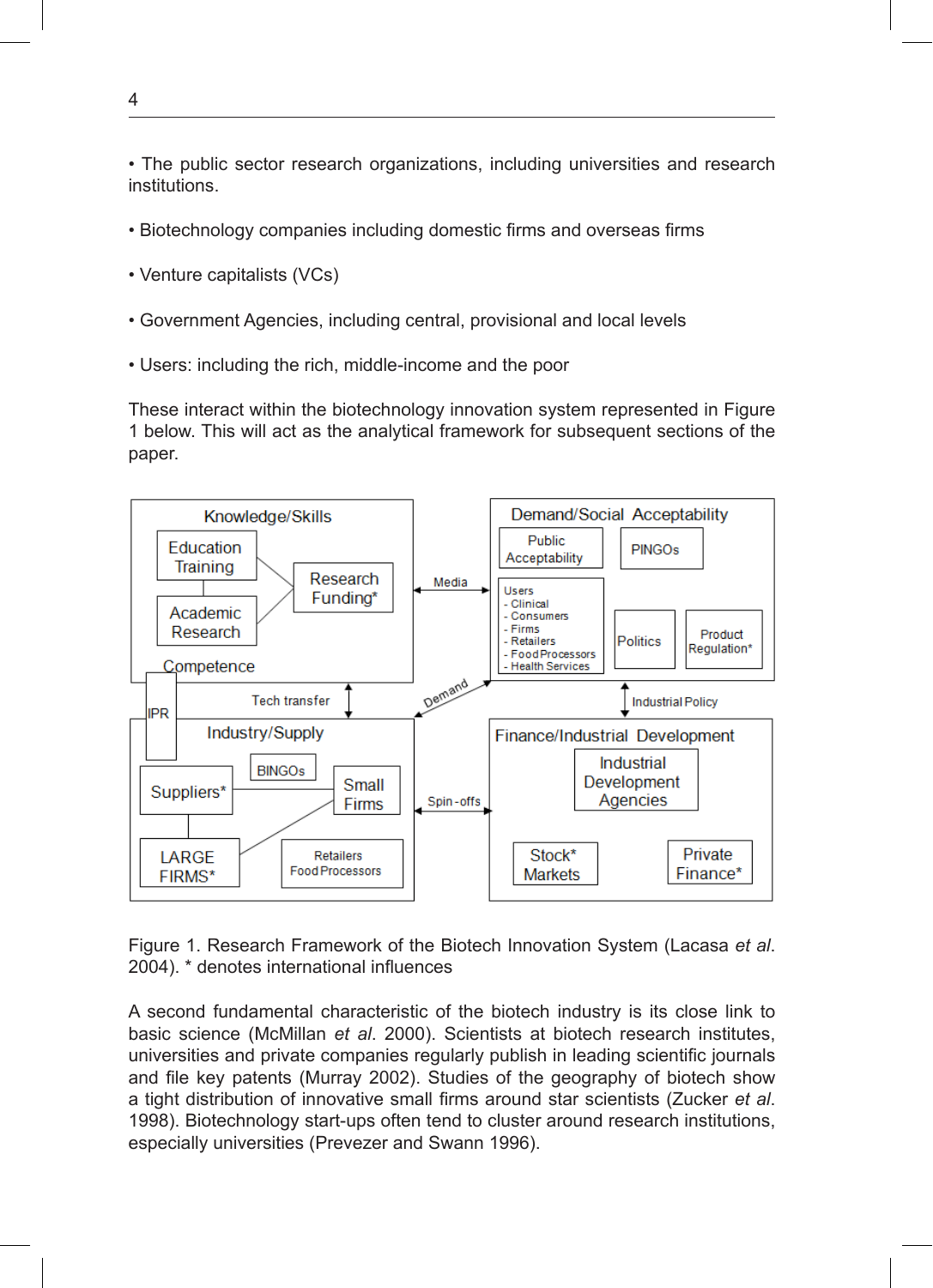A third characteristic specific to biotechnology innovation systems is the sectoral ecology (Lehrer and Asakawa 2004). The variety of skills needed to develop and commercialize the life sciences includes scientific, clinical, manufacturing, legal, financial, regulatory, marketing and distribution capacities. Basic scientific research is usually carried out by publicly funded universities and research institutions, development activities by large companies, and the search for new production techniques by small innovative firms (Henderson *et al*. 1999). There is substantial venture capital involvement and an active stock market for technological start-ups (Feldman and Romanelli 2006). Legislative innovations, legal expertise, and the rule of law have also played a vital role in enabling the growth of the biotechnology sector in leading countries such as the USA and Europe (Malinowski 2004). The roles of these actors and components of the biotechnology innovation system will be a key focus of the analysis in this paper.

#### **2.2 Sustainability and Governance**

The principle of sustainable development was first articulated in Our Common Future, the report of the Brundtland Commission (1987). Sustainable development can be seen as a process of change in the way that society is organized closely related to how human societies have sought to alter the ways science and technology, economic growth and social harmony (as well as environmental protection) co-develop (Carter 2007: 207-8). Seen as an outcome, sustainability is seen to depend not only on the materials necessary for a good life, but also on good social relations and on the relationships between individuals, societies and their natural environment (Adger and Jordan 2009).

In 1987, Brundtland's definition of sustainable development as 'development that meets the needs of the present without compromising the ability of future generations to meet their own needs' (WCED 1987: 43), focused on two further concepts: 'the concept of needs, in particular the needs of the world's poor, to whom priority should be given', and 'the idea of limitations imposed by the state of technology on social organization and the environment's ability to meet present needs and cultivate further development' (WCED 1987:43). Whilst it did not separate out 'social sustainability', this term has been used since as shorthand for the two 'pillars' of sustainable development (other than environmental protection) highlighted at the 2005 World Summit (United Nations 2005). For the purposes of this paper, social sustainability relates to the goals of equity, cultural integrity and the preservation or provision of social support structures, including through just political systems that support human capabilities for social and economic development in the long-term.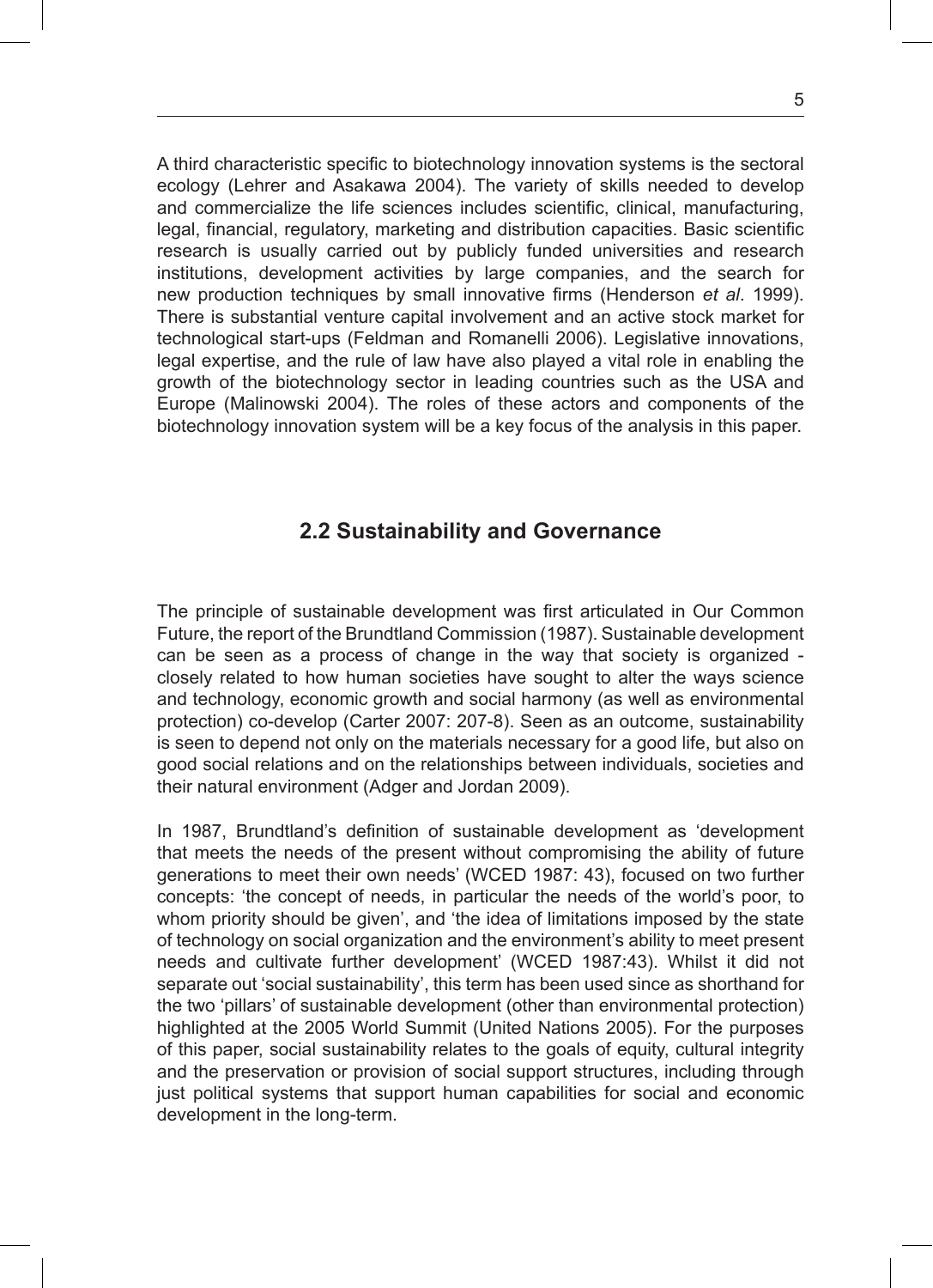Whilst many have tried to reduce (social) sustainability to simple indicators or metrics, this paper, does not see sustainability as an objectively determinate quantity, but as a concept that maintains 'the creative tension between a few core principles and openness to re-interpretation and adaptation to different technological, social and ecological contexts' (Kates *et al*. 2005). Sustainability is therefore an outcome of universal appeal but needs to be carefully thought about and deliberated upon (Adger and Jordan 2009).

Governance refers to those social activities which seek to 'guide, steer, control or manage' these activities (Kooiman 2003). Western literature describes the patterns that emerge from the governing activities of diverse actors in what is deemed acceptable norms of behaviour and divergent institutional forms (Ostrom 2005), the contributions of government, non-state actors such as businesses and non-governmental organizations (NGOs) involved in societal steering (Lemos and Agrawal 2006), aspects of governance at different spatial scales—international, national and sub-national (Cash *et al*. 2006). As such, governance for sustainability and development should be an interactive and reflexive process of debate and dialogue, which is equipped to deal with dilemma, disputable struggles and the risk of serious conflicts (Meadowcroft *et al*. 2005: 6-8). At the international level, scholars have focussed on international agreements, multi-lateral organizations and private organizations such MNEs as well as the UN system (Stiglitz 2004 2006; Michie 2003; Levy and Newell 2004; Glasbergen *et al*. 2007; Xue 2007; Adger and Jordan 2009)

#### **2.3 Globalization and the Governance of STI for Sustainability**

Globalization is characterized by the systematic reduction in the barriers to the cross-border flow of factors (labour, capital), products, technology, knowledge, information, as well as belief systems, ideas and values. Globalization arises alongside the growing complexity and reach of scientific and technological advances, and leads individuals, institutions and nations to widen their activities across national boundaries (Kaplinsky 2005). The process of globalization is affecting the production, distribution and transfer of technology (Bartlett and Ghoshal 1989; Dunning 1992; Ely and Scoones 2009). Technological globalization can be divided into three categories: the global exploitation of technology, global technological collaboration, and global generation of technology (Archibugi and Michie 1997), and the strategies developed by both government and business institutions to generate knowledge and technologies are extending beyond single country borders (Archibugi and Michie 1995). However, the majority of the world's new technologies are still primarily developed and utilized in industrialized countries. Mobilizing this knowledge to meet the agriculture, health,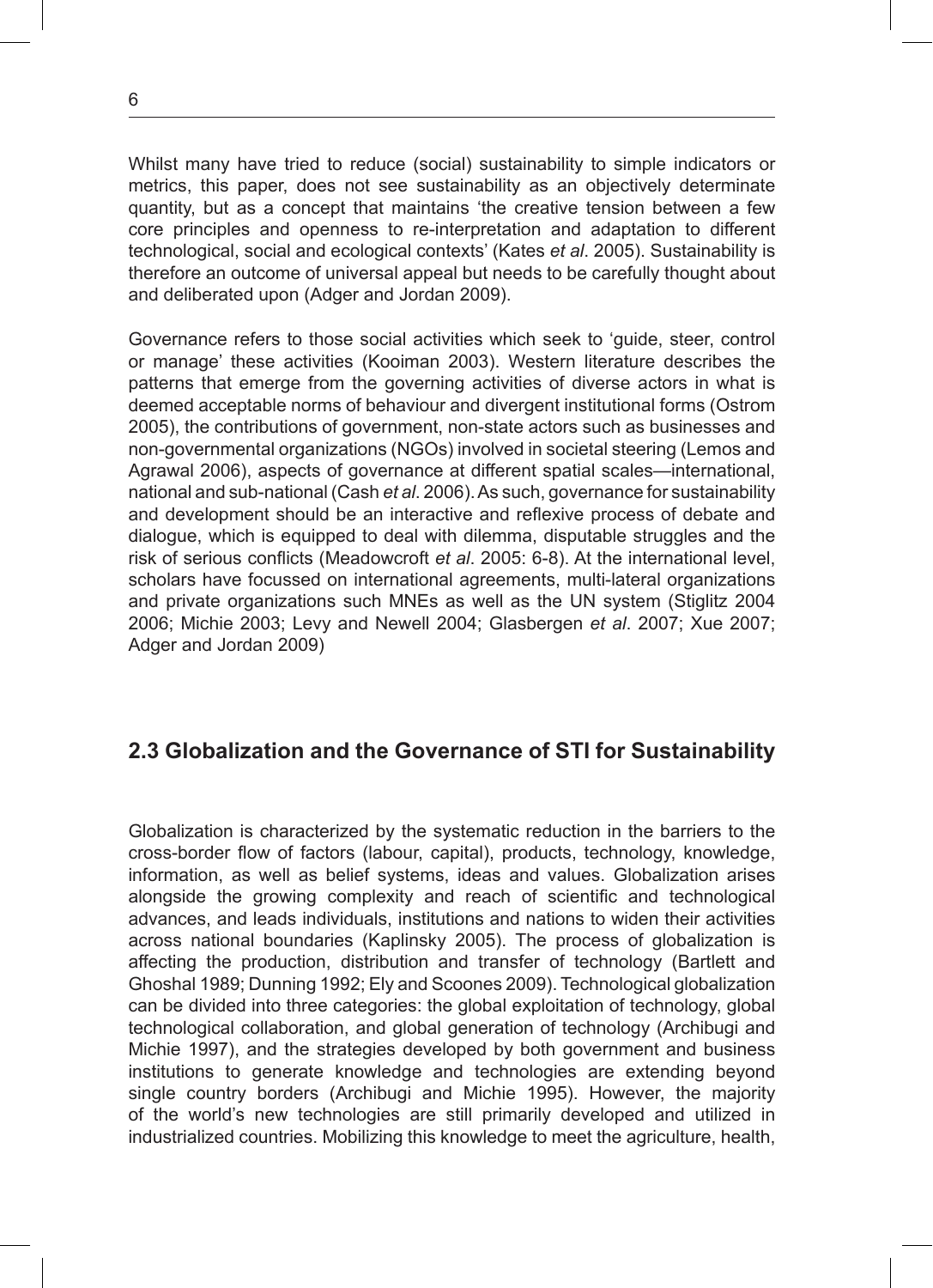communication and environmental needs of developing countries will continue to be one of the most important issues in international relations (Juma *et al*. 2001). Globalization thus represents a major challenge to governance. Public institutions are traditionally held accountable to their nation-based citizens, while business firms are in theory accountable to stateless shareholders. Alongside continuing globalization, changes have occurred in social, cultural and political life, impacting local communities including nation-states, and lowering ties of national identity, citizenship and political sovereignty (Robertson 2003).

In the domain of health biotechnology, issues of 'social sustainability' have received a great deal of scholarly attention as new, emerging technologies raise different debates and political responses in various jurisdictions across the world. Without an overt focus on 'sustainability', Gottweis (1998) and Jasanoff (2005) have compared the political and regulatory debates around health and agricultural biotechnology in the USA and Europe. On the other hand, Torgersen and Seifert (1997) have focused directly on 'social sustainability' debates in relation to genetic technologies and the concept of 'sozialverträglichkeit' (social unsustainability or unbalanced burden on society or social groups) in Austria's Genetic Engineering Act.

At international levels, scholars have studied the role of existing and new biotechnologies in promoting international development (Daar *et al*. 2003), analysed innovation approaches aimed at groups not served by market mechanisms (Chataway and Smith 2006), and made arguments for further global health research on the basis of human rights (Pogge 2005). In the general area of science, technology and innovation, the STEPS Centre's New Manifesto (STEPS Centre 2010) has advocated institutional approaches to ensuring that science and technology contribute to social (and other forms of) sustainability through increasing transparency and accountability in STI funding, enabling broader participation in decision-making around support for research and development and for wider innovation policies.

Social sustainability concerns are at least as pressing to the Chinese Communist Party as environmental impacts of the current form of growth. Some international commentators, like Will Hutton, have argued that China's authoritarian approach to capitalism risks social unrest (Hutton 2011), echoing calls for significant constitutional reform from senior academics within China (Yu 2007a: 3). There are signals to indicate that these pleas are being heeded, at least in that the central committee intends the policy making culture to move to a more consultative mode (in addition to expanding the formal role of the Chinese Peoples' Political Consultative Conference). However, in the field of science and technology, fundamental deficits in transparency (for example around R&D funding decisions) and problems of public accountability remain. Although authors such as Sleeboom-Faulkner (2009; 2010) have discussed the ethical debates that have been witnessed in China around the governance of new medical technologies such as biobanks and stem-cell lines, and other scholars (e.g. Tang, S. *et al*. 2008) have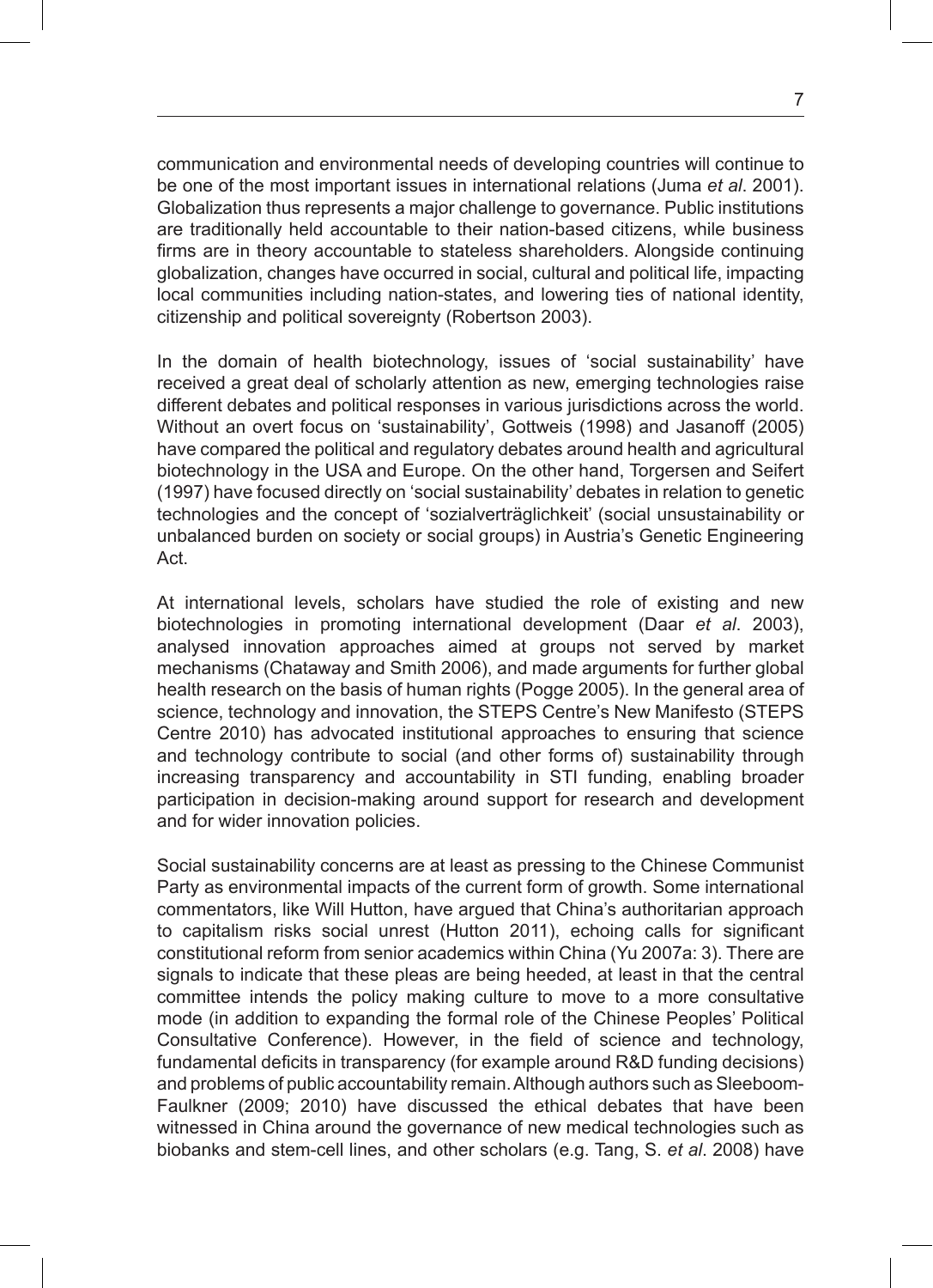discussed the challenges of health equity, the link between the country's health biotech innovation system and concerns of social sustainability have so far been relatively neglected in the scholarly literature. Even less studied are the policy processes and governance arrangements that relate to these areas.

From the 1990s 'global governance' emerged as the key term for international reform as well as a conceptual tool in political research such as environmental standard-setting, health and the reform of international institutions (Rosenau 1997; Held and McGrew 2002; Stiglitz 2003; Cogburn 2003; Dhar and Gopakumar 2006; Xue 2007). Institutionalist perspectives on international governance suggest that international institutions can deeply affect how states behave towards each other and stress the importance of international regimes - sets of principles, norms, rules and decision-making procedures around which actor expectations converge in a given area of international relations (Krasner 1983; Koenig-Archibugi 2002). Non-state actors, especially NGOs, business entities, and the staff of intergovernmental organizations (IGOs) can work together towards the resolution of public problems (Rosenau 2000). Regulations on global business follow industry self-regulatory practice more than the reverse, and multilateral IGOs can exercise influence by forging alliances, sponsoring research, mobilizing technical expertise, raising public awareness and playing a leadership role in negotiation (Archibugi and Pietrobelli 2003).

A typical example in the global governance of the science and technology domain is the World Trade Organization Agreement on Trade Related Aspects of Intellectual Property (WTO TRIPs), whose rules increasingly determine the health, agriculture, environmental, food safety rules of communities (Guzman 2004; Guzman and Simmons 2005) and to which we return later in this paper.

The STEPS Centre's 'New Manifesto' outlines a number of 'areas for action' for the global governance of innovation for sustainability, social justice and equitable development, focusing on what it calls a '3D' agenda. This agenda argues that current political debates around science, technology and innovation pay insufficient attention to the following (Stirling 2009):

Direction – the direction in which science, technology and innovation are moving, rather than the scale (e.g. volumes of funding support) or the rate (e.g. publications or patents per year) of change;

Distribution – the more equitable distribution of the costs, benefits and risks associated with innovations; and

Diversity – maintaining or enhancing diversity in STI approaches to sustainability and development challenges, in order to avoid lock-in to unsustainable pathways, cater for seemingly irreconcilable perspectives and priorities and build resilience in the face of uncertainty.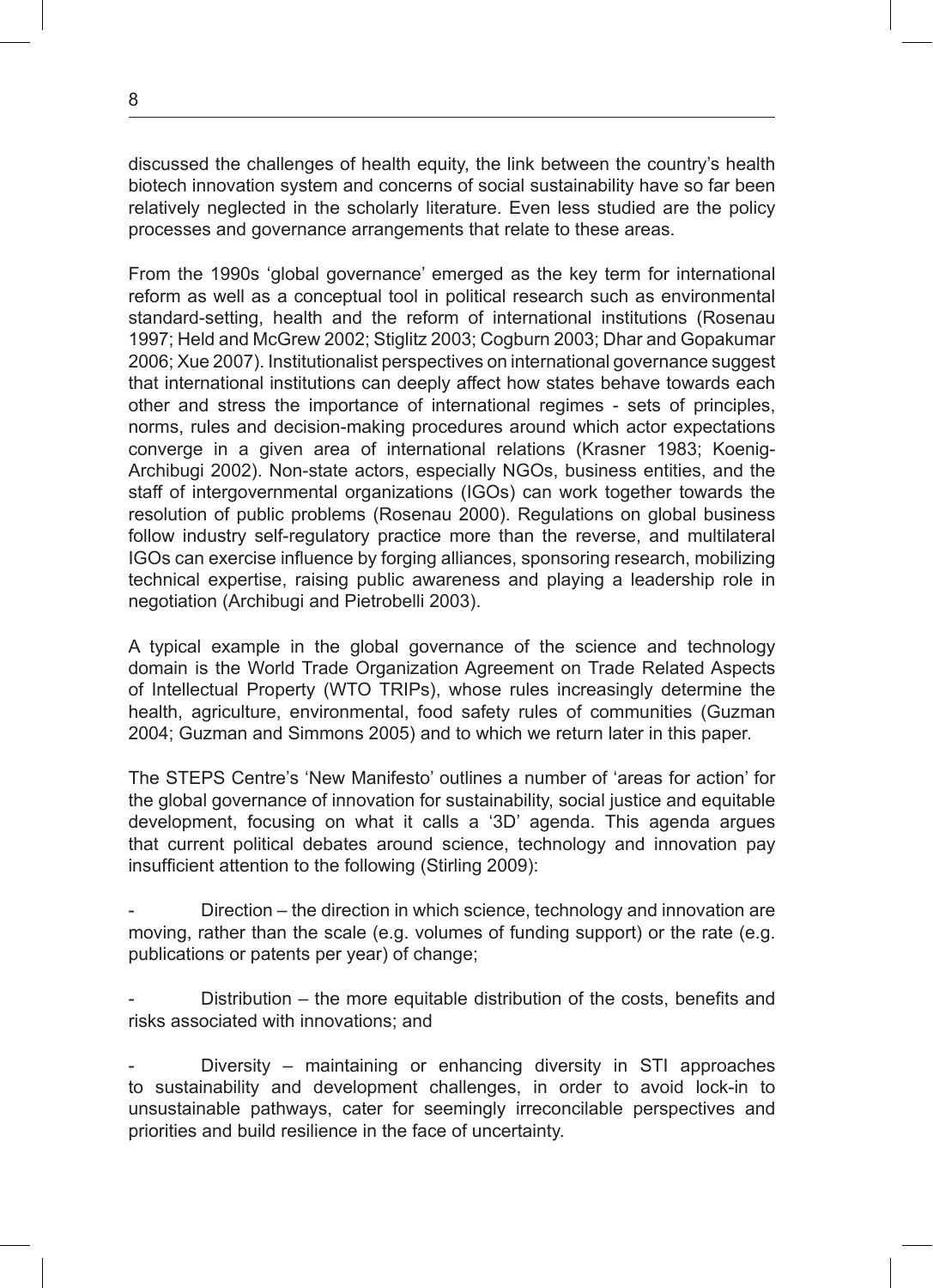In the remainder of this paper, we will draw upon the theoretical ideas outlined above, especially the characteristics of biotechnology innovation systems and the 3D agenda for innovation governance, in our analysis of China's health biotechnology sector.

# **3. China's Biotechnology Innovation System: Achievements and Challenges**

Before discussing the social sustainability impacts of China's health biotechnology innovation system, we review some of the achievements that have been reached and challenges faced over the past thirty years in which it has emerged.

### **3.1 Achievements of China's Health Biotechnology Innovation System**

China has experienced rapid growth in the biotech industry since 1996 when the Chinese government announced its policy of prosperity for the country through scientific and educational advances (Fang and Mu 2008). China's investment in research and development in the agricultural field has raised the question of whether it can be described as a 'biotech developmental state' (Keeley 2003), drawing on earlier analyses of East Asian industrialisation (White 1988). Extending their analysis to health and environmental sectors, Zhang *et al*. (2010) have also used the 'developmental state' model, contrasting it with public-private partnership and entrepreneurial models (drawing from Cook and Kwon's 2007 typology). They argue that the country has adopted a hybrid model, providing large amounts of funding to support public sector R&D, fostering cooperation between academia and enterprises, and gradually liberalising markets to generate internationally competitive biotechnology firms. The story of the evolution of China's (health) biotechnology innovation system is re-told here.

The modern Chinese biotechnology industry came into existence around the 1970s. From the beginning stage until the end of the 1980s, it was mainly based on research activities in the public institutions, and some biopharmaceutical firms were founded as spin-offs of universities and public research institutions (MoST 2008). From 1981 to 1985, government funding for biological research increased more than 25-fold, and new mechanisms were introduced to allocate resources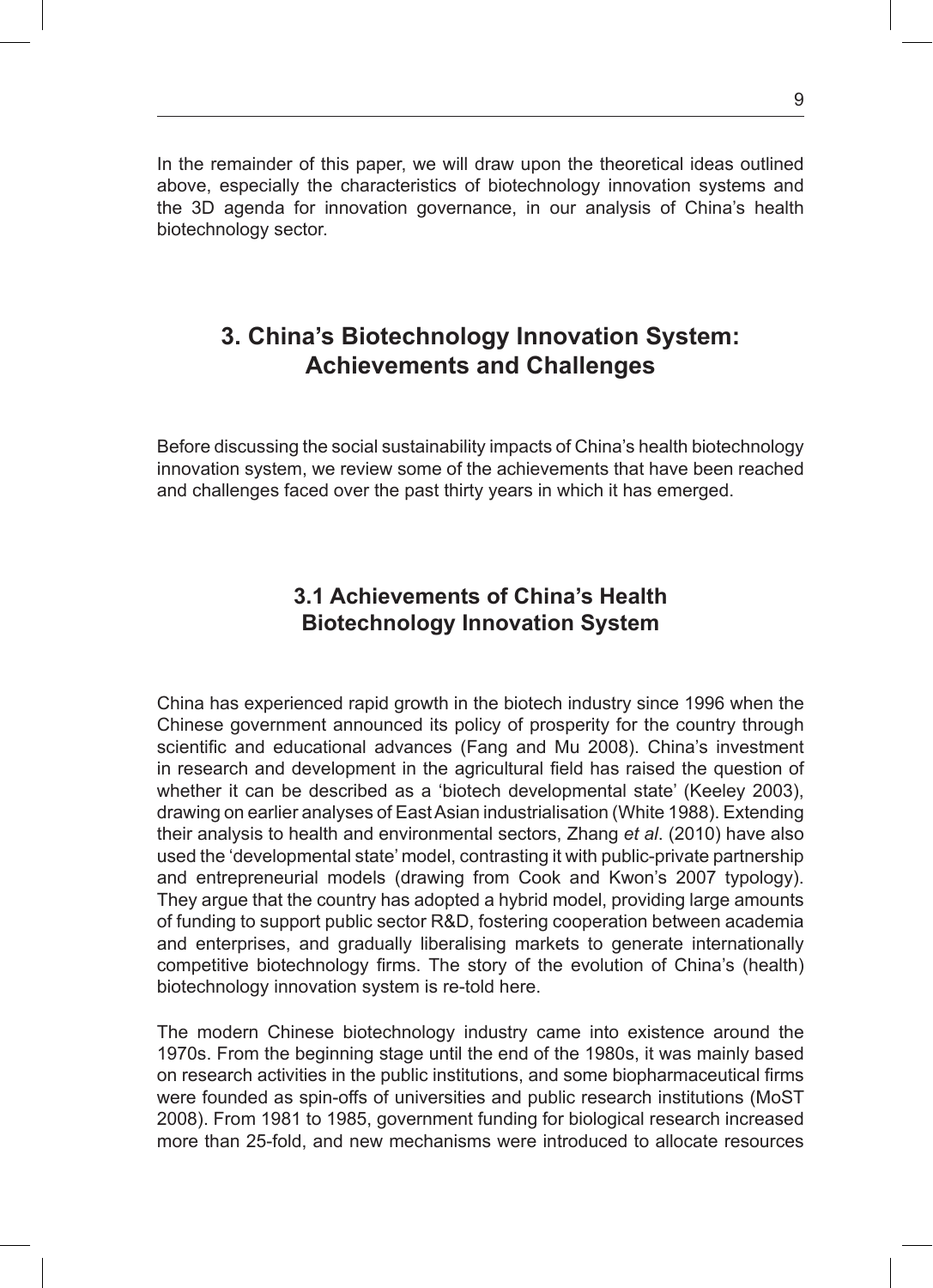by competitive peer-reviewed grants. During the seventh 5-Year Plan (1986- 1990), the level and scope of biotech funding also increased rapidly. The State Council launched the 'The National High Technology Research and Development Program of China' (referred to as the '863 Plan') in March 1986 (Fang and Mu 2008). A small number of academics established firms in this phase, contributing to linkages between research and industry.

From the mid-1990s China's biotech industry policy shifted towards an entrepreneurial system. The policies included support for start-ups, drawing 'returnees' back from abroad (Chun Hui Programme of 1996) to create new ventures, stimulating science parks and industrial clusters, and establishing a venture capital industry. As the following section suggests, these processes are still in progress.

Research was driven by National Basic Science (973) and other programmes. Instead of merely transplanting Western science, China began to make use of modern biotechnology to solve national problems and to promote indigenous innovation (Chen *et al*. 2011). International biotech firms, attracted by China's 1.3 billion consumer-markets and its low labour costs, rushed into China for manufacturing and acquired local knowledge, legislated patents, and set up R&D centres (Liu and An 2008).

Since China joined the World Trade Organization (WTO) in 2001, it has integrated more completely into the global economy. Accession to the WTO binds China to various principles, such as improved transparency and the strengthening of commercial legal procedures. China's WTO commitments include the tightening of intellectual property protection, tariff concessions, and market access of non-Chinese service suppliers engaging in the distribution of biotech pharmaceuticals and other biotech products (Grace 2004). At this stage, biotechnology research and industry development in China entered a new era with the creation of a national biotechnology leadership group. Funding for biotechnology research came from two sources: government and enterprises. From 2001 to 2005, the Chinese government spent a total of about 10 billion CNY (approx 1.2 billion USD) on biotechnology research mainly through the Ministry of Science and Technology (MoST), National Science Foundation of China (NSFC), China Academy of Science (CAS) and relevant local governments (NDRC 2008). Among these, MoST administrated more than half of the government funding (Lakhan 2006).

The achievements of China's biotech innovation system can be partially illustrated below in Table 2, which gives indicators of biotech innovation, including the number of SCI papers published, global patents and the growth rate of biotech patents in modern biotechnology. China's number of global (PCT) patents accumulated from 1995-2006 is still tiny at only 1.7% of the world total, compared with USA (43.3%), Japan (14.1%), Germany (9.6%). But the annual growth rate of China's global biotech patents is substantial (49.3%), much higher than leading countries, and even higher than other emergent countries such as India (30.4%), Russia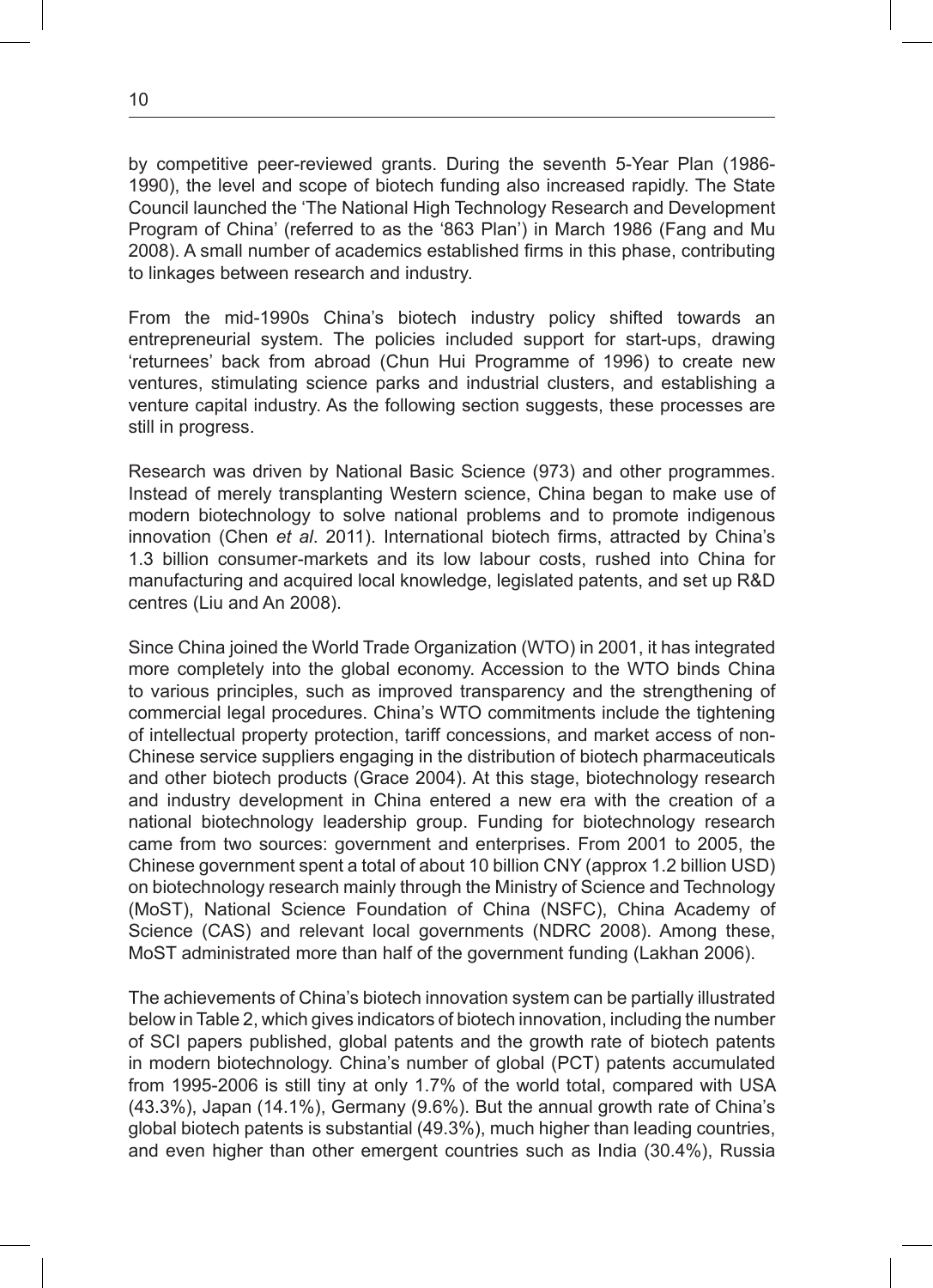#### (19.6%) (NDRC 2008).

| Country    | Number of SCI<br>Papers in Biotech<br>Fields |         | Number of Global<br>Patents in Biotech<br>Fields |                | Annual Growth Rate<br>of Biotech Patents<br>from 1995-2006 |                |  |
|------------|----------------------------------------------|---------|--------------------------------------------------|----------------|------------------------------------------------------------|----------------|--|
|            | <b>Number</b>                                | Ranking | Percentage<br>$(\% )$                            | Ranking        |                                                            | Ranking        |  |
| <b>USA</b> | 37,822                                       | 1       | 43.3                                             |                | 1.5                                                        | 20             |  |
| <b>UK</b>  | 7,565                                        | 2       | 5.3                                              | $\overline{4}$ | 2.8                                                        | 19             |  |
| Germany    | 7,497                                        | 3       | 9.6                                              | 3              | 10.1                                                       | 6              |  |
| Japan      | 6,298                                        | 4       | 14.1                                             | 2              | 8.2                                                        | 9              |  |
| France     | 5,172                                        | 5       | 3.6                                              | 5              | 6.3                                                        | 14             |  |
| Canada     | 4,194                                        | 6       | 2.7                                              | 6              | 5.2                                                        | 16             |  |
| China      | 1.481                                        | 13      | 1.7                                              | 9              | 49.3                                                       | 1              |  |
| Russia     | 1.019                                        | 17      | 0.2                                              | 19             | 19.6                                                       | $\overline{4}$ |  |
| India      | 789                                          | 20      | 0.8                                              | 16             | 30.4                                                       | $\overline{2}$ |  |

Table 2. Publication and patenting of leading countries in the biotech industry, 1995-2006

Source:

(1) SCI paper data source: China Ministry of Science and Technology (2009)

(2) Patent data source is from OECD, PCT database, from: http://www.oecd.org/ document/41/0,3746,en\_2649\_34451\_40813225\_1\_1\_1\_1,00.html

(3) The data are accumulated numbers from 1995 to 2006

The number of biotech firms has also been increasing, thanks in part to the Chinese government's encouragement of entrepreneurship and attraction of Chinese returnees into the nascent biotech industry since 2002. In 2003, there were around 500 biotech firms in China according to an Association of German Biotechnology Company report (Tang, 2004, p.24). According to an OECD report, there are 158 biotech firms, 31 R&D institutions and 22 higher education in Shanghai alone (OECD 2006). However, the true size of the Chinese biotech industry (especially innovation-based biotech firms) is difficult to gauge due to two reasons: firstly, many companies label themselves as 'biotech firms' or are labeled as such since they are located in the high-tech park, but actually they are only involved in the processing of chemical components for pharmaceutical companies; secondly, most industry reports do not differentiate between 'pharmaceutical' and 'biotech' industries (Sternberg and Müller 2005). Numbers are further complicated by the emergence of the contract research organisation (CRO) phenomenon in the global biotech and pharmaceutical industry. With the increasing specialization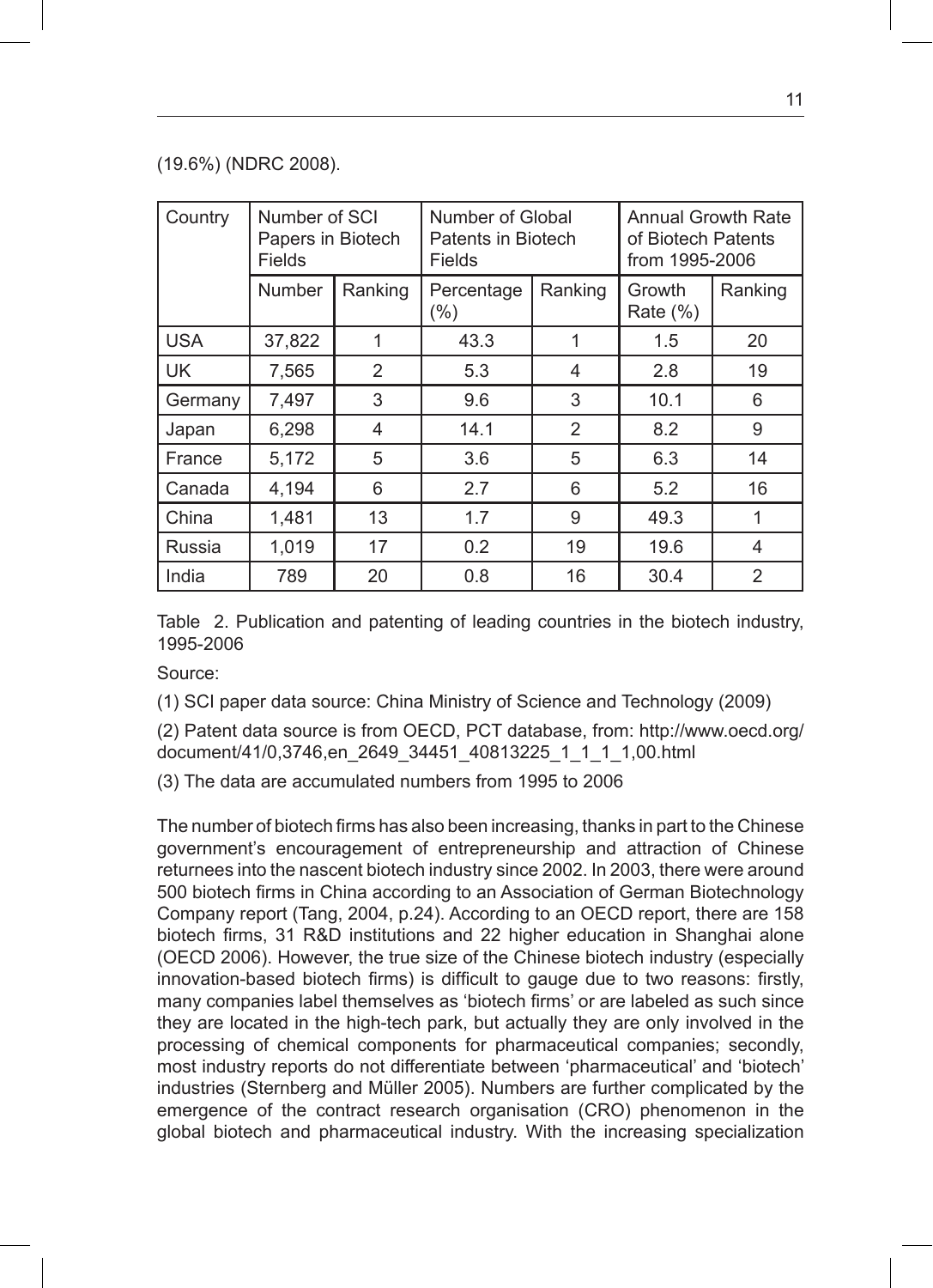and modularity of R&D, transnational biotech pharmaceutical firms have begun to outsource their R&D or clinical experimental work to these private organizations, which provide full-service pre-clinical testing and clinical trials. Proximity to these partners has been highlighted as one of the reasons for European MNEs to move R&D offshore (Ujjual *et al*. 2011). China attracted negligible outsourcing activities of this kind before 2000, but in 2001 it took 0.4% of the global proportion of clinical trials, and in 2006 it reached nearly 1% (NDRC 2008).

China's biotechnology industry has maintained relatively steady growth in outputs since 1995. The total value of outputs of the biotech sector increased rapidly and reached around 60 billion RMB in 2007 (nearly 8 billion USD) after expanding at around 19% from 2002 to 2007 per year based on the national statistics data (NDRC 2008). Value added and profits followed a similar growth pattern, as illustrated in Figure 2 below. Industry analysts have argued that the market for 'genetic biotechnology products' is due to increase enormously because of growing demand for medicine, consumer preference for lower costs, forthcoming patent expiries and regulatory reforms to promote bio-generics (Festel 2007).



Figure 2. Total Value of Outputs, Value Added and Profits of Biotechnology Pigure 2. Total Value of Outputs, value Added and Fronts of Blotechnology<br>Companies in China (1995-2007), source: China Statistics Yearbook on High Technology Industry (2001-2008)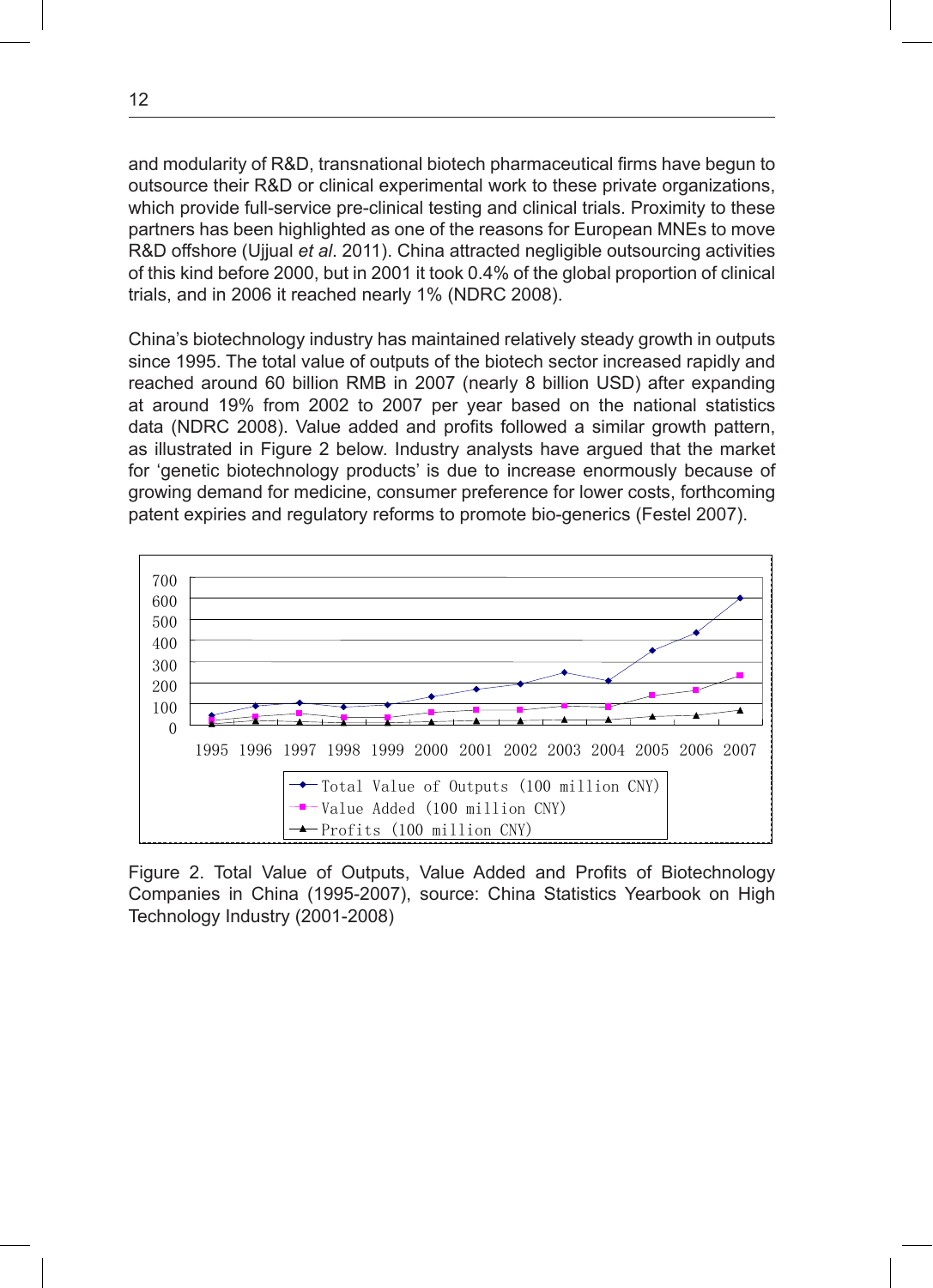#### **3.2. The Challenges to (Sustained) Innovation in Biotechnology**

China has been building capabilities for 'indigenous innovation' in biotechnology and other sectors, however there remain potential stumbling blocks to sustaining this process. On the basis of the system of innovation framework outlined above, these include challenges in the domain of creating truly innovative firms and providing ongoing finance to the industry. In addition, we briefly discuss issues relating to the demand side and social acceptability.

The history of China's biotechnology/ pharmaceutical industry has been based around the production of generic medicines and to a large extent this continues. Liberalisation has led the number of firms in pharmaceutical production to increase substantially, although only a small minority of the firms produce anything other than copies or similars. The biotech market segment (which includes genetically engineered drugs, vaccines, antibodies and blood products) represents only 7.4% of China's entire pharmaceutical industry, for which there are an estimated 130 million daily consumers. Total revenues of the entire Chinese biotech industry amounted to 5.62 USD billion in 2006, which is only 10% of US biotech industry revenues (53.5 USD billion) in the same period (NDRC 2008).

Although China's R&D capabilities are now well-developed, challenges still remain in terms of converting knowledge to value through the activities of innovative firms. China needs to generate a much greater intensity and diversity of indigenous innovation. Discussing 'developing countries' in general, Bell (2009) points to the importance of complementarities between local innovation capabilities (especially design and engineering-focused capabilities) and both local R&D and technology imports. From the history of China's biotech industry (as discussed above), it is clear that public policies have focussed on fostering R&D capabilities organized in central and usually public institutes like national centres and leading universities, with less attention given to strengthening the creation and use of complementary capabilities in production enterprises. In addition there has been a heavy concentration within firms on acquiring technology/ knowledge (or human resources in the form of overseas students returning to China) via imports from advanced economies, and less focus on creating and using their own complementary innovation capabilities. The government's 'Torch' programme was initiated in 1989 to promote high-tech development, but was restructured as part of the Medium-Long Term Plan by integrating the functions of the government's innovation fund for technology-based SMEs, and the China Technology Market Management and Promotion Centre. The new Torch Centre (Technology Transfer Market Administration Centre) now plays the role of making policies and providing 'angel investment' to firms, taking forward research from the country's mega-research projects and 863 programme, through the 'valley of death' (the period between R&D and deployment where funding is traditionally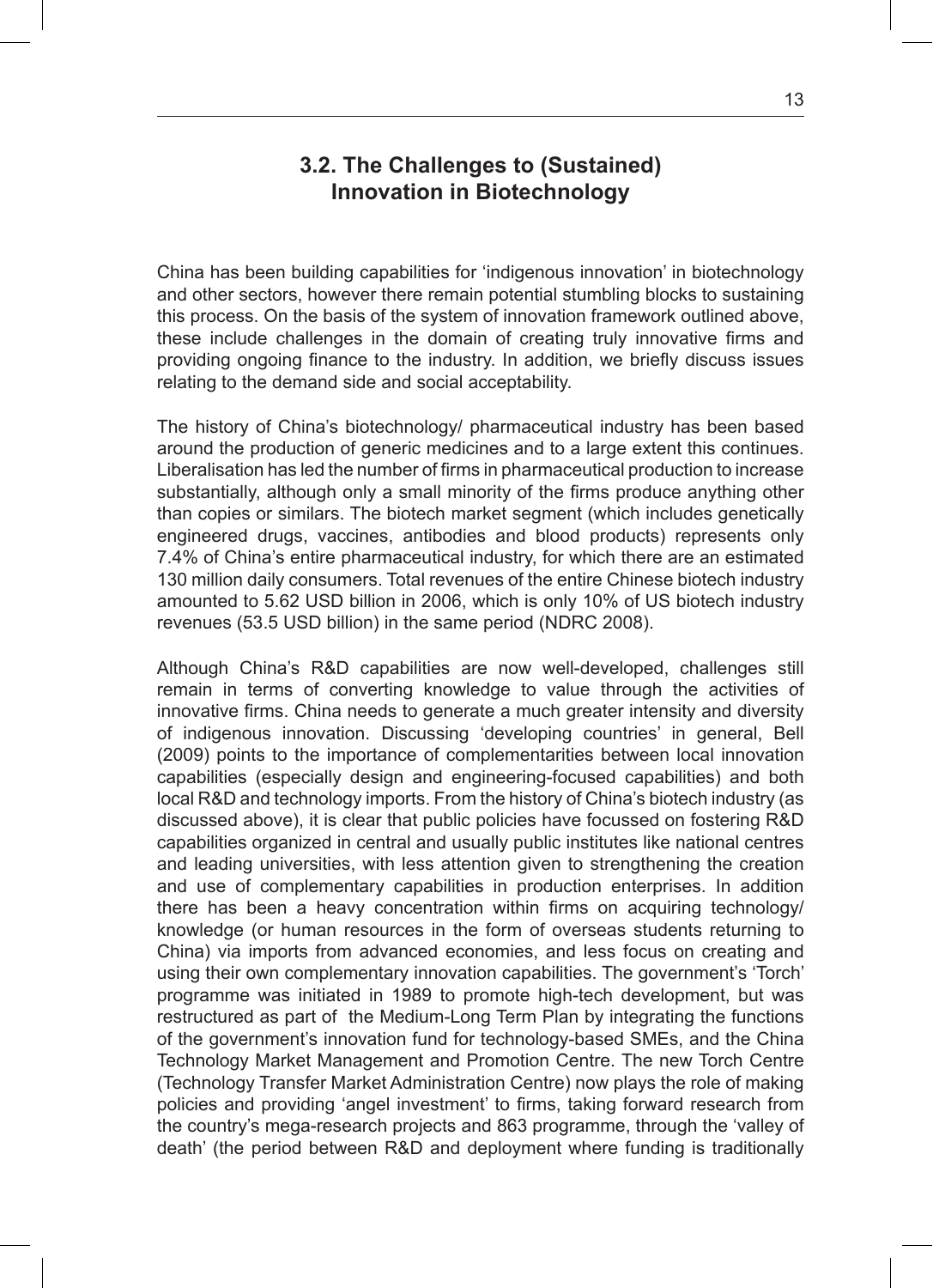very difficult to obtain) and towards commercialisation.

Patenting, as mentioned earlier, has been much slower to develop than the knowledge base itself, and, notwithstanding the limitations of patent statistics (Li 2008), this may be indicative of a time-lag in 'new to country' and 'new to world' innovations. Part of the reason for this lag in innovative performance is the poor linkages between firms and the research institutions that have excelled over past years. The country is trying to overcome this by promoting entrepreneurship amongst academics, with some successful results. In addition, various provincial governments have attempted to build 'high-tech clusters' by encouraging the geographical proximity of research institutions and firms in the same sector, however with limited success. Zhang *et al*. (2010) attribute the weakness of these initiatives to the state-sponsored R&D model, which promotes vertical rather than horizontal linkages.

For the Chinese health biotechnology innovation system to successfully deliver products and services contributing to social development, the availability of finance (including from private venture capital, industrial development agencies and stock markets) is vital. From a global perspective, whilst the 'knowledge/skills' component of the system appears well-developed, the Chinese venture capital investment in biotech companies is quite small. In China, venture capital invested in life sciences was only 315.8 million USD in 2007. This is less than 6% of that invested in USA in the same year and compares to a total of 8,064 million USD PPP venture capital investments in the life sciences for all 25 reporting OECD countries in 2007 (OECD 2009). In terms of products on the market, China's offerings are also dwarfed by activities in the larger markets. Until recently, the Chinese biotechnology industry's total product sales only accounted for less than half those of the major biotechnology firm Amgen in the United States (Zhang *et al*. 2010).

The financial strategies of China biotech companies are different from those of western biotech counterparts (Chen *et al*. 2011). The evolution of the US biotech trajectory has shown that venture capital plays a key role in financing biotech (Etzkowitz and Leydesdorff 2000). However, the stock market in China is relatively young and focussed on low-risk investments, so in general venture capital (VC) is difficult to come by. Most Chinese biotech firms receive funds from state-owned enterprises or government at different levels, ranging from central (e.g. the Ministry of Science and Technology often provides some initial funds through its 863 and 973 programmes) to provincial and local, or indeed from entrepreneurs themselves. Di Masi *et al*. (2003) estimated that the cost of developing a new drug and bringing it to market in the USA would average approximately USD 800 million over 12 years, necessitating huge long-term investment that government is incapable of delivering.

Looking beyond biotechnology, the pattern of total venture capital sourcing in China is illustrated below. Financial sources from government are limited and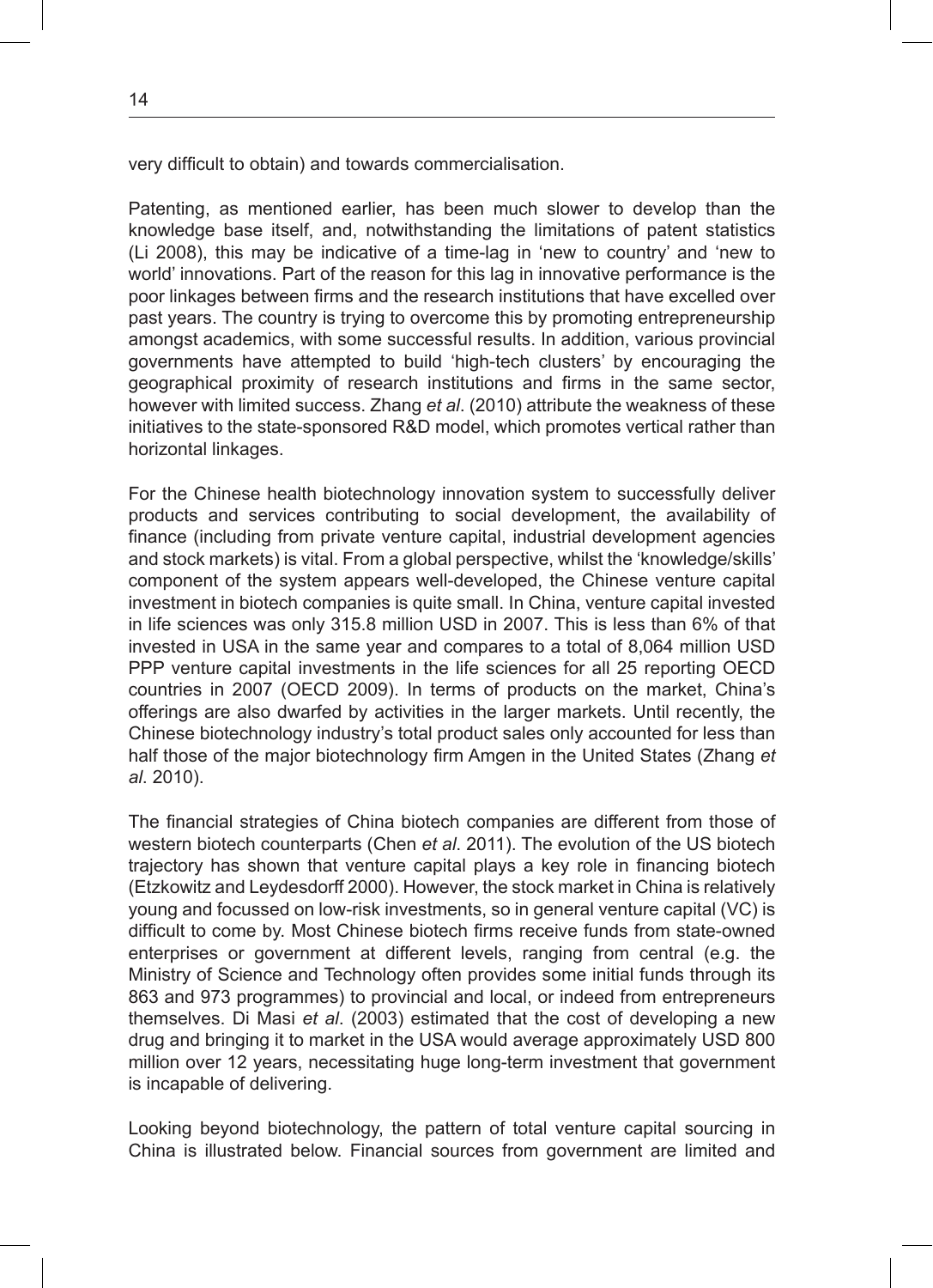cannot ensure sustained investment over the longer-term (beyond the early R&D stage through to development and testing of drugs). Moreover, the government officials usually lack professional experience in VC activities, limiting their understanding of growth in the biotech industry and their ability to invest wisely. Private venture capital may even be afraid of government over-intervention in the future development of biotech companies.

Because China's private venture capital sector is still at an embryonic stage, Chinese biotech companies often adopt a 'hybrid business model', which means that these companies survive on selling biogenerics in order to develop profits that can be invested in R&D. This kind of hybrid business model can dilute entrepreneurial and financial resources, and is not necessarily favorable to overseas or domestic venture capital.

|                                               | Year            | 2003 | 2004 | 2005 | 2006 | 2007 | 2008 | 2009 |
|-----------------------------------------------|-----------------|------|------|------|------|------|------|------|
| Domestic Financial<br>Resources (%) of which: |                 | 95   | n.a. | 66.1 | 56.3 | 44.4 | 50.6 | 53.9 |
|                                               | Government (%)  |      | n.a. | 31.9 | 33.6 | 24.1 | 25.2 | 21.8 |
| <b>Financial Institutions</b><br>$(\% )$      |                 | 6.3  | n.a. | 14.8 | 13.0 | 7.0  | 10.7 | 9.5  |
|                                               | Firms $(\%)$    | 52.6 | n.a. | 46.4 | 44.9 | 53.5 | 39.7 | 44.7 |
|                                               | Individuals (%) | 10.5 | n.a. | 3.0  | 5.7  | 10.5 | 19.3 | 23.5 |
|                                               | Other $(\% )$   | 5.3  | n.a. | 3.8  | 2.7  | 4.0  | 5.1  | 0.9  |
| Overseas Capital (%)                          |                 | 5    | n.a. | 33.9 | 43.7 | 55.6 | 49.4 | 46.1 |

Table 3. Financial Sources of Venture Capital in China 2003-2009. Source: Yearbook of China's Venture Capital Investment 2010 (Cheng 2010).

Table 3 illustrates that overseas sources of venture capital played an important role in China from 2005 and grew steadily before falling again around the time of the downturn in Western economies. Government's share of domestic venture capital began to fall after 2005, with venture capital from individuals showing a steady increase. Although we have no specific data on VC in the biotech industry, we have no reason to believe that the general trends seen throughout the VC sector are not similar to those seen within biotech. We will later discuss the possible impacts of these trends with respect to the directions of innovation. Firms and financial institutions have increased their share since 2005, but a strong trend is not visible over the period for which data are available, suggesting that up until that point the venture capital industry in China was still in an emergent phase, unable to provide the kinds of support that allowed the growth of the sector in leading countries. Whilst VC from individual sources has increased steadily, due to the short-history of the biotech industry in China, domestic venture capital is generally inexperienced and only able to provide funds, in the absence of the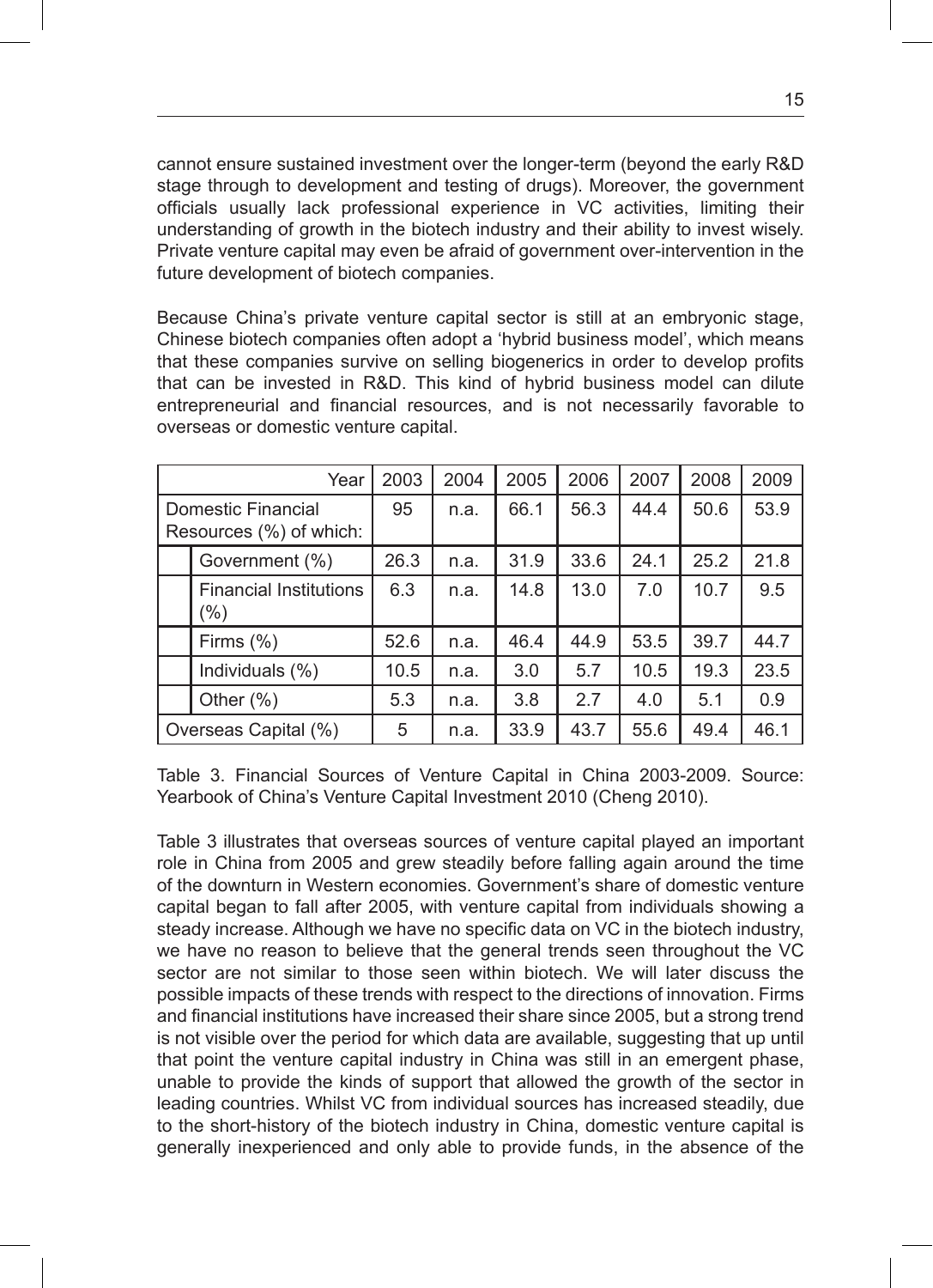managerial support offered by angel investors and VC in more developed markets.

The size of China provides great potential for domestic firms, but the market is yet to be exploited. China accounts for 20% of the world's population but only 1.5% of the global drug market (Griesar 2011). China's changing health-care environment is designed to extend basic health insurance to a larger portion of the population and give individuals greater access to products and services. The creation of wealth (and generation of purchasing power) in rural areas is recognized as part of a broader need - acknowledged internationally as well as at home – for China to shift growth towards a model based on domestic consumption rather than inward investment and export.

One barrier to demand for the biotech products in China is the weak health system across the entire country. According to the Chinese Ministry of Health, there are only 1.5 doctors per 1,000 people (Ministry of Health 2007). The coverage of medical insurance has decreased from 90% in the early 1980s to less than 10% in rural areas, making it difficult for patients to afford cheap, generic drugs, letalone biotech products, which have a higher price due to patent protection for pharmaceuticals – a relatively recent change in China's health system (Liu 2004). Until the early 1990s there was no patent protection for drugs and domestic pharmaceutical companies could legally copy drugs developed and patented in other countries. In 1993 China amended its patent law, added pharmaceuticals to the list of patentable subjects and passed another law that gave foreign companies seven and a half years of marketing exclusivity for pharmaceuticals that had been patented abroad over the previous six years, but had not yet been marketed in China (Van Zwanenberg *et al*. 2011). Protection of this kind has raised the price of biotech drugs for Chinese patients. Recent developments in the patent system are discussed in the final section of this paper.

Alongside these challenges related to the unaffordable price of biotech drugs for China's masses, China's domestically-produced products suffer from low levels of trust amongst consumers, who view overseas medicines as safer and of higher quality. The current regulatory framework for pharmaceuticals in China is a product of a series of reforms dating from the late 1990s and early 2000s, driven largely by accession to the WTO and by a desire for further global integration. A series of counterfeit drug scandals through the 1980s and 1990s (Dong *et al*. 1999) as well a number of scandals in recent years relating to cases of bribery or drug contamination (Jia 2008) have led to high profile responses. The former director of the State Food and Drug Administration was executed (Nature 2007) and in February 2007, top officials ordered an investigation into the functioning of the SFDA, including a review of over 170,000 production licenses issued by the agency over the past decade, particularly those issued between 1999 and 2002 (Barboza 2007). Concern within export markets has been great, and has led to the USA establishing offices of the Food and Drug Administration in China itself (Jacobs and McDonald 2008). Regulatory capacity and improved governance (including increased accountability and strengthening of the rule of law) are -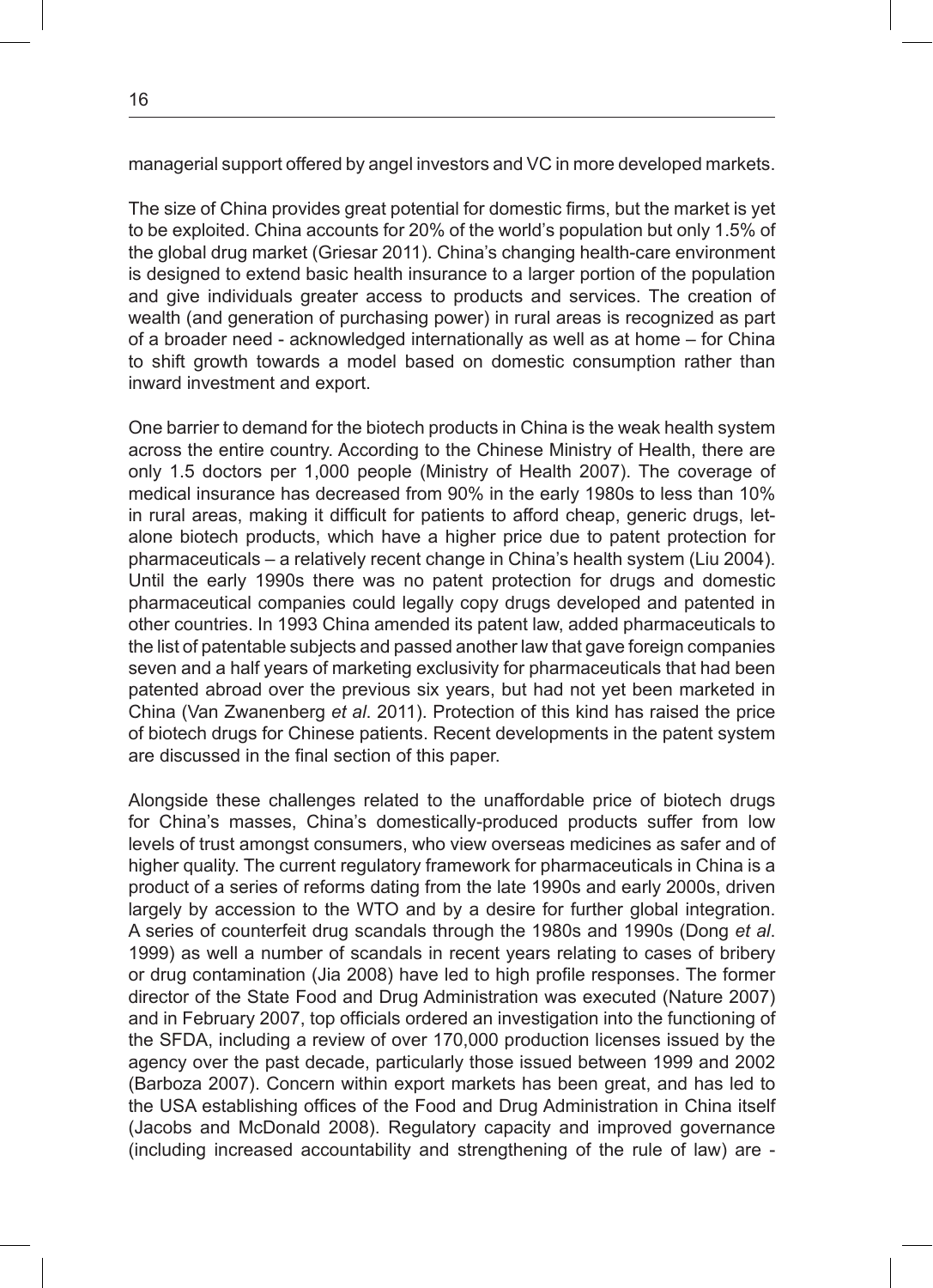alongside the diversification of sources of finance and generation of a strong, domestic market – key ingredients in building an innovation system that leads to sustained benefits.

# **4. Addressing Social Sustainability Goals in China's Dynamic Health Biotechnology Innovation System**

In this Section we turn to discuss social sustainability issues related to China's health biotechnology innovation system, focusing on the role of poverty reduction and health equity in China. We use the 3D agenda from the STEPS Centre's New Manifesto (described in section  $2$ ) – a focus on direction, distribution and diversity - to consider the social sustainability, impacts and implications of China's current health biotechnology and innovation system. This discussion focuses on the various components of systems of innovation as outlined in section 2 – knowledge/skills, industry/supply, finance/industrial development and demand/ social acceptability.

#### **4.1 Direction – Biotech innovation for poverty alleviation**

The first 'D' highlighted in the New Manifesto is that of direction – the direction in which science, technology and innovation are moving, rather than the scale (e.g. volumes of funding support) or the rate (e.g. publications or patents per year) of change. Taking the social sustainability focus adopted in this paper, the key issue here is whether the technologies that are emerging from China's biotechnology innovation system are directed at the alleviation of poverty in the country and the reduction of inequalities so prominent in political discourse.

The rapid progress in poverty alleviation in the two decades following openingup and reform was uneven over time and across provinces (Ravallion and Chen 2007). Since that time, the GINI index of the country as a whole (measuring the degree of inequality in income distribution) has fluctuated, but the overall trend shows an increase of around 7% per decade, and the index is expected to reach 50% (implying high inequality) by around 2015 (Ferreira and Ravallion 2008). Disparities in health exist between urban and rural areas, between the costal and western regions, and between different households. Wealth has been shown to be a strong predictor of health-system coverage in China, and the inequalities in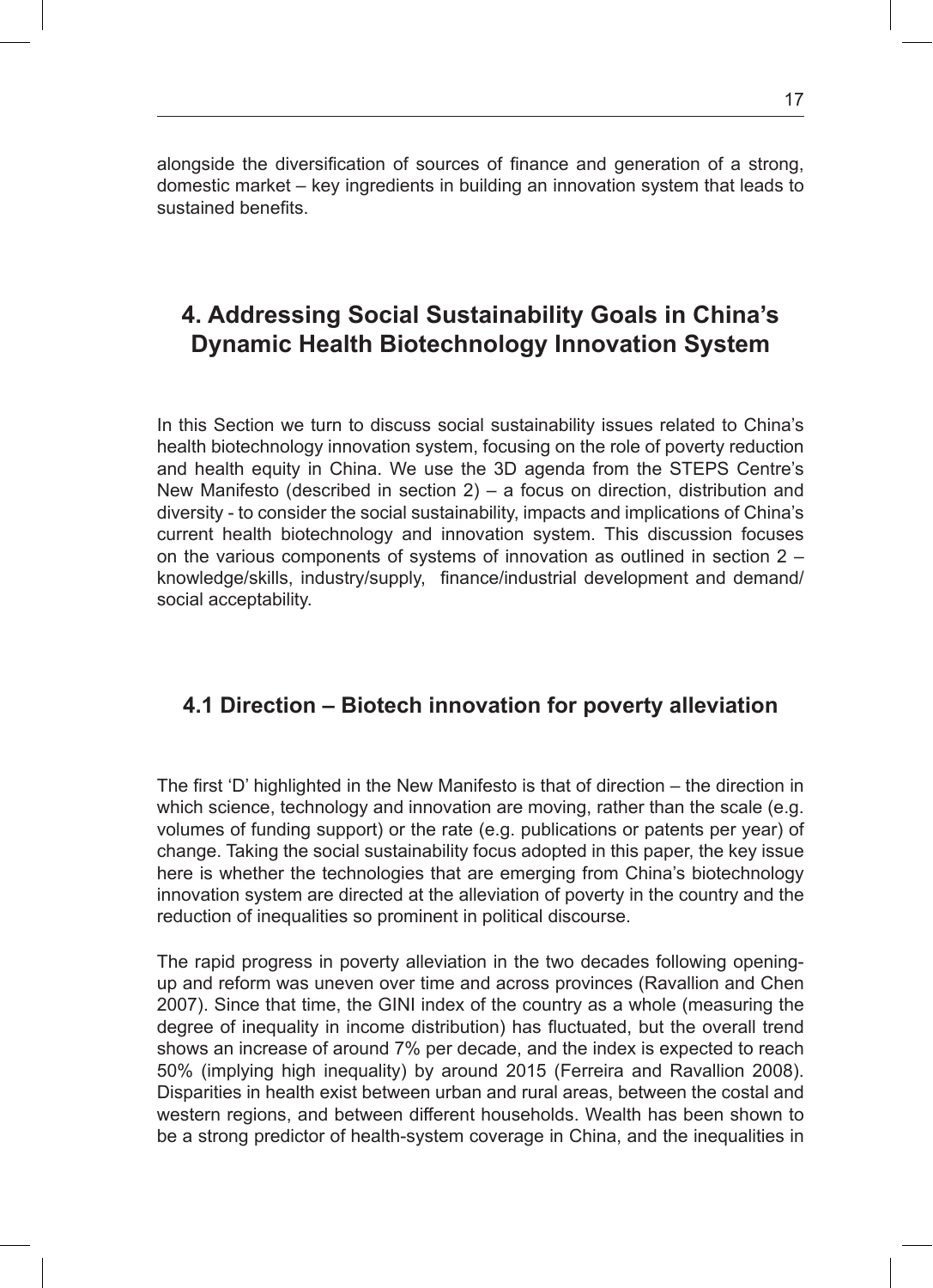GDP link closely to the availability of health services in different provinces (Liu *et al*. 2008). Box 1 provides more details of health equity issues in China.

#### Box 1. Equity issues in China's dynamic healthcare system

At the outset of the reform period in 1979, the Chinese government eliminated free primary healthcare (which had often been provided, although imperfectly, through the communes), leading most to purchase their own health insurance (unaffordable for many). Some have argued that an established right to social assistance could not have been so easily—and so swiftly—dropped in a functioning democratic society (Sen 2011). Official figures suggest that the life expectancy of developed regions such as Shanghai in 2000 was around 77 years, but 10 years lower in the poorest provinces (State Statistics Bureau 2006). Indicators for children's health also show substantial disparities. Rural infant mortality rates in poor areas are 123 versus 26 per 1000 livebirths in the wealthiest regions (Tang, J. *et al*. 2008).

These inequalities have risen to become a major political issue in China. The Ministry of Health issued a new policy in 2008 stating that 'Health is the cornerstone of comprehensive human development…assurance of health equity is now regarded as the key parameter for the social justice and fairness in the country. ...Accessibility of basic medical and health care services is a basic right of the people' (Tang, S. *et al*. 2008). In response to the spiralling cost of healthcare in the wake of market reforms, insurance-based support, or direct support for the poorest patients, has emerged. In the rural Chinese context the primary insurance scheme for rural residents is the New Cooperative Medical Scheme (NCMS) administered by the Bureau of Health. The NCMS was launched in 2002, with combined financing from both government and individuals, and provides a fixed annual sum that families can draw upon to pay for healthcare at village and township healthcare facilities. Any remaining costs are paid for out of pocket, however research has suggested that the scheme has not reduced out-of-pocket expenses, and has pointed to remaining problems with the NCMS, especially for the poorest or chronically ill families (which show lower enrolment) (Wagstaff *et al*. 2007). However, reforms are continuing, with the NCMS and a parallel urban insurance scheme aiming to achieve universal coverage by 2020 (Dong 2008).

Directions of health innovation in the West, and more generally in liberalized economies, tend to suffer from the 90/10 gap – 'where 90% of all medical research is targeted at problems affecting only 10% of the world's population' (Chataway and Smith 2006). Innovation directions are thus profit-driven, largely focusing on the needs of wealthier markets and treatment (of diseases of consumption) rather than prevention. It is worth evaluating whether the experience of China since reform and opening up suggests alternative directions of research and innovation that might be better-equipped to respond to the needs of China's enormous rural (and urban poor) populations, who continue to suffer from high levels of infectious disease, among other complaints.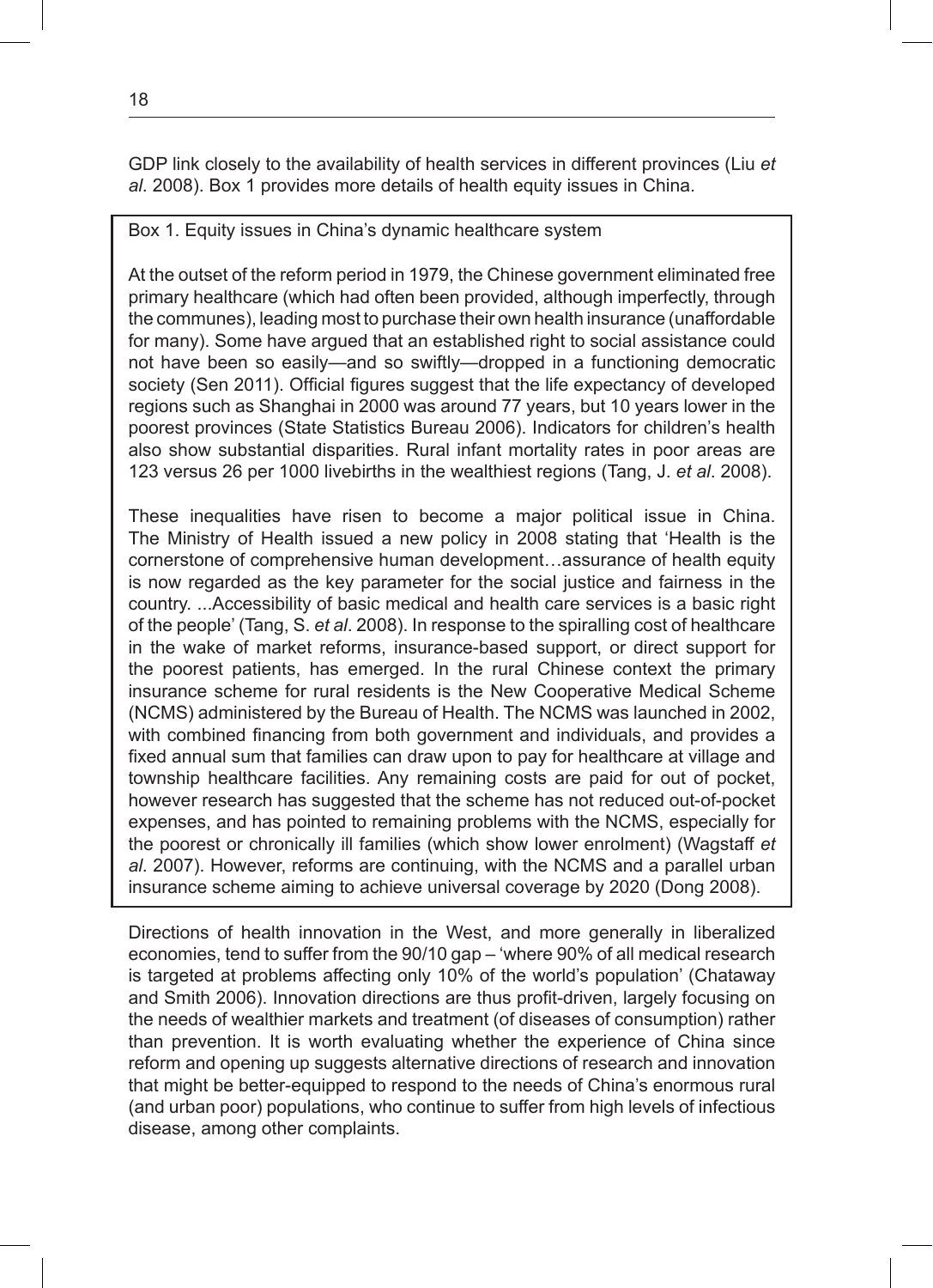In discussing directions within the context of China's heavy investment in research, it is worth understanding how the state has come to set the R&D priorities for his word and scientists have dominant roles in the biotechnology in China. Government and scientists have dominant roles in the decision-making, with the State Council setting overall priorities, the Ministry of Science and Technology (MoST) (through various research programmes), or Science and Technology (MOST) (in ough Vanous Tescarch programmes), National Science Foundation of China (NSFC) and Chinese Academy of Sciences (CAS) setting programmatic themes for research and selecting projects for funding support. The approach of priority-setting in China thus follows what appears to be a top-down, directive format, as illustrated in Figure 3 below (Zhang *et al*. 2010). Yet, at the same time, the Chinese government has reportedly made some efforts to encourage public engagement in science and technology, including in policymaking. These include suggestions through the internet on how the country should rebuild its science and technology by 2020 (Jing 2003) and similar consultations on the reform of the health system (Van Zwanenberg *et al*. 2011).



Figure 3. Biotechnology and development management system in China adapted from Zhang *et al*. 2010, based on data from the China National Centre for Biotechnology Development (see http://www.cncbd.org.cn) and interview with MOST official, 25/8/2011.  $b$ ased on data from the China National Centre for Biotechnology Development (see Eq. 2010)  $\Delta$ 

Note: within China's national biotechnology investment system, the State Council has overall responsibility for the distribution of funds. The Ministry of Science and Technology (MOST) plays the dominant role in guiding research priorities through supporting national programs including the 973 and 863 infrastructure programmes and Special Fund for SMEs. In some national programs (e.g. the Mega Science and Technology Program and Key Technologies R&D Program), mega ocichice and Technology Frogram and Rey Technologies R&D Frogram,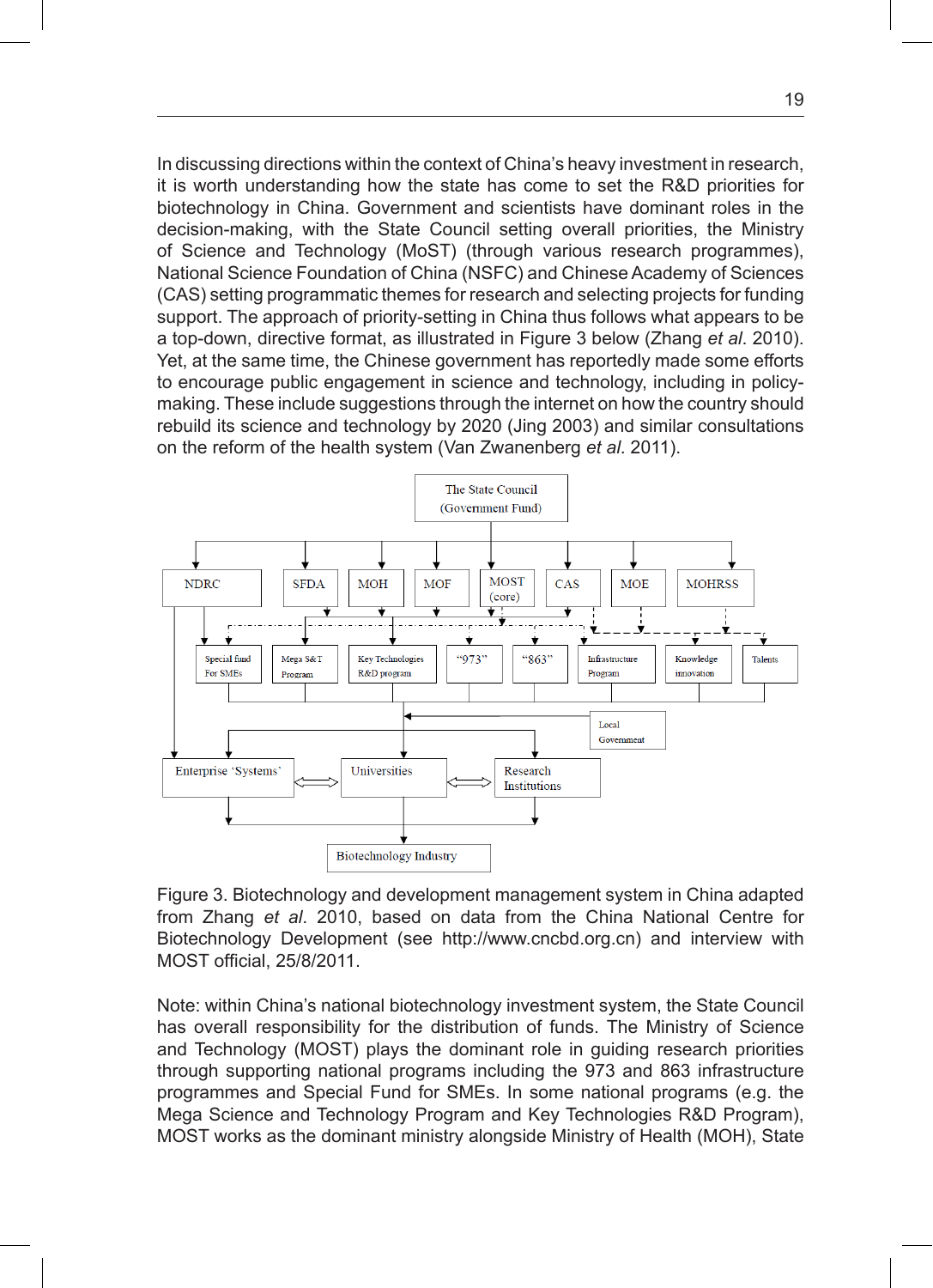Food and Drug Adiministration (SFDA), China Academy of Sciences (CAS). The Chinese Academy of Sciences (CAS), Ministry of Education (MOE) and Ministry of Human Resource and Social Security (MOHRSS) work together with MOST to support the Knowledge Innovation program and to cultivate talents. The National Development and Reform Commission (NDRC) plays an important role in enhancing the commercialization of research within the biotechnology industry through its support of SMEs and enterprise systems at different levels.

The government itself has dedicated significant resources to research into health challenges faced by the poorer sections of the country's population. The Guidelines on National Medium- and Long-term Program for S&T Development (2006–2020) include drug innovation and control of major emerging infectious diseases within a broader portfolio (State Council 2006). Biotechnology is identified as one of eight frontier technologies identified in the plan, and five strategic areas within it are illustrated in the table 4 below (Yu 2007b, p. 136, as cited in Zhang *et al*. 2010).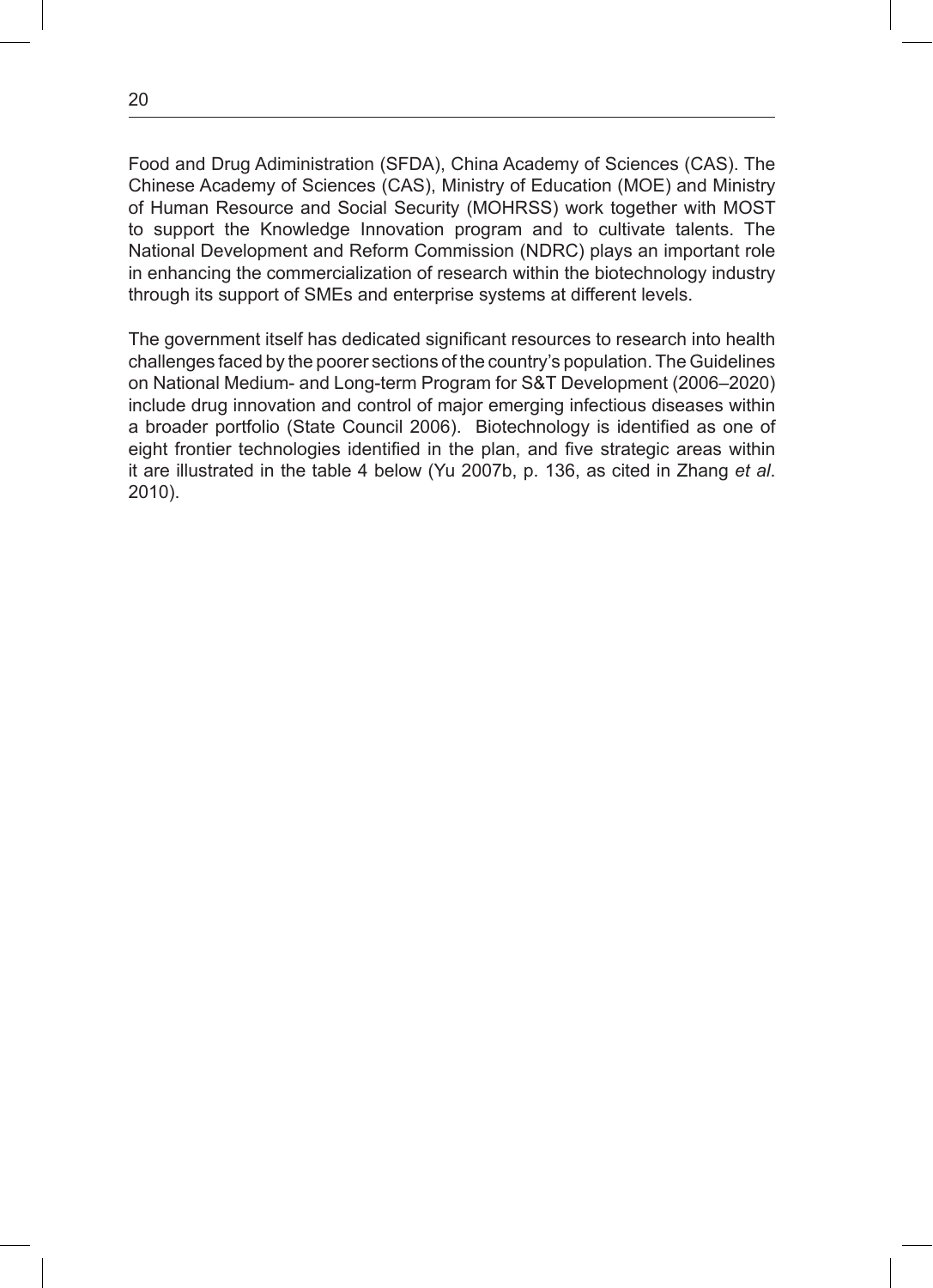| <b>Strategic area</b>                        | <b>Details</b>                                                                                                                                                                                        |
|----------------------------------------------|-------------------------------------------------------------------------------------------------------------------------------------------------------------------------------------------------------|
| Drug target discovery                        | Functional characteristics of key and<br>disease-related genes: drug target<br>screening and validation                                                                                               |
| Animal and plant models and drug<br>design   | Analysis and integration of bio-<br>information drug design and<br>metabolism; computer-assisted<br>designs, syntheses, and screening<br>of compound libraries based on<br>combinatory chemistry      |
| Gene manipulation and protein<br>engineering | Chromosome structure and site-<br>directed integration; design and<br>manipulation of protein-coding genes;<br>polypeptide chain modification;<br>structure solving; scaled protein<br>purification   |
| Stem cell-based human fissue<br>engineering  | Therapeutic cloning, directional<br>differentiation; in vitro construction<br>of structural organs and production;<br>construction and damage repair of<br>complex organs with multiple cell<br>types |
| New generational industrial<br>biotechnology | Scaled screening of functional<br>microbes; modification of bio-<br>catalysts and industrial production;<br>bio-conversion media and systems for<br>industrial operation                              |

Table 4. Strategic areas of biotechnology specified by the Medium- and Longterm Science and Technology Development Plan (compiled from Yu 2007b, taken from Zhang *et al*. 2010)

Prevention and control of HIV/AIDS which together affected nearly a million Chinese in 2007 (Zhang *et al*. 2008), viral hepatitis, which afflicts 20-30 million patients in China (Zhang *et al*. 2010) and other major infectious diseases are a key priority for the government (Wang *et al*. 2008). As such, their inclusion in two of the 'Megaprojects' emerging from the Medium to Long-term Science and Technology Development Plan (Cyranoski 2008) was no great surprise (even if the process of eliciting proposals was rushed). The key question is whether these investments in research will enable the required directions of innovation in firms across the country – one which, again, requires a systemic view.

Linkages between research institutions and firms in China have often been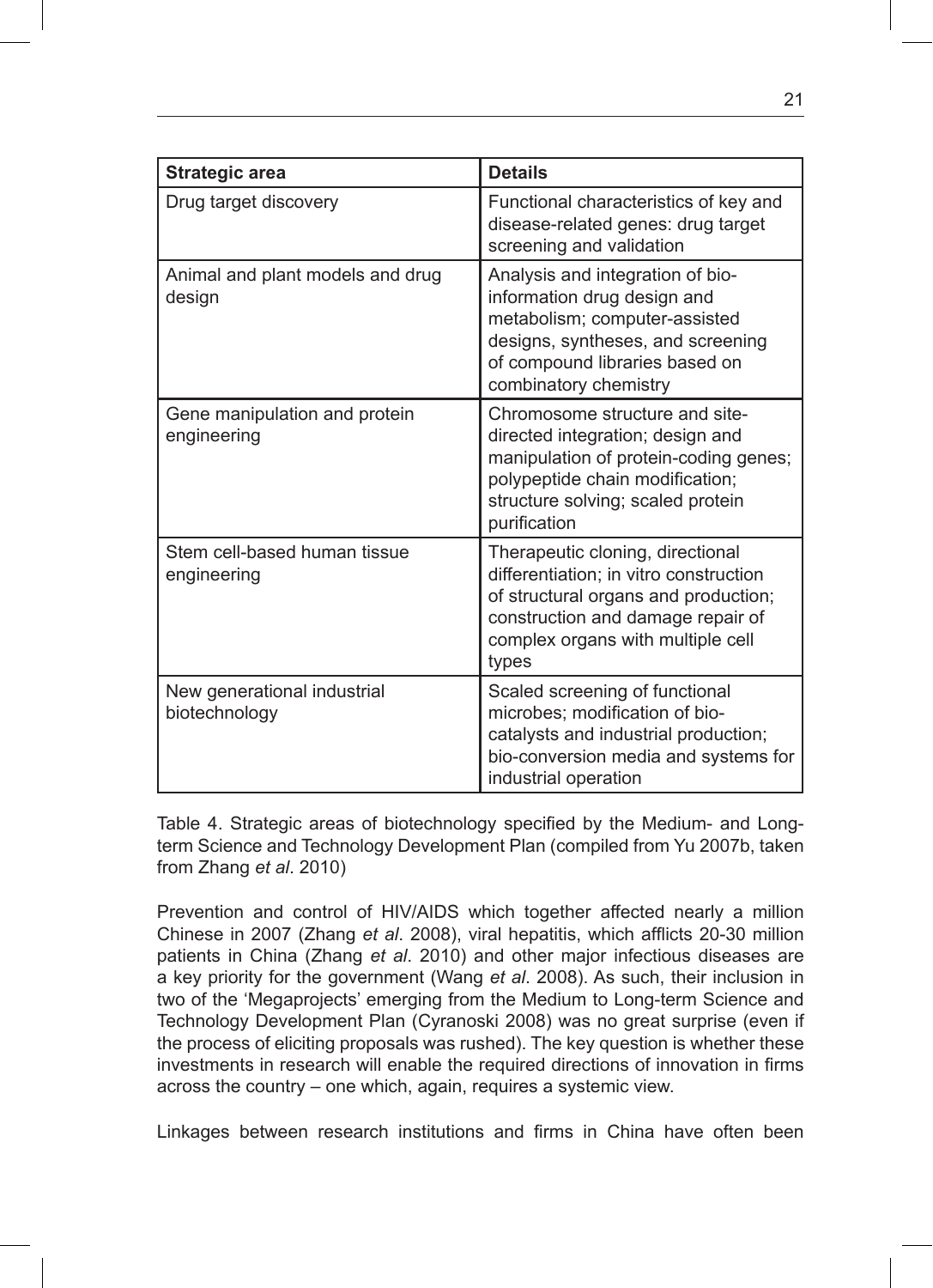described as weak, creating difficulties for knowledge generated in universities or academies to be commercialized (Prezever 2008). The government has implemented a number of reforms to try to overcome these obstacles, including incentivizing entrepreneurial activities within research institutions through enabling them to patent their inventions (Liu and An 2008). However, aside from the funding offered under the 863 programme, the government offers little support for taking products to the market, and pro-poor research struggles to generate interest from the private sector (hampering commercialization). At the same time, linkages between firms are limited as well. Interactions between small 'dedicated biotechnology firms' and large (pharmaceutical) firms have been shown to be key to the emergence of a mature biotechnology sector in other country contexts (Kenney 1986; Saviotti 1998). Currently, China is devoid of large pharmaceutical firms with the finance and focus necessary to purchase or forge strategic alliances with small biotech start-ups, leading to a continued dominance of innovation directions set by multinational firms.

The trends outlined in the section above on 'challenges' show that VC investment in China has begun to move away from that provided by government towards the private sector. Without a mandate to serve equity objectives, it appears more likely that this sustained funding will contribute to a 90/10 gap similar to that seen in other parts of the world. As outlined above, much of China's biotechnology industry exists in the form of contract research organisations. By definition, it is unlikely that the priority focus of these organisations relates to locally-determined health challenges, and more likely that their efforts have been dedicated to innovation serving overseas markets (in what has been described as 'internal brain drain' - Singer *et al*. 1970) or, if they are contracted by large domestic firms, wealthy markets within China. In a study of MNEs carrying out R&D in China, Ujjual *et al*. (2011) found that some of them were using these centres to develop products specifically for the Chinese market, however by-and-large for diseases of the wealthy.

Domestic Chinese firms may play a more significant role in innovating for poorer markets in China. The Chinese-educated entrepreneurs and returnees who often lead these firms illustrate that 'brain drain' is not the whole story. It is estimated that over 1.3 million Chinese students have gone abroad to study since 1978, over 30% of which have been in the field of biotechnology or related areas (MoE 2010), suggesting that this 'brain circulation' may have a continued role to play in the longer term. Returnees (especially from USA and EU) have played a significant role in contributing to the development of modern biotechnology innovation in China since the year 2000. There has been a favorable environment for returnees to set up their own business in returnee parks (high-tech zones set up deliberately to attract back Chinese talent that had worked overseas) or to work in universities and public research institutions (People's Daily 2011). The Chinese government launched the 'Thousand Talents' programme in 2008, and attracting returnees is still a high priority for the top leadership (Royal Society 2011). From the perspective of 'direction', however, it can be argued that the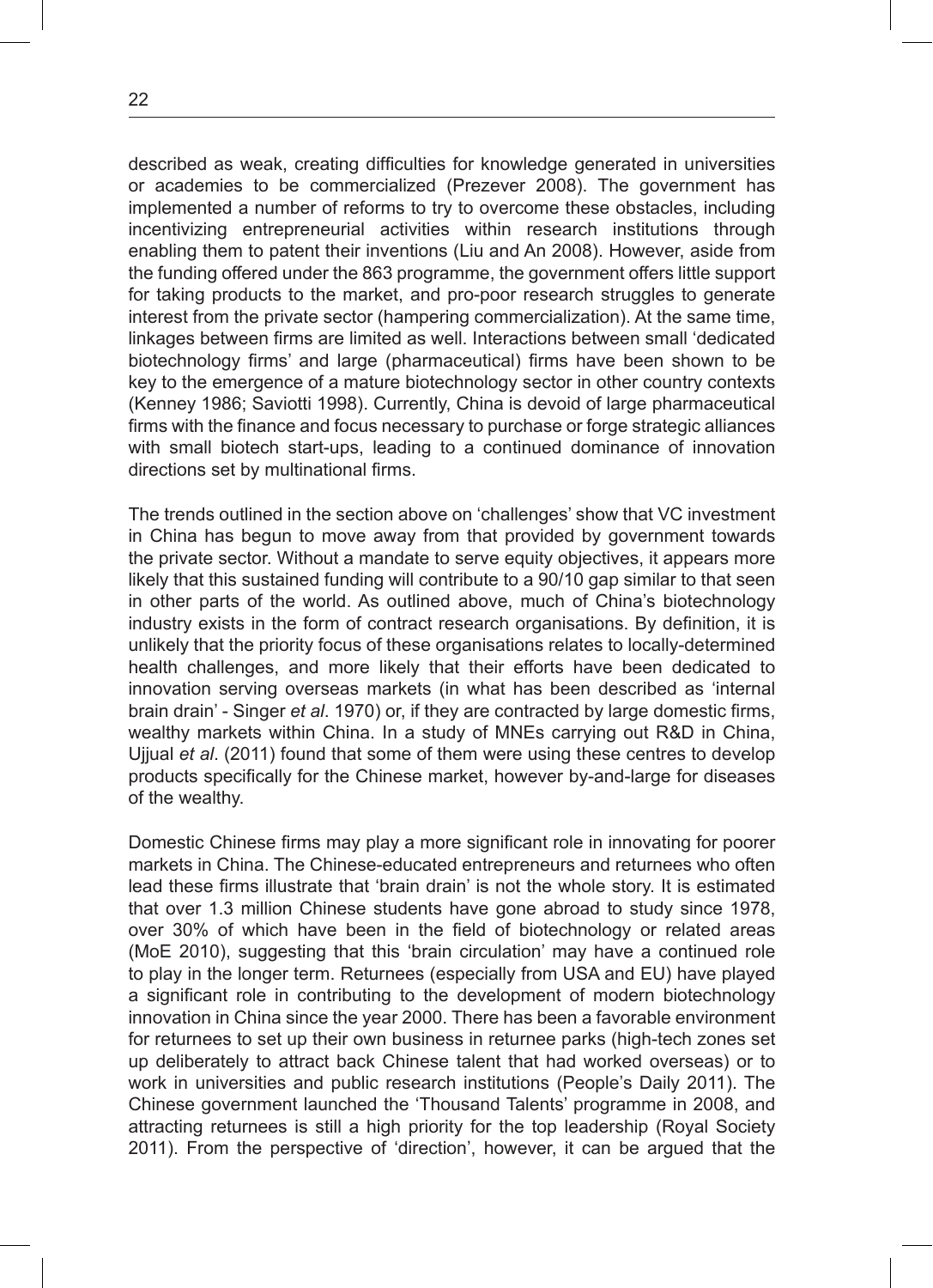skills and specialisms that are brought over to China from abroad focus, again, on the treatment of diseases that are most prevalent in wealthier markets overseas. Public health benefits as a result of preventative approaches are a direction that the returnee trend is unlikely to enhance.

#### **4.2 Distribution – Geographical and between Social Groups**

The second 'D' highlighted in the New Manifesto (STEPS Centre 2010) concerns the equitable distribution of benefits, costs and risks associated with new innovations. We have already discussed the distribution of healthcare and health equity across China, however there is no data available (to our knowledge) that allows us to ascertain the distribution of impacts from China's innovation activities. Instead, we use some of the data available to investigate the distribution of different parts of the health biotechnology innovation system across the country as a way of understanding the country's approach to fostering equitable distribution of benefits from biotechnology innovation.

In political documents, the focus is clear. The 12th Five Year Plan for Science and Technology (MoST 2011) includes a section devoted to strengthening technology for the people's livelihoods, in which it focuses the first part on accelerating the development of health technology, and enhancing the capacity of national health protection. A number of traditionally marginalized groups (women, children, the elderly and the disabled) are highlighted in particular, as is a focus on the prevention of common diseases and appropriate technologies for healthcare in rural areas (MoST 2011). But beyond the rhetoric, to what extent is the innovation system configured in a way that is likely to serve these innovation goals?

As discussed above, linkages between research institutions, firms, finance and markets are all key to effective biotechnology innovation systems. In investigating whether China is likely to generate more equitably-distributed health innovations than those seen in the West, it is therefore worth looking at current patterns of innovative activity (imperfectly recorded through patent-metrics) across different parts of the country. Since 2000, the number of all the biotechnology inventions patents applications filed in China increased from more than 414 applications in 2000 to 2482 in 2007. Empirical evidence shows that innovative activities are not distributed evenly across the country, with Eastern China being highly innovative while other areas demonstrate comparatively less patenting activities (see Figure 4).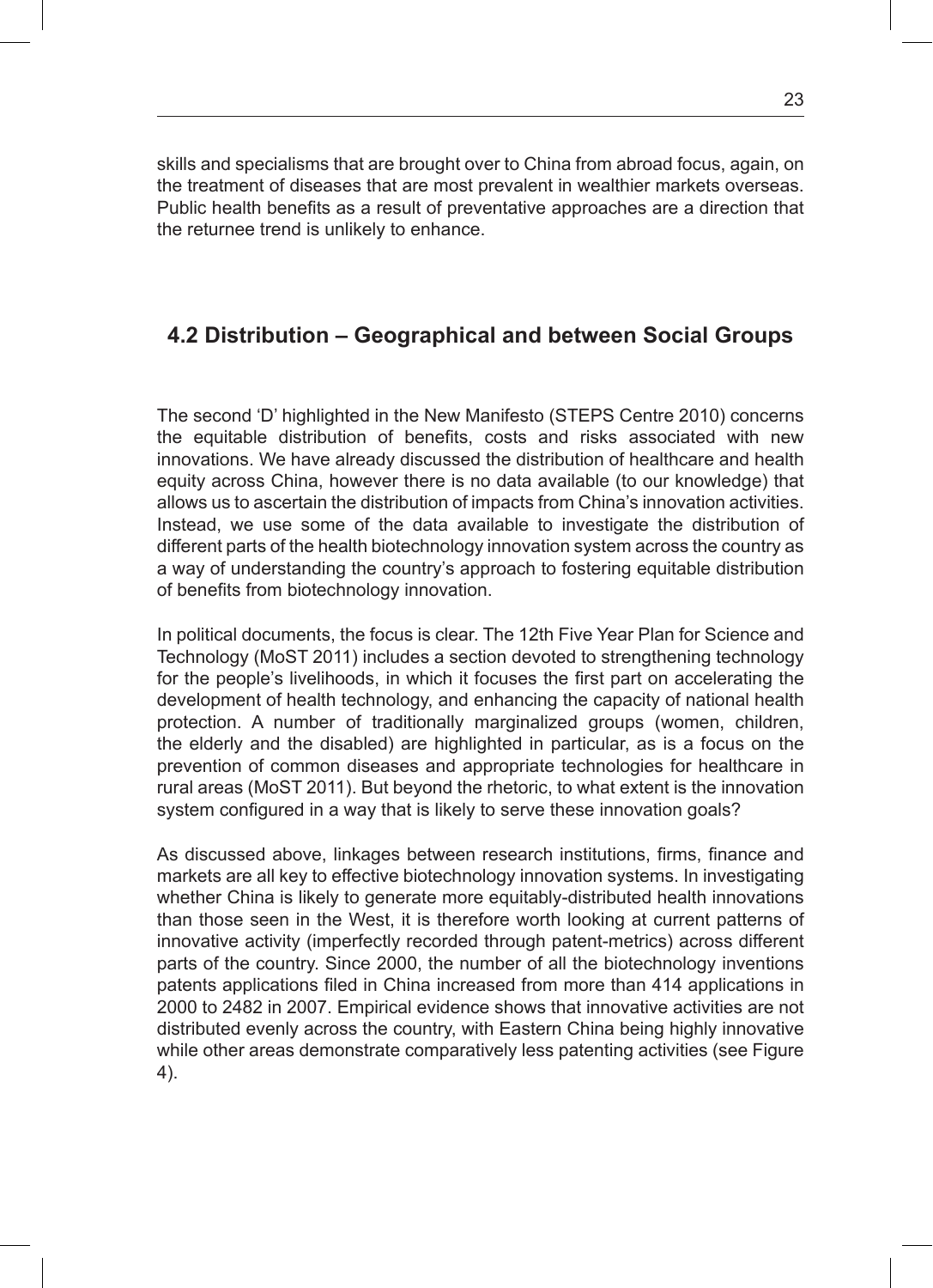

Figure 4. Number of Inventions Patents Owned by Pharmaceuticals Firms in China (1995-2007), source: China Statistics Yearbook on High Technology<br>Industry (2001-2008) Industry (2001-2008).

In the Yangtze River delta, Shanghai, Jiangsu and Zhejiang contributed to 20.3% of all medicine invention patents for the 1995-2007 period: Shanghai (4.62%), Jiangsu (9.64%) and Zhejiang (6.02%). In China, these three regions accounted for nearly 34.75% of all medicine invention patents in biotechnology according to the Chinese statistics on high-technology (MoST 2008). According to the Chinese Patent document retrieval system (http://www.patent.com.cn), the top five geographic regions by number of applications - Beijing, Shanghai, Guangdong, Jiangsu and Zhejiang - account for around 60% of all the Chinese biotechnology applications by all types and respective categories (see Table 5) 4

| Location                                       | Biotechnology<br>Applications<br>in General | Biotechnology<br>Pharmaceutical<br>Applications | Biotechnology<br>Fermentation<br>Applications | Biotechnology<br>Diagnosis<br>Applications |  |
|------------------------------------------------|---------------------------------------------|-------------------------------------------------|-----------------------------------------------|--------------------------------------------|--|
| Beijing                                        | 3543                                        | 949                                             | 425                                           | 1130                                       |  |
| Shanghai<br>2903                               |                                             | 792<br>496                                      |                                               | 1204                                       |  |
| Guangdong<br>1938                              |                                             | 464<br>207                                      |                                               | 544                                        |  |
| 1792<br>Jiangsu                                |                                             | 321                                             | 297                                           | 644                                        |  |
| Zhejiang                                       | 1162                                        | 213                                             | 239                                           | 417                                        |  |
| Top five<br>regions<br>(Total<br>applications) | 59.7%                                       | 60%                                             | 56.7%                                         | 63%                                        |  |

Table 5. Geographic Distribution of Patent Applications in Biotech in China (2003- 2007), source: SIPO, Chinese Patent Document Retrieval System. From: http:// www.patent.com.cn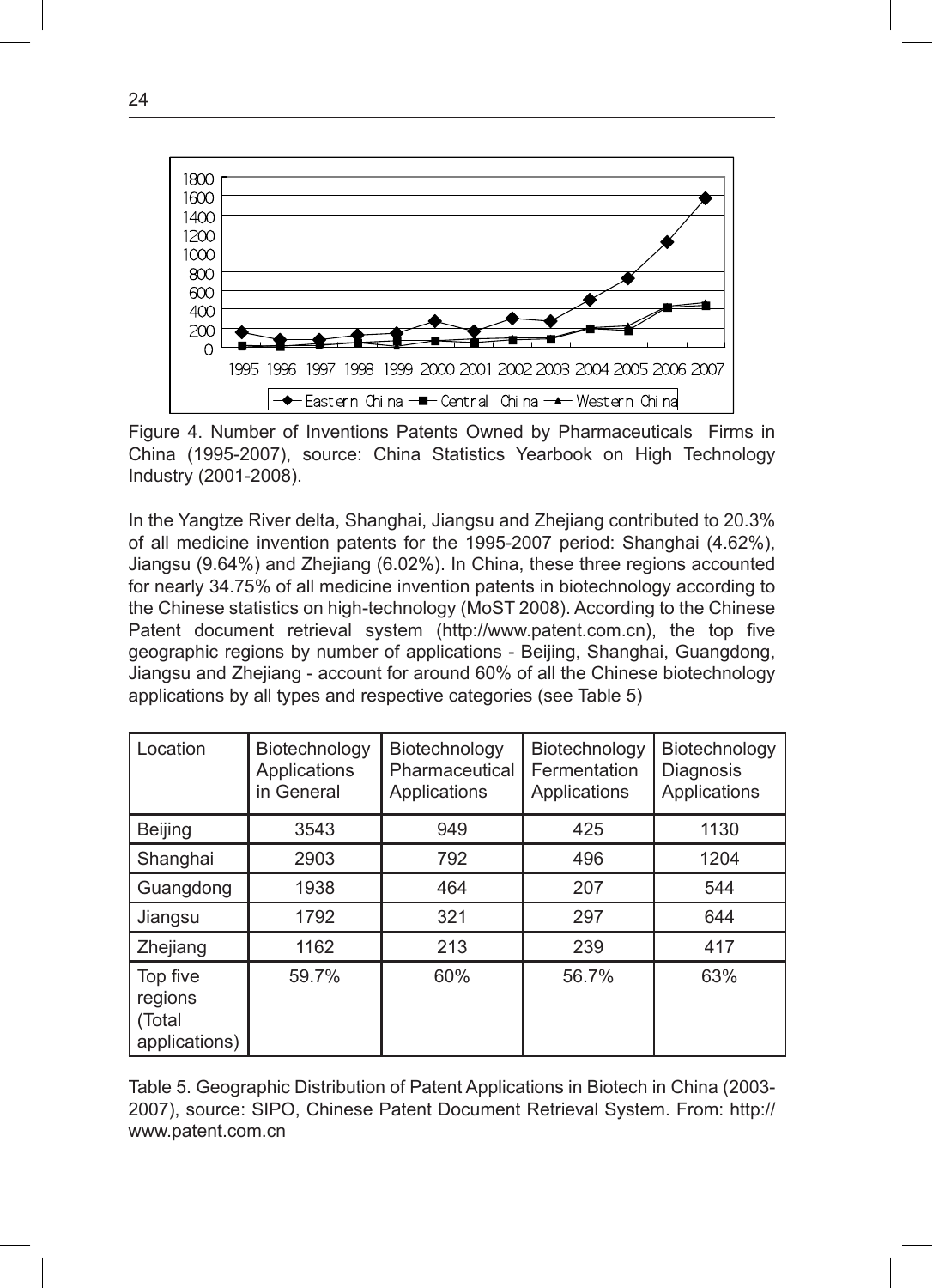Note: With regard to biotechnology patent typology, the main International Patent Classification (IPC) classes selected from SIPO databases were A61K (pharmaceuticals), C12N, C07K (microbiology, gene and enzyme), C12Q, G01N33 (biotech diagnosis), C12P (biotechnology fermentation), C10G3, C12P7 (biotech energy), (MoST 2008).

As well as ownership being distributed unevenly across the country, there is a changing balance between domestic application and foreign applications. Between 2002 and 2007, domestic inventions patent applications grew rapidly, while foreign inventions patent applications showed a more stable pattern (see Table 6), suggesting that relative control over the technology was moving slowly towards domestic firms. Within the international patent category IPC A61 (biotechnology), one of the most important sub-categories (A61K - pharmaceuticals) showed a high concentration of patenting activity for both domestic and foreign patents applications.

|                                                 | Year |      |      |      |      | In total |
|-------------------------------------------------|------|------|------|------|------|----------|
|                                                 | 2003 | 2004 | 2005 | 2006 | 2007 |          |
| Total<br>Application                            | 5642 | 5885 | 6988 | 7951 | 8707 | 35173    |
| Domestic<br>Application                         | 3287 | 3353 | 4285 | 4826 | 5502 | 21253    |
| Foreign<br>Application                          | 2355 | 2532 | 2703 | 3025 | 3205 | 13920    |
| Patents<br>granted                              | 2280 | 1897 | 1685 | 2676 | 3213 | 11751    |
| Among them: Biotechnology Pharmaceutical (A61K) |      |      |      |      |      |          |
| Domestic<br>Application                         | 865  | 863  | 1110 | 1091 | 1663 | 5592     |
| Foreign<br>Application                          | 943  | 1008 | 1028 | 376  | 675  | 4030     |
| Patents<br>granted to<br>Domestic               | 390  | 339  | 311  | 277  | 418  | 1735     |
| Patents<br>granted to<br>Foreigners             | 157  | 49   | 38   | 19   | 29   | 292      |

Table 6. Foreign and Domestic Biotech Patent Applications in China (2003-2007), source: SIPO, Chinese Patent Document Retrieval System. From: http://www. patent.com.cn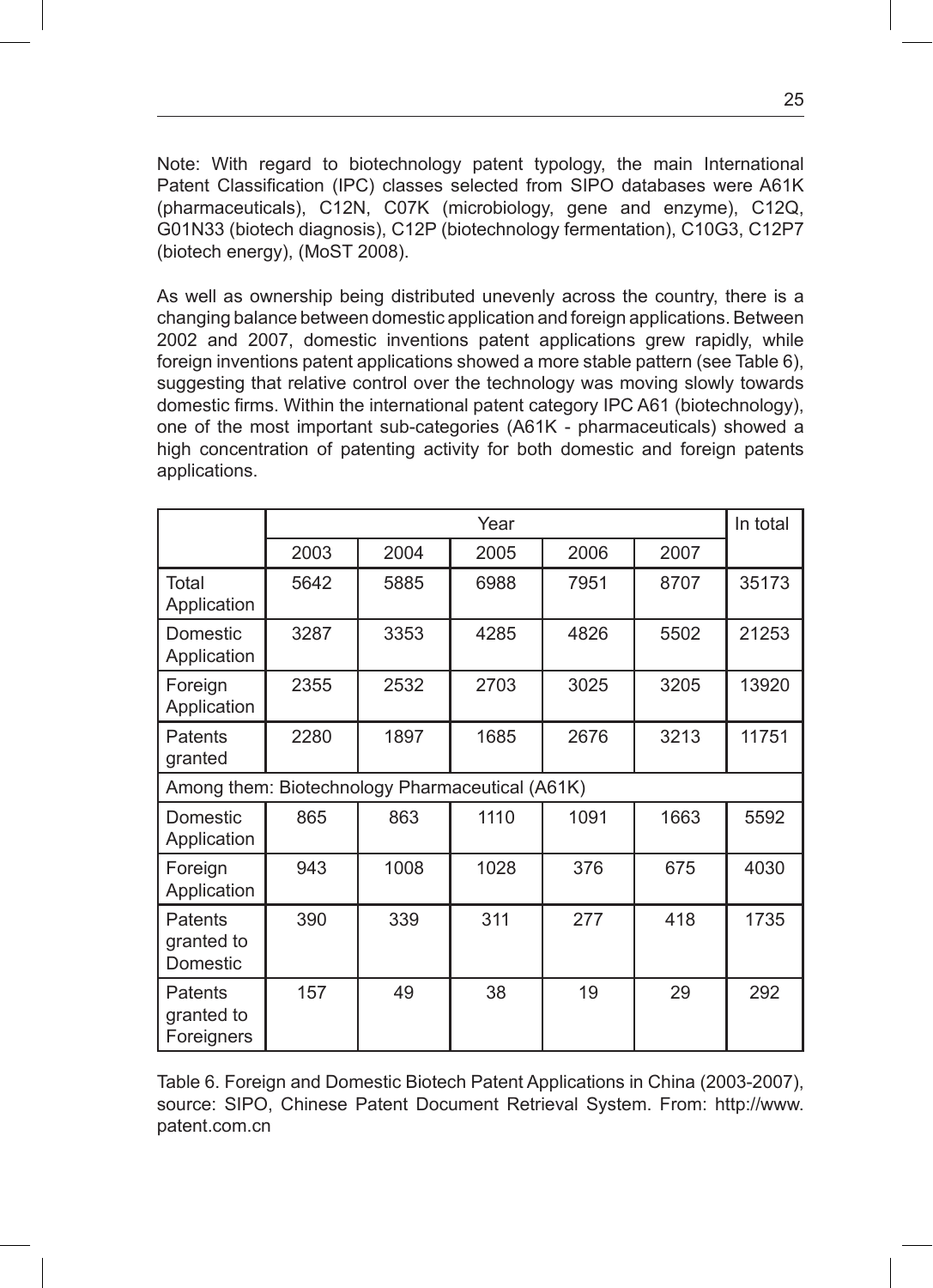Note: Biotechnology patents were categorized by International Patent Classification (IPC) classes selected from SIPO databases. 'Total Application' refers to all main classes of IPC: A61K (pharmaceuticals), C12N, C07K (microbiology, gene and enzyme), C12Q, G01N33 (biotech diagnosis); C12P (biotechnology fermentation); C10G3, C12P7 (biotech energy). In this analysis, we compare this total with the category of pharmaceuticals, i.e. the category of A61K from the IPC of SIPO database.

We have looked at the geographical location of investments and ownership as an indicator of whether innovation is taking place in China's poorer areas, however distribution is not just a geographical matter – huge inequalities exist between social groups within China's diverse society and urban/rural differences are acute. Market demand for biotechnology products is currently weak in China, where more than 35% of urban households and 43% of rural households are struggling to afford health care. Exacerbating this situation are remaining inefficiencies in the health system. It is estimated that most hospitals derive 40- 60% of their revenue from prescription sales, hospitals remain the main outlets for distributing pharmaceuticals in China (CCID Consulting 2009). Distribution channels in the rural and marginal regions are dispersed and small-scale, making it more challenging for small-scale Chinese domestic biotech firms to reach this huge market. At the same time, current arrangements for the new health system reforms do not improve the situation. Within the insurance schemes described above, different provinces have their own essential drugs lists, but more expensive (patented) biotech drugs are rarely supported. Under the 2009–2011 Action Plan on China's Healthcare Reform (which aimed to extend free primary healthcare to rural areas), the government announced its intention to develop a national list of essential drugs that would be produced and distributed under government control and supervision and would be available at all public health facilities and retail drugstores from 2009 (The Central People's Government 2010). It is unclear whether this national list could be used as a tool for driving Chinese innovations serving poorer markets, or even serve as a tool for future problems that are likely to emerge in China before other parts of the world (e.g. through the use of advance-market commitments, discussed below). One such problem is that of antibiotic resistance amongst micro-organisms causing infectious diseases. Clearly, as discussed in Box 2 below, market signals have been insufficient to incentivize private sector R&D in this field over recent decades. In partnership with the international community, China has a role to play in incentivizing innovation in this area in order to avert a possible impending public health catastrophe.

Box 2. Case Study – Innovation for combating antimicrobial resistance in China

Widespread use and misuse exists worldwide, and increasing rates of microbial resistance to antibiotics have become a major public health problem, not only in low and middle income countries, but also in high income countries (Cars *et al*. 2008). Globally, only two new classes of antibiotics have been developed in the past 30 years, and research and development into new antibiotics is decreasing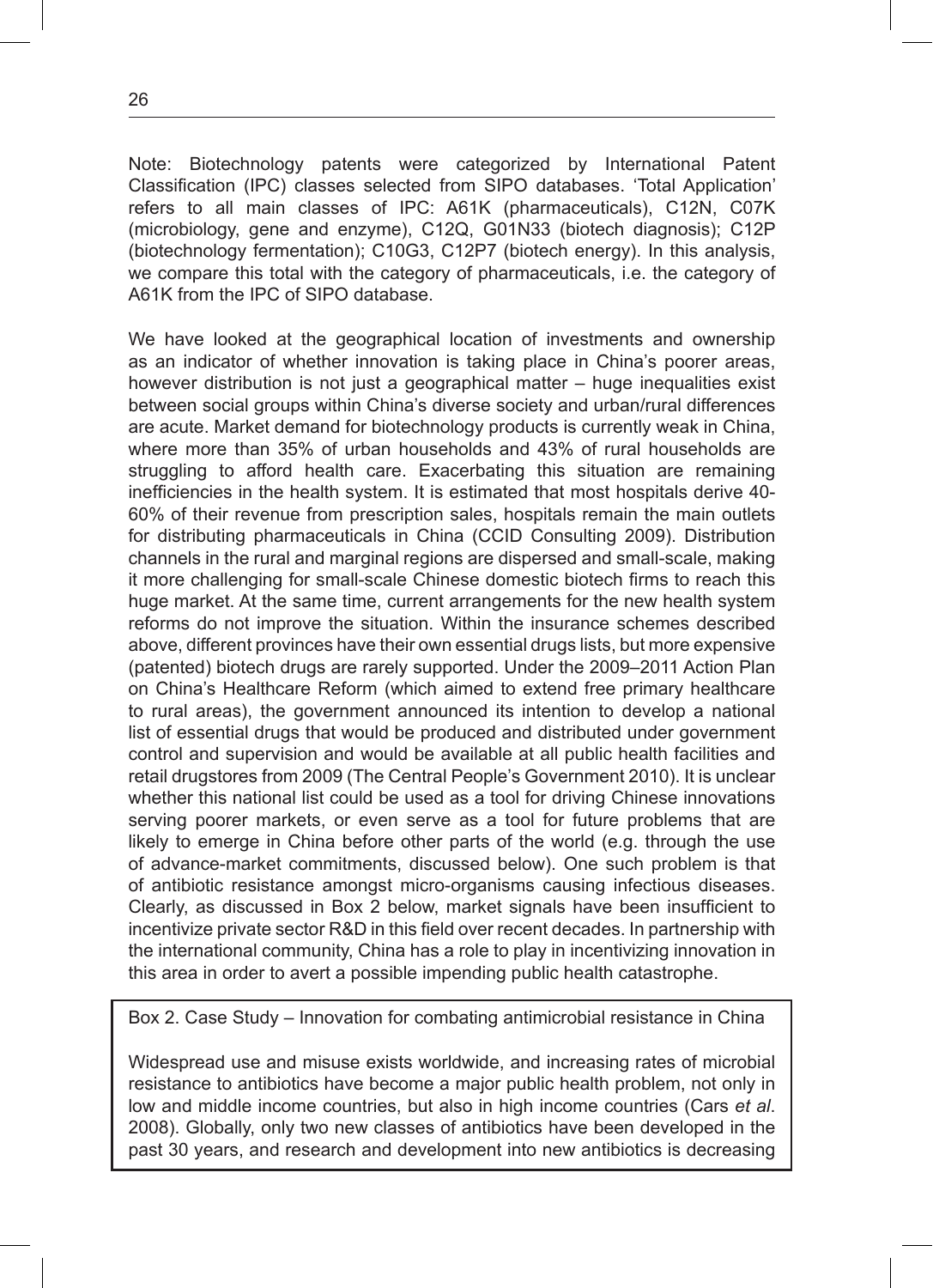(Infectious Diseases Society of America 2004).

Antibiotics are the most commonly prescribed medicine in China, accounting for 30–50% of all drug consumption (Xiao *et al*. 2008). Work by Zhang *et al*. (2006) indicates that China has more severe antimicrobial resistance and more rapid spread of antimicrobial resistance (22% average growth in a study spanning 1994 to 2000) than both Kuwait and the United States. Based on the surveillance results from 17 tertiary hospitals located in 15 cities in China, Xiao *et al*. (2008) concluded that antibacterial resistance in China is more serious than North America and Europe, for example stating that about 65% of the Escherichia coli strains were resistant to fluoroquinolones in 2004–2005.

Historically, antibiotics were freely available through barefoot doctors (Zhang and Unschuld 2008) or over the counter at public and private health facilities, until a notice was issued by the State Food and Drug Administration (SFDA) on 1 July 2004 which ordered that antibiotics should not be sold without prescription. Studies have shown that over-the-counter sales of antibiotics continue, and that operating under perverse incentives, private clinics still often provide unnecessary and expensive antibiotics in order to maximise profits within the privatised health system. These patterns of overuse threaten to increase medical costs and accelerate antibiotic resistance, whilst raising the risk of hospital infection with resistant strains and potentially undermining the very drugs on which so much modern medicine relies.

Research in rural Hubei and Shandong (Jin *et al*. 2011) suggests that Chinese citizens expect the government to take care of problems of antibiotic resistance. Whilst promoting (and enforcing) rational use of antibiotics is obviously an urgent and vital step in this regard, the need for international investment in a new generation of these drugs is also clear. China's growing biotechnology capabilities and large population (over-) relying on antibiotics, suggests that the country should take a more proactive role in global innovation efforts to overcome the problems of antimicrobial resistance. The application of innovative financing mechanisms to provide incentives for firms to invest in this area are a possible area for future research and policy discussion.

## **4.3 Diversity – TCM and public health approaches**

China's unique national history as the world's oldest continuous civilization, and the country's multiple ecologies have resulted in a great diversity in health conditions and responses (Han *et al*. 2008). China's research portfolio has historically tended to focus efforts within core programmes, driven by national priorities (IDRC/SSTC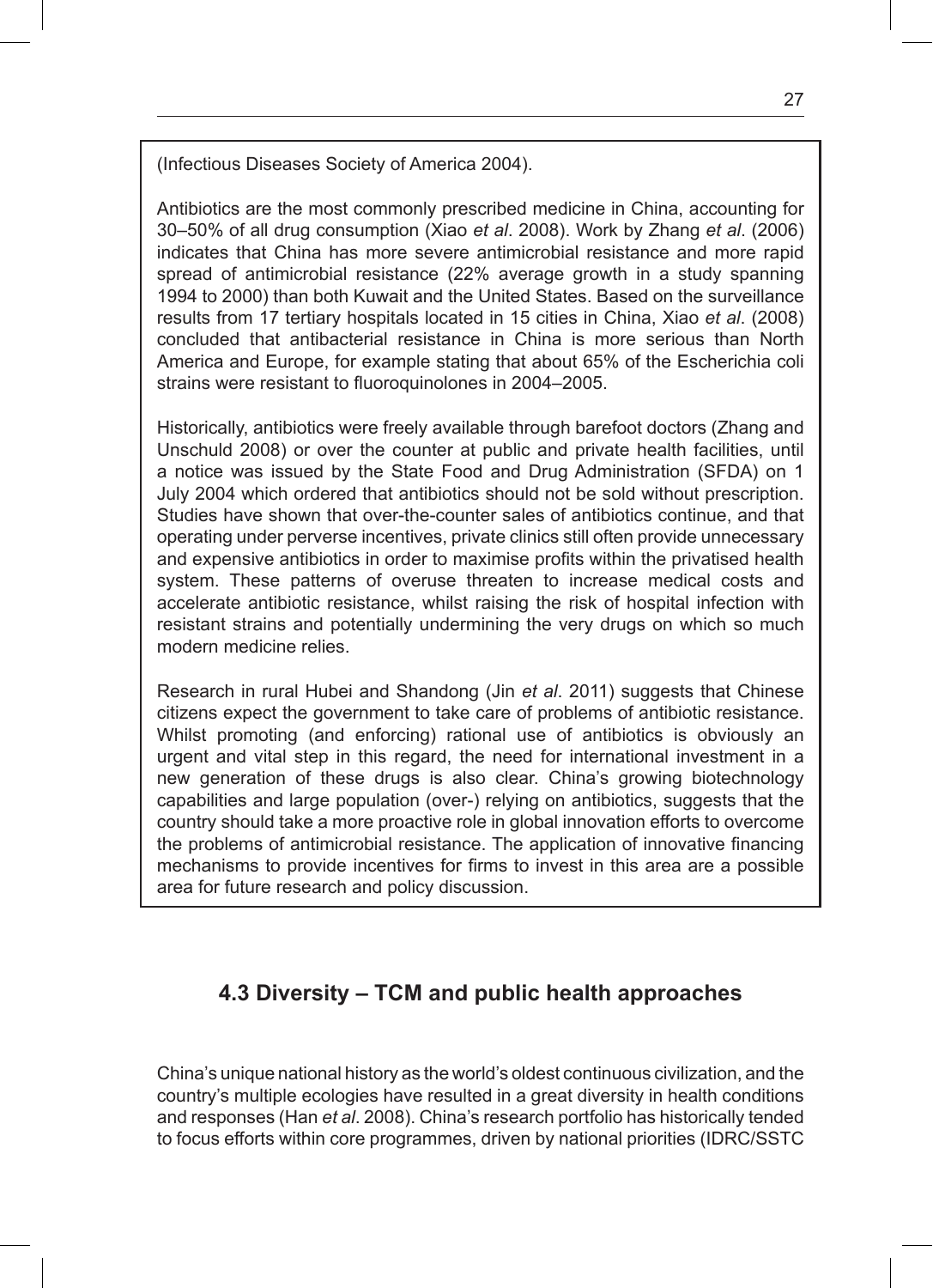1997) and, as illustrated by some of the programmes described above, continues to current times. Diversity has not been a key consideration in the setting of these priorities, however as well as the relatively homogeneous 'international' directions covered in earlier sections, a considerable amount of diversity exists in the Chinese health research system.

One area that contributes to the diversity of China's health biotechnology research system (and contributes significantly to the diversity of the global health research portfolio) is that of traditional Chinese medicine (TCM). China has, more than any other 'developing' country, used its rich traditional pharmacopoeia in modern research programmes. The importance and potential of TCM has been recognized since Mao's time, when the leadership promoted the continued use of TCM, for example within the barefoot doctor system. Recent investment in research (including a number of universities dedicated to TCM and the application of modern biotechnologies to TCM treatments) have tried to take a more integrative approach, and the modernization of TCM using biotechnological methods such as high-throughput screening provides opportunities for candidate drugs to be identified faster, improving the efficiency of product development in Chinese firms working in this area (Zhang *et al*. 2010). The benefits assist not only the Chinese population, but have also made significant global impacts.

A number of examples exist, perhaps the most celebrated of which is the use of artemisinins to treat Malaria (Pandey *et al*. 1999). These drugs, developed from Artemisia annua (used for centuries in traditional Chinese medicine), are now the most common group of drugs used to treat the disease across the African continent. However, they are also threatened with resistance problems. This prompted worldwide efforts to rationalize use and improve formulations (for example through including them in combination therapies) in order to delay the obsolescence of these life-saving drugs (Arrow *et al*. 2004), although artemisininresistant malaria has already been identified in South East Asia. Long-term stewardship of medicines is also a challenge faced by China's dynamic health system in respect to antibiotics (discussed below). International interest has led to the development of new drugs from TCM knowledge. The Institute of Microbiology of the Chinese Academy of Sciences has engaged in strategic alliances with international partners to develop new treatments for TB, partnering with the USbased 'Global Alliance for TB Drug Development' (Hille and Jack 2009).

Some argue that the focus on individual active ingredients detracts from the holistic approach that traditionally characterizes true TCM<sup>1</sup>, which is based on a deep philosophical notion of balance (Tang, J. *et al*. 2008) and which is lost when doctor-patient interaction is reduced to prescription (or more often rendered obsolete through the availability of OTC drugs). Nevertheless formulations of

<sup>1</sup> Interview with scientists from Institute of Traditional Chinese Medicine, Guangdong Pharmaceutical University, 4th August 2007.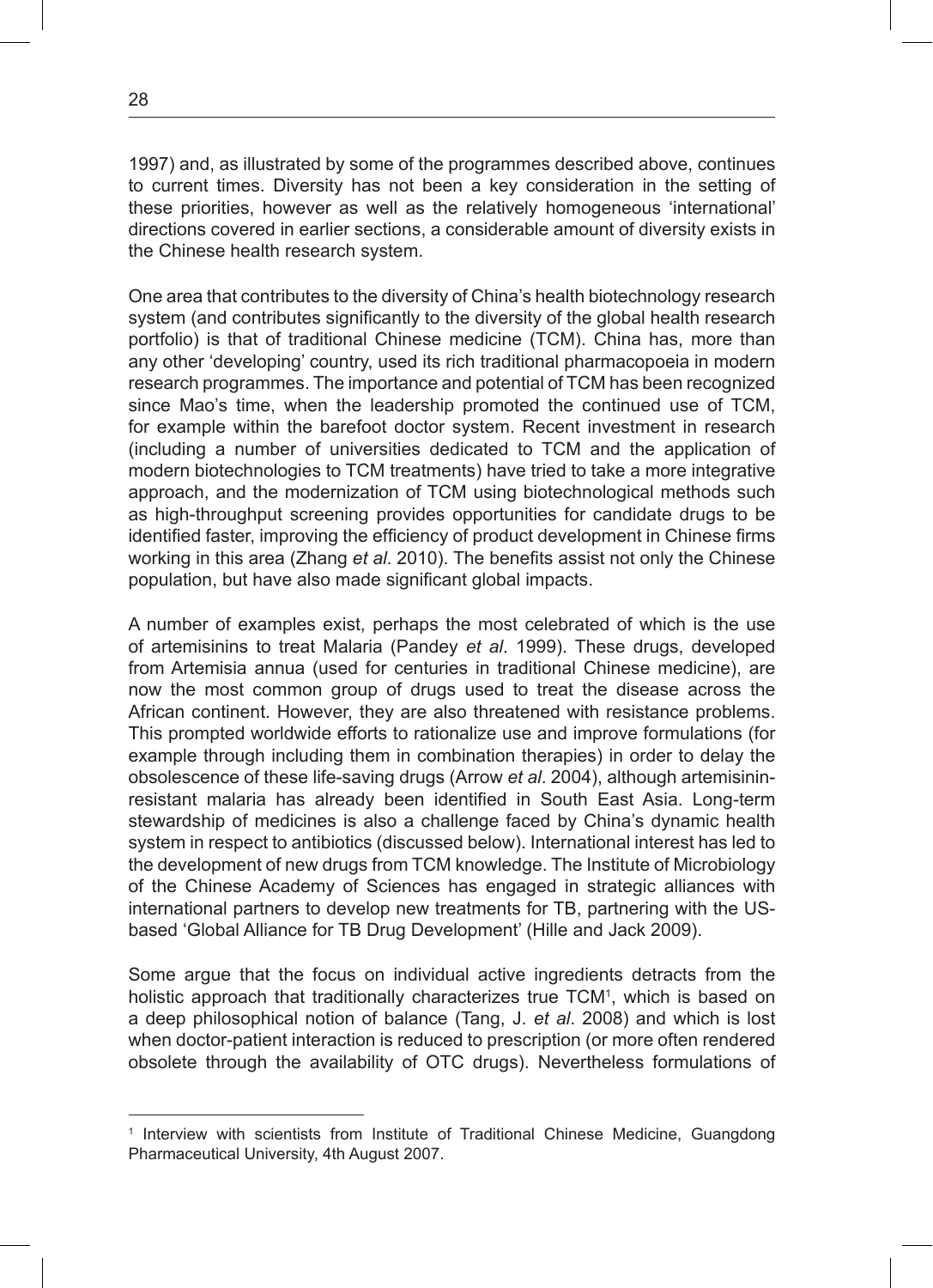raw materials (e.g. powdered plant material encased in capsule form), as well as pills containing isolated or synthesized active ingredients are common within different sectors of China's health system. In 2006, the TCM sector provided care for over 200 million outpatients and some 7 million inpatients, accounting for 10% - 20% of health care in China (GOSATCM 2006 cited in Tang, J. *et al*. 2008). Challenges to technological upgrading in the development of traditional medical knowledge and integration within the Chinese biotechnology industry also include the difficulties involved with trials for efficacy and side-effects (Tang, J. *et al*. 2008) and ongoing reforms in product regulation (especially with regard to internationally harmonized pharmaceutical standards). However, despite these challenges, MNE representatives have stated that they are 'just one step away from TCM-based products being launched on the global market' (Wilsdon and Keeley 2007).

Beyond the focus on high-tech, product and service innovation, China has also pioneered a number of social and organizational innovations in its health system. Reformulating incentive structures, creating new institutions and introducing new financial arrangements have taken place possibly because of the activities of different stakeholders in the co-construction of an effective health system (Bloom 2011). At the same time, infrastructural development, for example through the development of an online disease surveillance system (Han *et al*. 2008) has played an important role. Community health-workers that were refashioned as 'barefoot doctors' in rural China (Zhang and Unschuld 2008) have been used as a model for taking healthcare to the poor in other countries. The focus on capacitybuilding in rural settings is not so great within the new systems of healthcare being developed in China, and training local doctors remains a challenge (Zhang and Unschuld 2008).

At the same time, China has been slower to invest in public participation in the health system (e.g. through public health education). Although the government does support educational programmes/ propaganda on state-television and radio, low levels of public understanding are recognized as a challenge. Disease prevention through infant immunization was also somewhat neglected during the 1990s (Liu *et al*. 2008). This kind of preventative healthcare, which does not produce such direct impacts on GDP as sales of curative therapies, has been highlighted as lacking by scholars evaluating China's health system (Liu *et al*. 2008).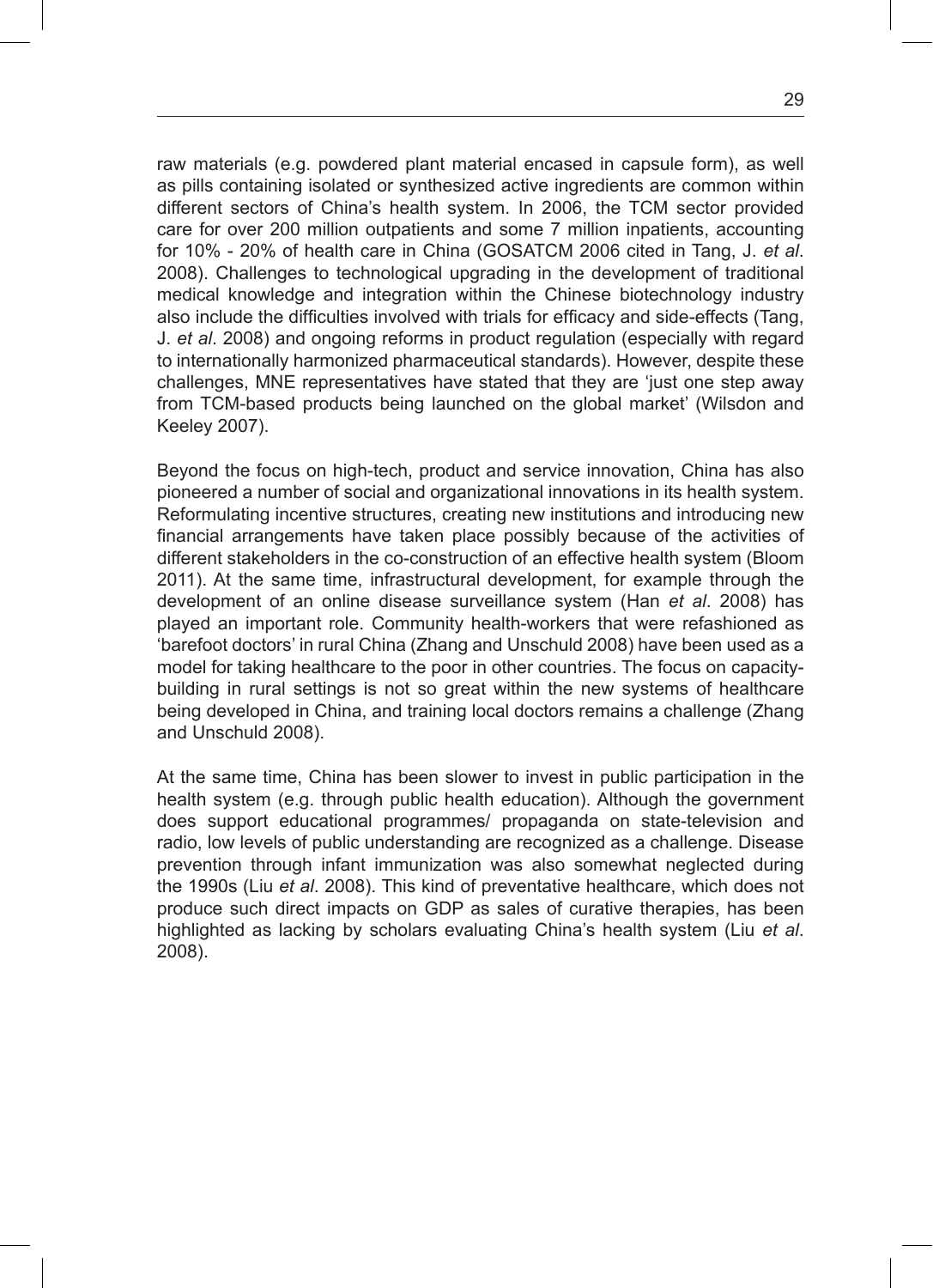# **5. Opportunities for enhancing '3D' health innovation in China**

In drawing upon the preceding discussions and considering the future opportunities for enhancing '3D' health innovation in China, this section is divided into three parts. The first part analyses the situation in China and discusses how its contribution to a '3D' agenda for social sustainability might be enhanced. The second looks at the international context and discusses governance changes at the global level which may also help these domestic changes. The final section points towards innovation studies research that has analysed government and non-government approaches to enhancing pro-poor innovation, and suggests possible future research options around similar questions in China.

#### **5.1 Enhanced participation and Market Creation for Biotechnology Innovation in China**

Leach and Scoones (2006) have argued that 'innovation should not only focus on technology itself, but also on the social, cultural and institutional relationships that will enable the technology to work.' To make existing technologies accessible to people living under the poverty line thus requires both technical and social interventions. 'To enable poor people to make use of technologies that may be available, but are poorly understood, often requires culturally appropriate communication strategies, improving people's knowledge and power to make technology choices' (Leach and Scoones 2006). When considering national innovation systems, it's vital to extend the 'hardware' of R&D infrastructure and capabilities to the social and political relations among many actors, and the different interests that shape science and technology (Leach and Scoones 2006). As illustrated by the earlier discussion of governing innovation for sustainability, providing these different 'interests' with opportunities for an ongoing dialogue around sustainability goals and objectives forms part of the 'process' of sustainable development. Government-funded research, and the increasing dominance of the private sector in innovation may prevent technology from following pro-poor directions, while the involvement of a broader set of actors in the innovation system (including in the setting of research priorities and engagement in product development and commercialisation) may help to open up possibilities for alternative pathways (Stirling *et al*. 2007). More networked and inclusive forms of technology assessment can help to build capabilities throughout innovation systems and promote understanding of these different pathways (Ely *et al*. 2011). Civil society can also play a significant role in governance at national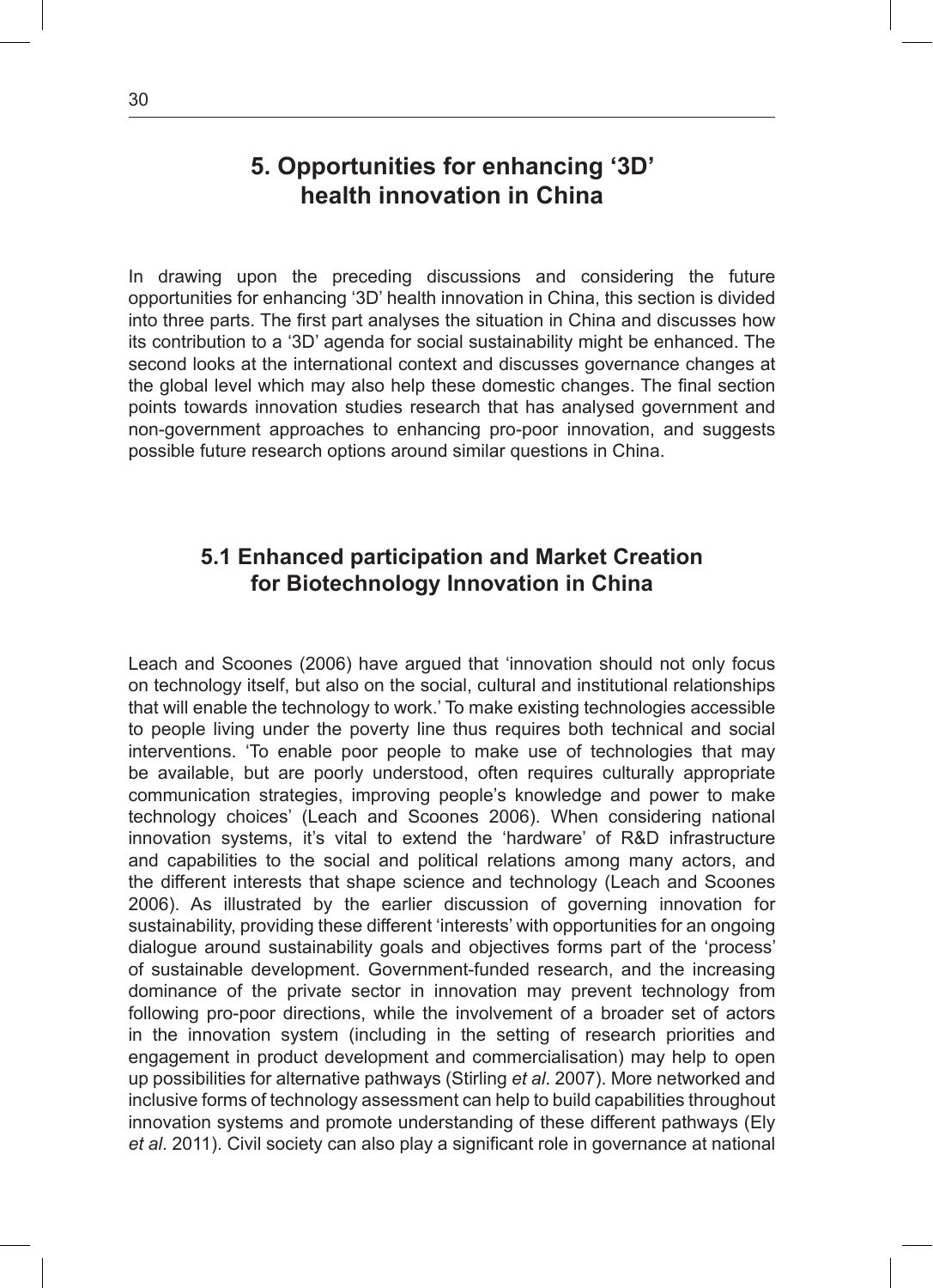and international levels. International organizations, scientific experts, and nongovernmental organizations (NGOs) can add critical and alternative voices (Scholte 2007). Emerging arrangements such as public-private partnerships (PPP), publicly-funded initiatives and private technology entrepreneurship in poor regions, as well as innovative approaches to 'inclusive regulation', for example around intellectual property, are advocated by Leach and Scoones (2006).

Increased access to information is opening up opportunities for citizen engagement around science and technology in China, whether through the formal media or through online discussions. Developing countries, like China and India, are facing challenges for building civic infrastructure and citizen engagement. They have different incentives and barriers, often suffering from a lack of a viable institutional framework, civic infrastructure, cultural differences, time pressures and poverty (Denhardt *et al*. 2009). Whilst China's traditional governance mode does not lend itself to broader participation in decision-making around directions of research and innovation, gradual political reform offers the possibility for stakeholder and citizen engagement – for example through technology assessment activities - to contribute to a '3D' agenda. Facilitating networks around biotechnology development and deployment is one way that the government can help to establish contacts and linkages between different stakeholders working in the field. Examples from elsewhere, such as the Indian-led Open Source Drug Discovery initiative (OSDD), have drawn upon public-private collaboration and the voluntary contributions of students and researchers to deliver remarkable results in the search for TB drugs (Massum *et al*. 2011), a challenge that could also benefit many of China's rural areas. Similar experiments in China have not, to date, been explored.

Citizen engagement can enable poorer sections of society to articulate their needs more strongly than traditional market signals allow them to do so. At the same time, however, there are many ways in which facilitating inclusion in markets and supporting the institutions around them can help to improve health services (Bloom *et al*. 2009). Expanding domestic biotech product demand is an imperative for the Chinese Government (not only in health but throughout the economy). Strengthening health systems infrastructure and distribution mechanisms can form the basis for part of this demand, whilst at the same time responding to the urgent challenges around health equity described above. Government should increase support to clinicians and facilities in rural or isolated regions, and scarceresource urban regions. As Liu *et al*.'s (2006) study on health care in China shows, the private sector or non-government providers tend to serve the lowmiddle income class in China, with relatively lower costs and higher consumer satisfaction. This is another channel of reaching potential consumers and expands the biotech product demand. However, this non-government solution tends to be self-organizing, and requires timely regulation – another reason to involve these kinds of stakeholders in governance processes.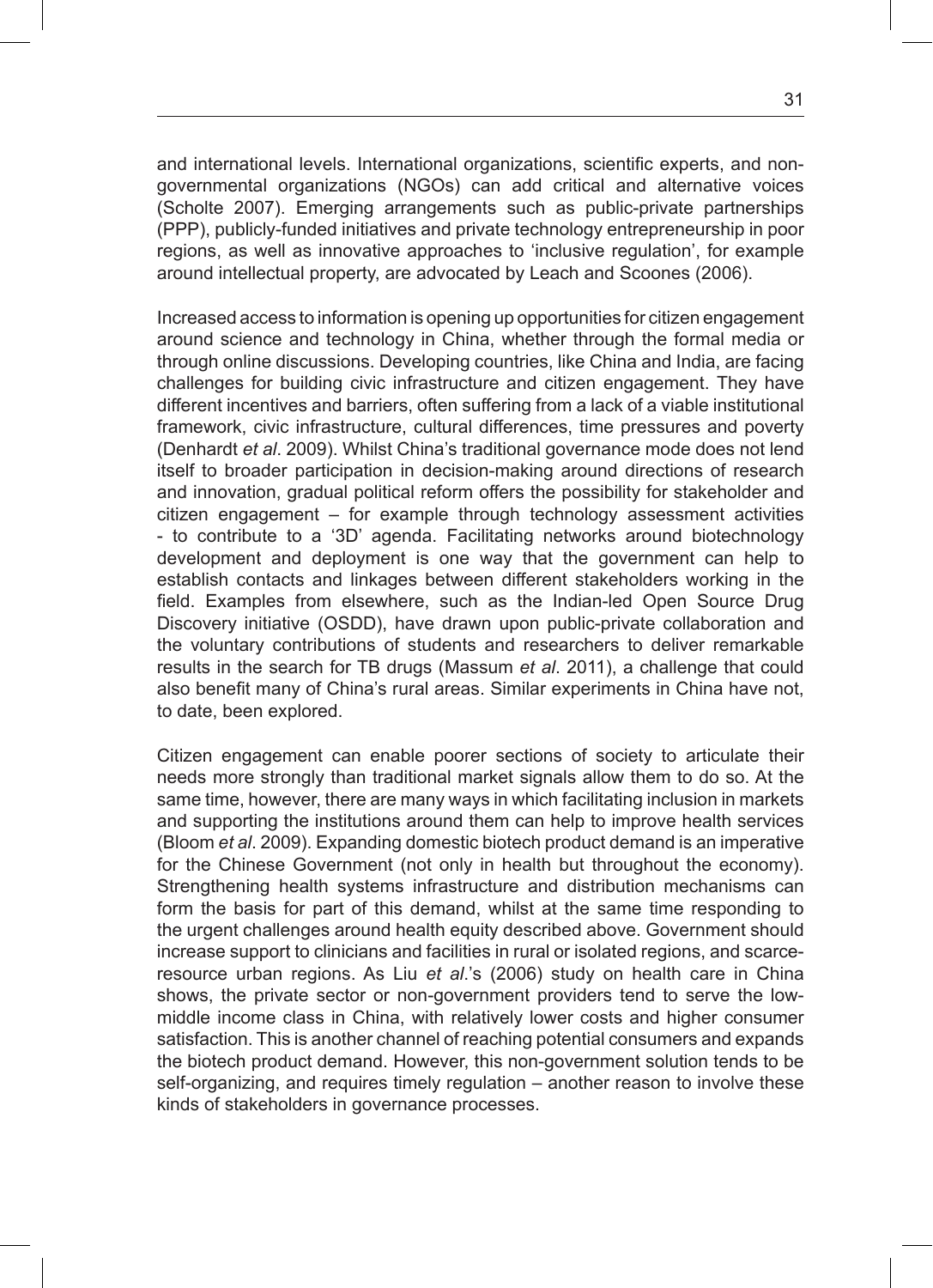Analysis of pro-poor health innovation initiatives involving the biotechnology industry in the West (only mentioning China's role in terms of CRO involvement) points to the challenges of translating promising research on neglected diseases in the lab to impactful innovations in the field (BVGH 2007). As discussed above, although research in fields of relevance to China's poorer populations is ongoing, institutional mechanisms are not necessarily in place to ensure that they will be commercialized. Market-pull incentives are urgently required.

A fundamental restructuring of the payment system, reducing the high out-ofpocket payments and expanding broad insurance coverage is already underway (Hu *et al*. 2008) and is of great significance to China's Biotech product demand. The opportunities for co-ordinating across different areas of China (e.g. through a national essential medicines list), thus linking this huge demand at the bottom of the pyramid (Prahalad 2004) to the biotechnology innovation system presents possibilities for supporting not only indigenous but also pro-poor innovation. Subsequent improvements in health amongst rural populations over the longer term could increase their capabilities to contribute to the country's development in an ongoing, virtuous cycle. Similarly, as discussed above in the case study of antibiotics, market signals need to be created to drive innovation that responds to future health needs. The possibility of extending the use of essential medicine lists to act as a tool for incentivizing innovation (for example in conjunction with advance market commitments) needs to be investigated.

#### **5.2 Global Governance to Enhance Biotech Innovation Systems in Developing Countries**

Global science and technology governance is complicated by severe coordination problems. Within a liberal multilateral trading system, these arise as nations compete to seize the perceived 'first mover' advantage and to encourage firms to locate within their borders. This leads to 'hyper-competition' which wastes money, human resources and other resources and create systemic friction (Stone 2008). Problems of co-ordination can also contribute to threats of neo-technonationalism, orphan public goods, and nationalistic backlashes to the accelerating emergence of global innovation networks (Ernst and Hart 2008). In the area covered by this paper, as with global innovation governance more generally, a more co-operative approach involving international collaboration networks needs to be enhanced (Chen *et al*. 2011), and institutional innovations are required in order to promote and co-ordinate research and innovation for global public goods. The STEPS Centre's New Manifesto proposes an international body - a 'global innovation commission' - which could contribute to these requirements.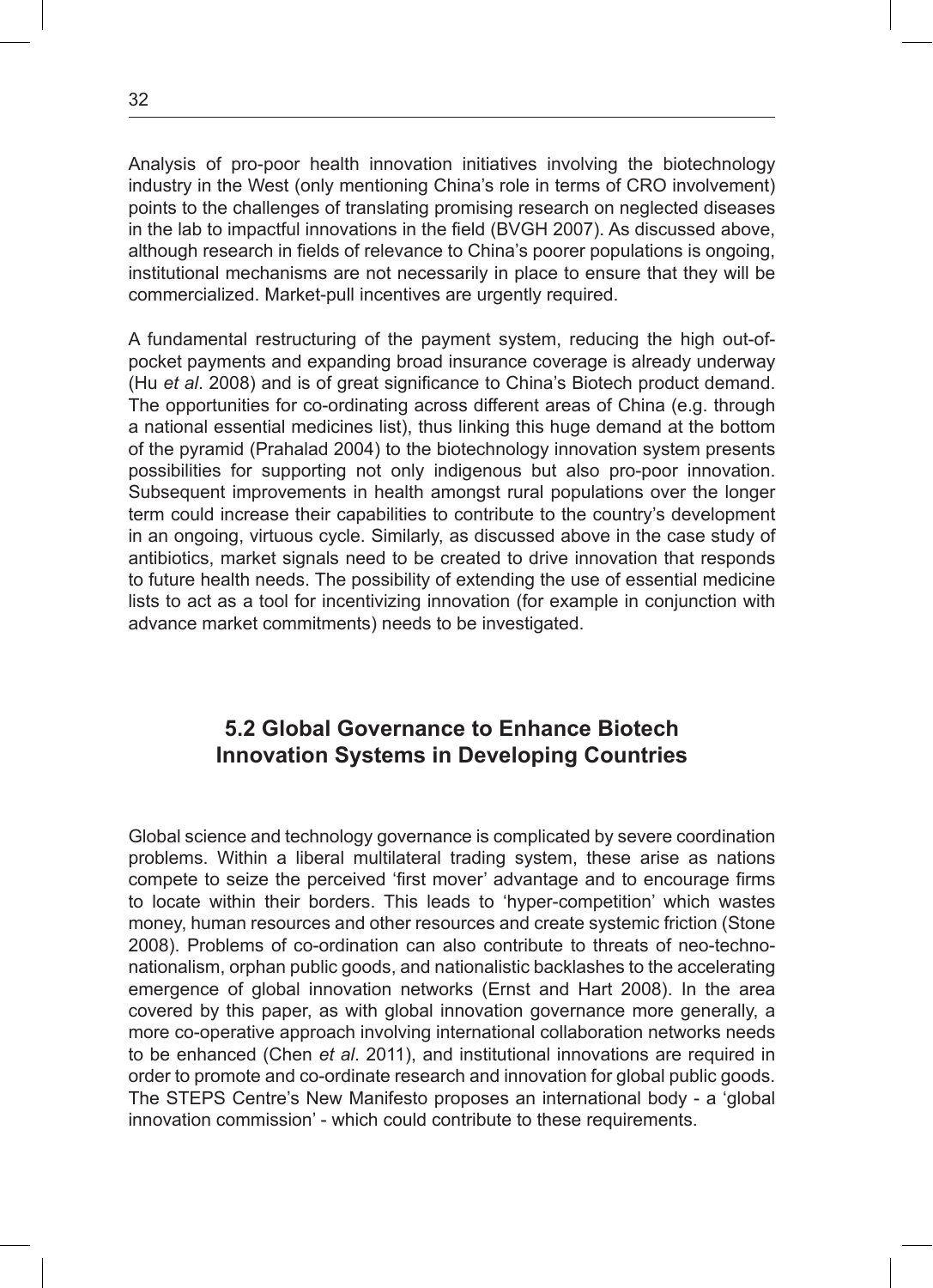At the same time, existing institutions are in need of reform in instances where they discourage innovation for social sustainability goals in developing countries. The global biotech industry is governed to a significant extent by the Agreement on Trade-Related Intellectual Property Rights (TRIPS) under the World Trade Organization (WTO). Current intellectual property arrangements are not conducive to promoting innovation in pro-poor technologies or enhancing access to these technologies in developing countries (Abdelgafar 2001; WHO 2001). After China entered the WTO in 2001, it adjusted its IP regulations to comply with the TRIPS agreement. As a result of the TRIPS regime, the need to maintain multiple patents across various countries is extremely expensive and emerging biotech firms from countries such as China struggle to access the market even in the domestic setting. Some transnational companies even set 'patent traps', taking advantage of their dominant international patents in developing countries like China (Frew *et al*. 2008). This creates enormous challenges for Chinese biotech firms both in the international and domestic market.

The third amendment to China's patent law already made some innovative changes that went beyond the scope of TRIPS, for example requiring the reporting of providence when a patent relies on the use of genetic resources (Zhu *et al*. 2008). In addition, the latest amendment allows compulsory licenses for drugs protected under Chinese patents on the basis of a 'national emergency or any extraordinary state of affairs … or where the public non-commercial use so requires' (following the Doha Declaration) or on the basis of public health, for export to the least developed countries or countries that have insufficient capacity for the manufacture of the drug. Whilst it should not be used as a tool for unfairly supporting domestic biotechnology firms, this clause could in theory serve health equity concerns either in China or elsewhere. Under conditions of increasing antimicrobial resistance, for example, the need to prevent increasing healthcare costs might necessitate the compulsory licensing of more expensive, patented antibiotics not usually affordable to China's poorer patients. The current patent regime creates a number of conflicting pressures, in some cases both incentivising irrational use (in order to maximize profits whilst patents are in force) and disincentivising investment in new drugs (when IP protection or license payments are in question). In this particular case, there is an urgent need for international co-ordination, beyond the current activities of the WHO to include intellectual property reform and institutions to foster innovation towards this global public good.

There are crucial challenges to fostering public health and supplying basic treatments for diseases prevalent in developing countries, but these fail to receive the resources and support that their nations urgently need (Xue 2008). For instance, only 11 out of 1,223 new pharmaceuticals developed between 1975- 1996 were for the treatment of tropical diseases, according to WHO. This is partly due to perverse incentive mechanisms and partly due to the weak capability in developing countries themselves. The current global governance framework also hampers the development of biotech companies in developing countries, which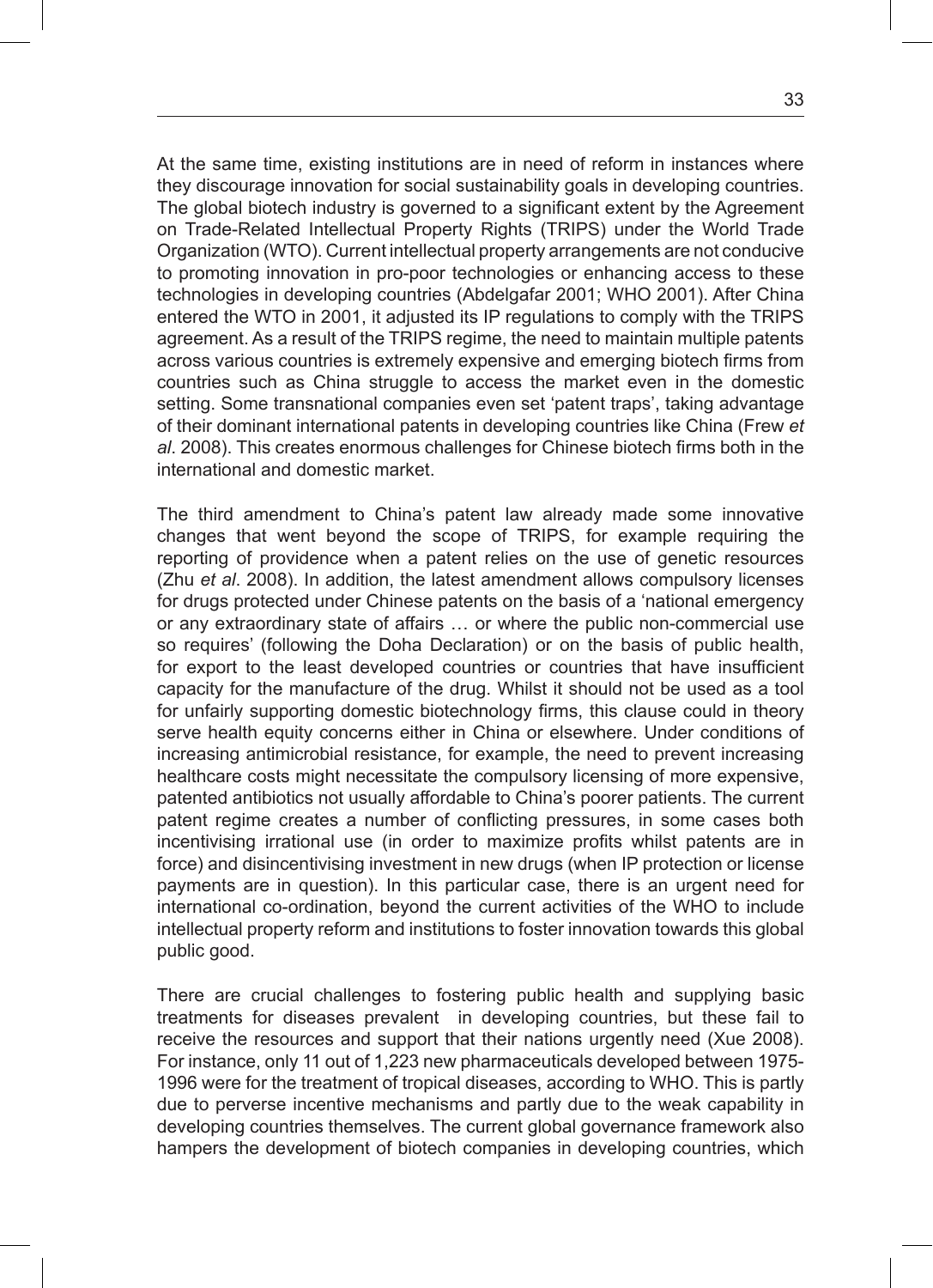are perhaps best-placed to respond to challenges faced by their populations. From a Chinese perspective, the continued dominance of multinational firms hampers efforts to provide affordable healthcare to the country's poor. More accountability and responsibility of the transnational biotech firms around providing access to basic biotech products, should be encouraged (Greve 2008) and firms that contribute proactively, for example by opening up research databases (Nature 2010) should be rewarded. Regulatory frameworks and the role of international institutions, particular the TRIPS agreement are also a key concern (Juma *et al*. 2001). Finding ways of balancing the cooperation between developed and developing countries, whilst assuring that the incentives for innovation are not undermined is key, and more research is required to understand how health equity can be promoted by global governance frameworks (Pogge 2005).

#### **5.3 Conclusions and Future Research Possibilities**

This paper identifies the opportunities and challenges of China's health biotechnology innovation system for social sustainability in China and beyond. R&D capabilities have improved significantly in China over the past decades, but with a concentration in leading universities and research institutions, and alongside insufficient collaborations and linkages between different players in the National Innovation System. Further investigation is required to better understand how propoor research generated in laboratories can best be translated to the market, given insufficient demand-pull incentives in many cases. Government procurement of innovative products from domestic biotech firms for the benefit of poorer patients, strengthening health system infrastructure and distribution channels to ensure the availability of innovative health-biotech products to the poorer patients, and working with non-government providers to construct supplementary distribution channels, are all relevant to harnessing China's enormous but untapped market and contributing to the growth of the domestic biotech industry. China's huge population presents not only an advantage in the marketing of drugs, but also their development and testing (Li *et al*. 2004). However, this advantage has not been leveraged to the full possible extent. The potential for linkages between the dynamic health system, currently undergoing radical reforms, and the nascent biotechnology sector, remain under-investigated. Lessons from China could contribute a great deal to our understanding of biotechnology policies, supplementing information from other developing countries around science, finance, ethics, society and culture and politics (Daar *et al*. 2007). Targetted case studies may provide a way forward – for example through investigating the economics of specific neglected diseases (or problems like antibiotic resistance) and the potential financial tools available to promote innovation towards their prevention and treatment.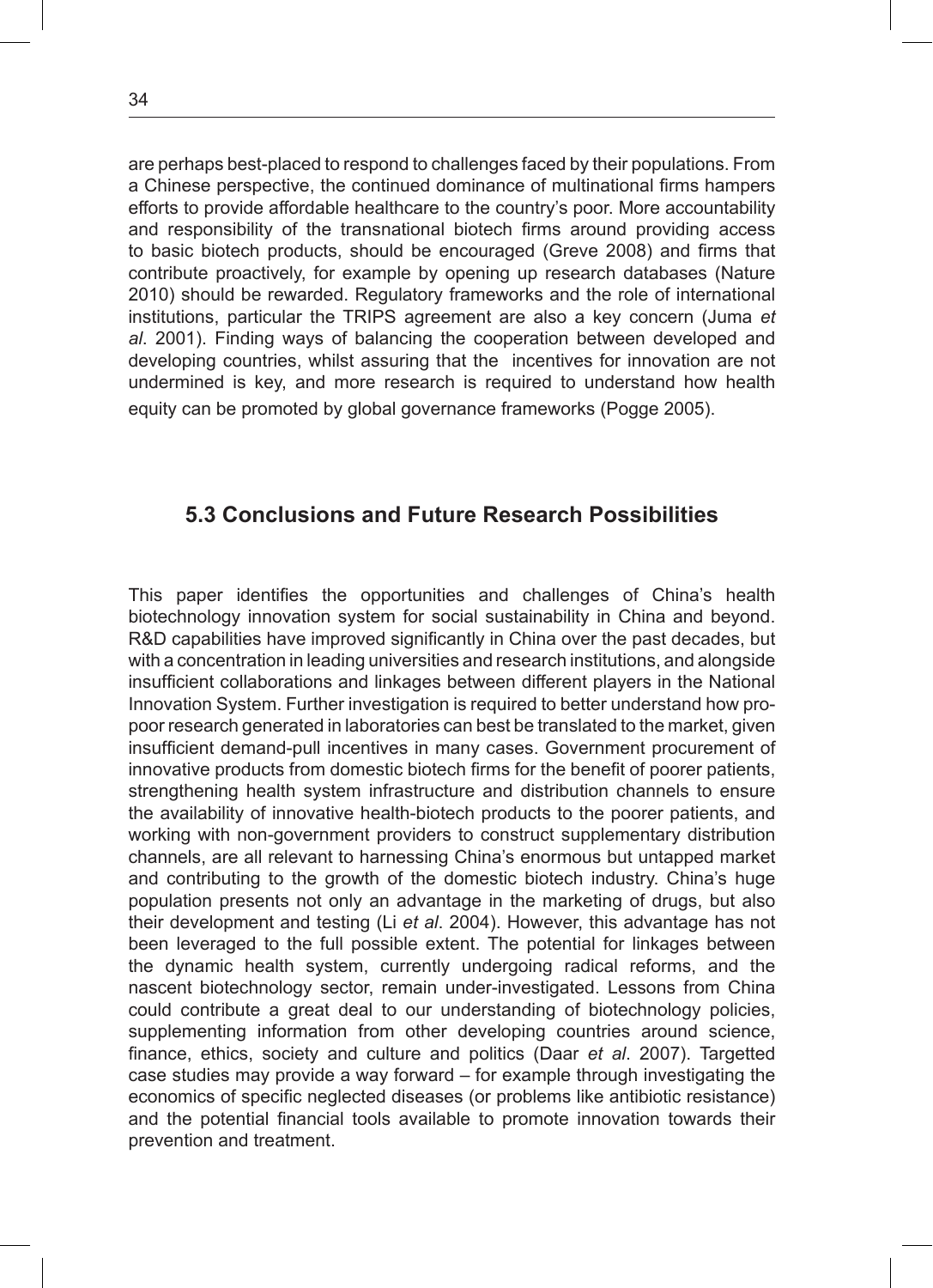Biotech innovation in China is still concentrated and depends largely on returnees and international firms – primarily in the East of the country. At the same time, multi-national firms still dominate, driving the sector towards innovations serving wealthy overseas or domestic markets and maintaining a hold over intellectual property. More research is required to document the innovation focus of domestic and international firms from different parts of the country, and to look into mechanisms for enhancing the more equitable distribution of resources to parts of China's innovation system that are currently lagging but are well-placed to serve marginalized communities. The diversity of China's investment in various health paradigms (including in traditional Chinese medicine) could be betterunderstood by analysis using measures of disparity and diversity metrics (Stirling 2007). Civil society groups do not currently participate in knowledge creation, technology development or policy-making for biotech research, which are largely driven by government and elite scientists. While opportunities for including such groups in decision-making are limited, more participatory forms of technology assessment might provide interesting insights to the kinds of contributions that non-governmental actors could make. New models of international science collaboration are required, but with a renewed focus on co-ordination across countries and firms to enhance the production and sharing of global public goods knowledge. As China becomes an ever more important player on the global innovation scene, collaborative social science research is also important to inform policies at national and international levels, and foster understanding across national borders. Readjusting the global governance regime, balancing the impacts of IPR regulation between developed and developing countries and making timely adjustments to domestic regulations, are of vital importance for the social sustainability impacts of biotech innovation in developing countries like China, and more globally.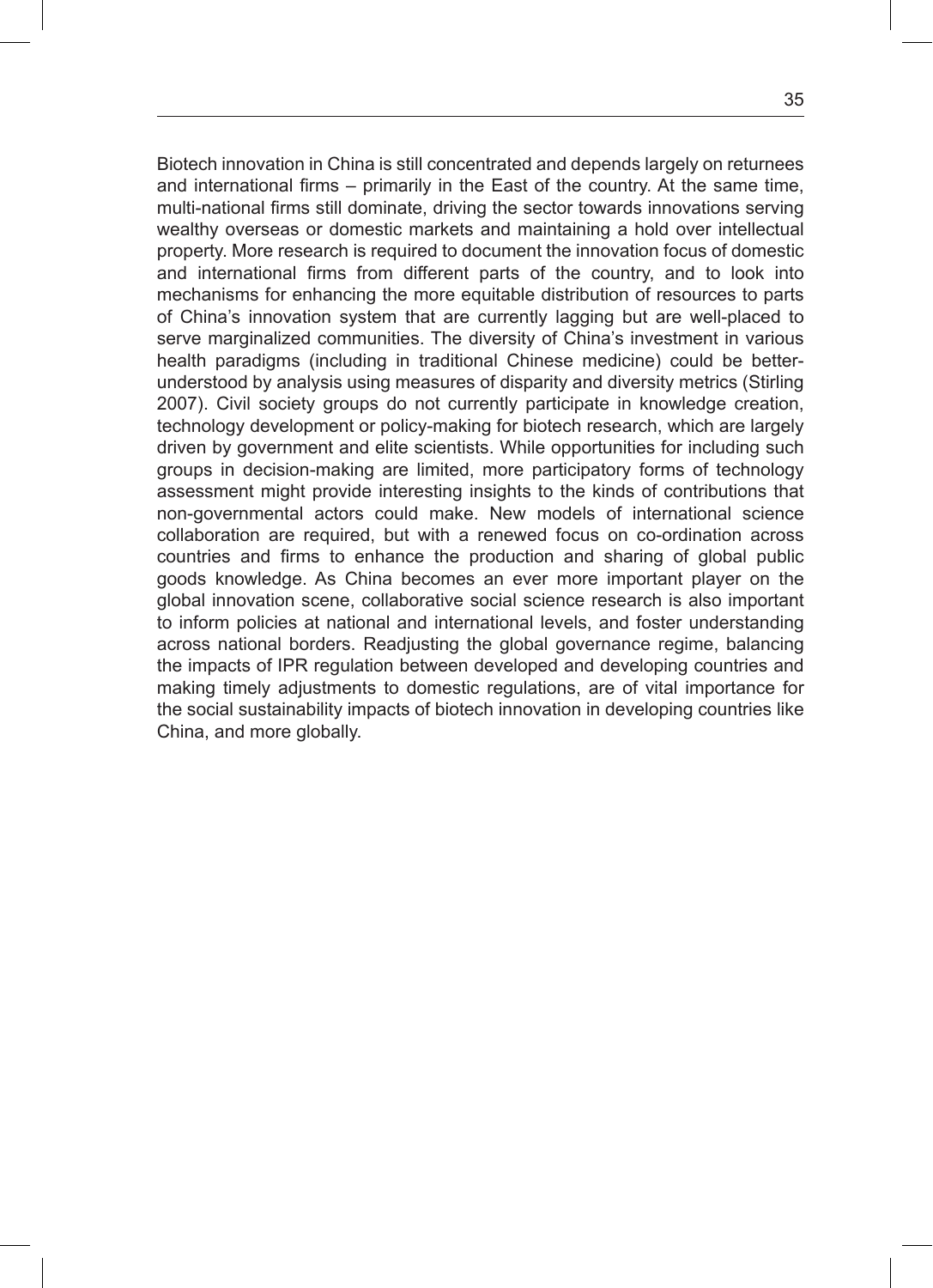### **References**

- Abdelgafar, B. (2001) *The Implications of the TRIPS Agreement for the Pharmaceutical Industries and Public Health Systems of Developing Countries: A Summary Assessment*, Mineo, Policy Branch, Canadian International Development Agency, Ottawa
- Adams, J., King, C. and Ma, N. (2009) *Global Research Report China: Research and Collaboration in the New Geography of Science*, Thomson Reuters
- Adger, N. W. and Jordan, A. (2009) 'Sustainability: Exploring the Processes and Outcomes of Governance', in Adger, W. Neil, and Jordan, A. (Eds) *Governing Sustainability*, Cambridge: Cambridge University Press
- Archibugi, D. and Michie, J. (1997) 'Technology, globalization and economic performance', Cambridge, Cambridge University Press
- Archibugi, D. and Michie, J. (1995) 'The Globalization of Technology: A New Taxonomy', Cambridge *Journal of Economics*, 19: 121-40
- Archibugi, D. and Pietrobelli, C. (2003) 'The Globalization of Technology and its Implications for Developing Countries: Windows of Opportunity or Further Burden', *Technological Forecasting and Social Change*, 70: 861-83
- Arrow, K. J., Panosian, C., and Gelband, H. (Eds) (2004) *Saving Lives, Buying Time: Economics of Malaria Drugs in an Age of Resistance*, Committee on the Economics of Antimalarial Drugs, Washington DC, National Academies Press
- Barboza, D. (2007) 'China Orders Investigation into Drug Industry' International Herald Tribune, published February 9, 2007
- Bartlett, C. and Goshal, S. (1989) *Managing Across Borders: The Transnational Solutions*, Boston: Harvard Business School Press
- Bell, M. (2009) *Innovation Capabilities and Directions of Development*, STEPS Working Paper 33, Brighton: STEPS Centre
- Bloom, G. (2011) 'Building Institutions for an Effective Health System: Lessons from China's Experience with Rural Health Reform', *Social Science and Medicine* 72: 1302-9
- Bloom, G., Champion, C., Lucas, H., Peters, D., and Standing, H. (2009) 'Making Health Markets Work Better for Poor People: Improving Provider Performance' in Future Health Systems Working Paper 6., available at www. futurehealthsystems.org
- Brundtland Commission (WCED) (1987) *Our Common Future*, Oxford University Press, Oxford, GB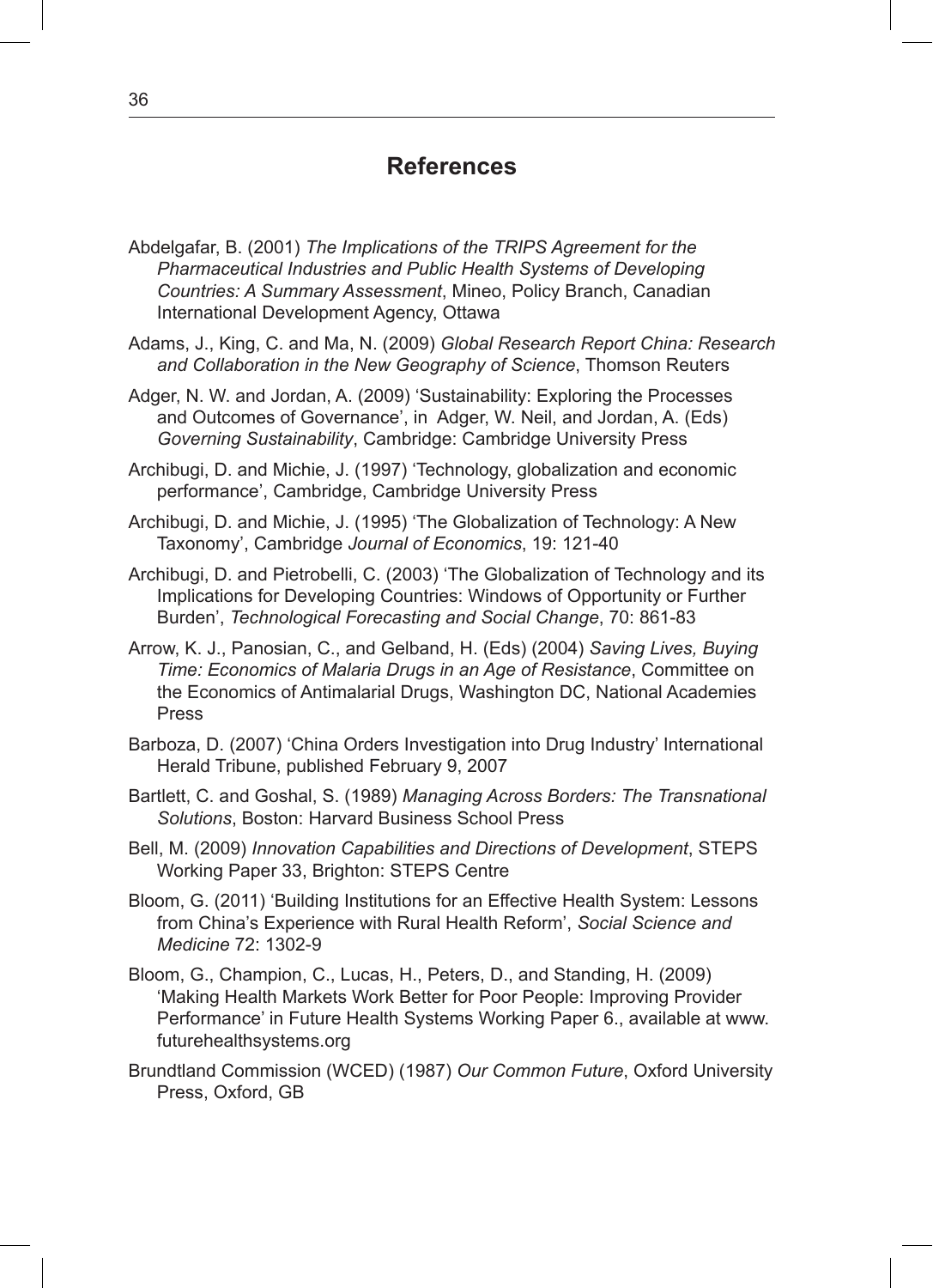- BVGH (2007) *Closing the Global Health Innovation Gap: A Role for the Biotechnology Industry in Drug Discovery for Neglected Diseases*, Washington DC: BIO Ventures for Global Health
- Cars, O., Högberg, L.D., Murray, M., Nordberg, O., Sivaraman, S., Lundborg, C.S., So, A.D. and Tomson, G. (2008) 'Meeting the Challenge of Antibiotic Resistance' *British Medical Journal* 337: 726-28
- Carter, N. (2007) *The Politics of the Environment*, Cambridge: Cambridge University Press
- Cash, D.W., Adger, W.N., Berkes, F., Garden, P., Lebel, L., Olsson, P., Pritchard, L. and Young, O. (2006) 'Scale and Cross-Scale Dynamics Governance and Information in a Multi-Level World', *Ecology and Society*, 11.2: 8
- CCID Consulting (2009) *2007-2008 Annual Report on the Development of China's Pharmaceutical Industry*, Industry Research Center, CCID **Consulting**
- Central People's Government of PRC (2010) *Office of the State Council on the Health Reform Mechanisms to Regulate Procurement of Essential Drugs Guidance*, available from: http://www.gov.cn/zwhd/2010-12/09/ content\_1762018.htm, accessed 31/10/11
- Chataway, J. and Smith, J. (2006) 'The International AIDS Vaccine Initiative (IAVI): Is It Getting New Science and Technology to the World's Neglected Majority?' *World Development* 34.1: 16-30
- Chen, Y., Luo, L. and Zhang, Y. (2011) 'Development Trajectories in the Biotechnology Industry: China Versus Leading Countries', *China and World Economy*, 19(3)105 - 23
- Cheng, S. (2010). *Yearbook of China's Venture Capital Investment 2010*, Beijing: China Democracy and Construction Press (中国民主与建设出版 社). Chapter Four: Pharmaceutical Sector
- Cogburn, D.L. (2003) 'Governing global information and communication policy: Emerging regime formation and the impact on Africa', *Telecommunications* Policy 27.3: 25-44
- Cook, S. and Kwon, H. J. (2007) 'Social Protection in East Asia', *Global Social Policy*. 7(2) 223-9
- CVCRI (2009) *China Venture Capital Industry Research Report 2006-2009*, accessed from http://www.chinavcpe.com/research, accessed 31/10/2011
- Cyranoski, D. (2008) 'China Rushes Through Major Funding System' *Nature* 455: 142
- Daar, A., Berndtson, K., Persad, D. L. and Singer, P. A. (2007) 'How can Developing Countries Harness Biotechnology to Improve Health?' *BMC Public Health* 7:346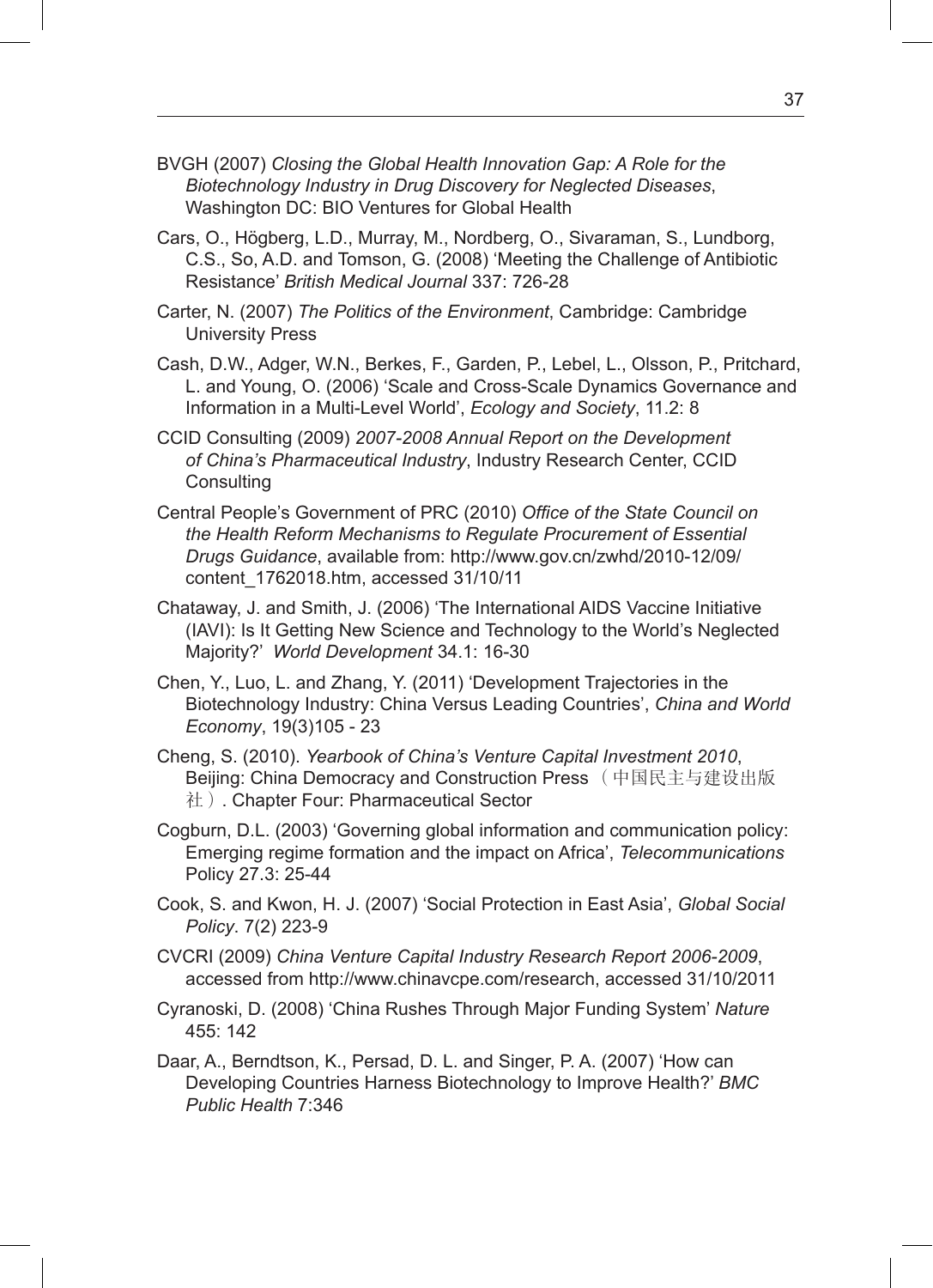- Daar, A., Martin, D., Nast, S., Singer, P. and Thorstendöttir, H. (2003) *Top 10 Biotechnologies for Improving Health in Developing Countries*, Toronto, Canadian Program on Genomics and Global Health
- Denhardt, J., Terry, L., Delacruz, E. R. and Ljubinka, A. (2009) 'Barriers to Citizen Engagement in Developing Countries', *International Journal of Public Administration*, 32(14) 1268-88
- Dhar, B. and Gopakumar, K. (2006) *Post-2005 TRIPS Scenario in Patent Protection in the Pharmaceutical Sector: The Case of the Generic Pharmaceutical Industry in India*, UNCTAD and IDRC, Geneva
- Di Masi, J. A., Hansen, R. W. and Grabowski, H. G. (2003) 'The Price of Innovation: New Estimates of Drug Development Costs', *Journal of Health Economics* 22: 151–85
- Dong, H., Bogg, L., Wang, K., Rehnberg, C. and Diwan, V. (1999) 'A Description of Outpatient Drug Use in Rural China: Evidence of Differences Due to Insurance Coverage', *International Journal of Health Planning and Management* 14: 41–56
- Dong, W. (2008) 'Cost Containment and Access to Care: the Shanghai Healthcare Financial Model, *The Singapore Economic Review* 53(1) 27-42
- Dunning, J. H. (1992) 'The Global Economy, Domestic Governance, Strategies and Transnational Corporations: Interactions and Policy Implications', *Transnational Corporations* 1(3)
- Ely, A. V. and Scoones, I. (2009) *The Global Redistribution of Innovation: Lessons from China and India*, STEPS Working Paper 22, Brighton: STEPS **Centre**
- Ely, A. V., Van Zwanenberg, P. and Stirling, A. C. (2011) *New Models of Technology Assessment for Development*, STEPS Centre Working Paper 45, Brighton, STEPS Centre
- Ernst, D. and Hart, D. (2008) 'Governing the Global Knowledge Economy: Mind the Gap', *EAST-WEST* Centre Working Papers No. 93
- Etzkowitz, H. and Leydesdorff, L. (2000) 'The Dynamics of Innovation: From National Systems and "Mode 2" to a Triple Helix of University-Industry-Government Relations', *Research Policy*, 29(2)109-23
- Fang, X. and Mu, R. (2008) 'Thirty Years of Scientific and Technological Policies Advance in China', from *Research Team of Science and Technology Strategic Development in China (eds), Annual Scientific and Technological Strategic Development Report- 2008*, Beijing: Science Press
- Feldman M. and Romanelli, E. (2006) 'Anatomy of Cluster Development: Emergence and Convergence in the US Human Biotherapeutics 1976- 2003', in Braunerhjelm and Feldman (Eds) *Cluster Genesis*, Oxford: Oxford University pp.87-113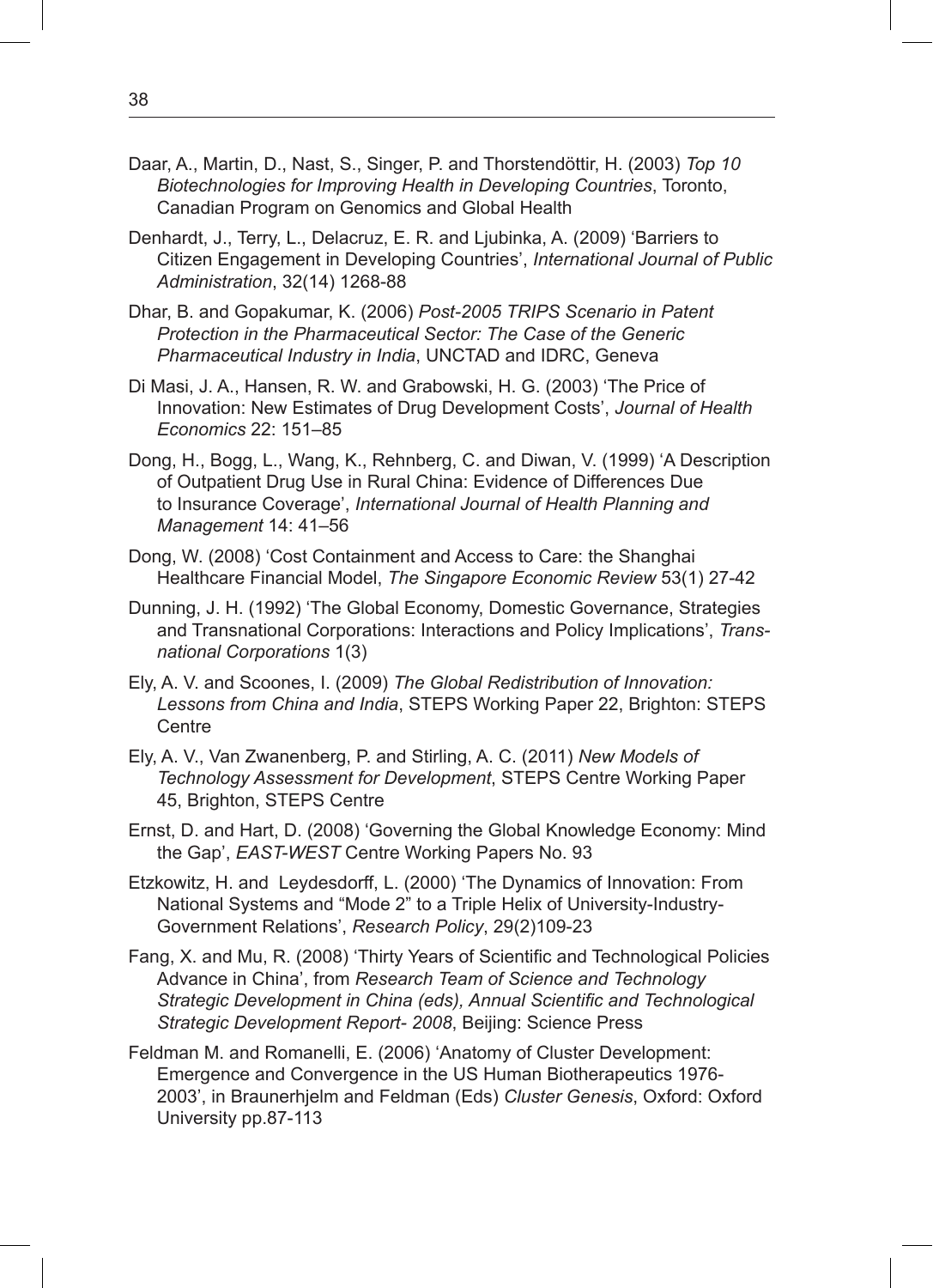- Ferreira, F. and Ravallion, M. (2008) 'Global Poverty and Inequality: A Review of the Evidence', *World Bank Policy Research Working Paper* No. 4623, Social Science Research Network
- Festel, G. (2007) 'Biotechnology in China', *JIBL* 4: 127-30
- Freeman, C. (2002) 'Continental, National and Sub-National Innovation Systems - Complementarity and Economic Growth', *Research Policy* 31: 191-211
- Frew. S. E., Sammut, S. M., Shore. A. F., Ramjist, J. K., Al-Bader, S., Rezaie, R., Daar, A. S. and Singer, P. A. (2008) 'Chinese Health Biotech and the Billion-Patient Market', *Nature Biotechnology*, 26(1) 37-53
- Glasbergen, P., Bierman, F. and Mol, A. (eds) (2007) *Partnerships, Governance and Sustainable Development: Reflections on Theory and Practice*, Cheltenham, UK: Edward Elgar
- GOSATCM (2006) *China statistical Yearbook of Chinese Medicine 2006*, General Office of the State Administration of Traditional Chinese Medicine and School of Management of Beijing University of Chinese Medicine, Beijing, China
- Gottweis, H. (1998) 'Governing Molecules: The Discursive Politics of Genetic Engineering in Europe and the United States', Cambridge MA: MIT Press
- Grace, C. (2004) 'The Effect of Changing Intellectual Property on Pharmaceutical Industry Prospects in India and China', *DFID Health Systems Resource Centre*
- Greve. J. (2008) 'Healthcare in Developing Countries and the Role of Business: A Global Governance Framework to Enhance the Accountability of Pharmaceutical Companies', *Corporate Governance*, 8(4) 490-505
- Griesar, K. (2011) *Study on the Future Opportunities and Challenges of EU-China Trade and Investment Relations* - Pharmaceuticals, European Commission, available from http://trade.ec.europa.eu/doclib/html/133306. htm, accessed 31/10/2011
- Gu, S., Wu, X. and Huang, Z. (2010) 'Implications of Inclusive Development and Innovation Systems: A Tentative Exploration of Analytical Framework for Study on Lessons in Rural China and India', paper for the 2010 Globelics Annual Conference, Malaysia
- Guzman, A. T. (2004) 'Global Governance and the WTO', *Harvard International Law Journal*, 45(2) 303-52
- Guzman, A. T. and Simmons, B. (2005) 'Power Plays and Capacity Constrains: The Selection of Defendants in WTO Disputes', *Journal of Legal Studies,* 34(2) 557-98
- Han, Q., Chen, L., Evans, T. and Horton, R. (2008) 'China and Global Health', *The Lancet*, 372: 1439-42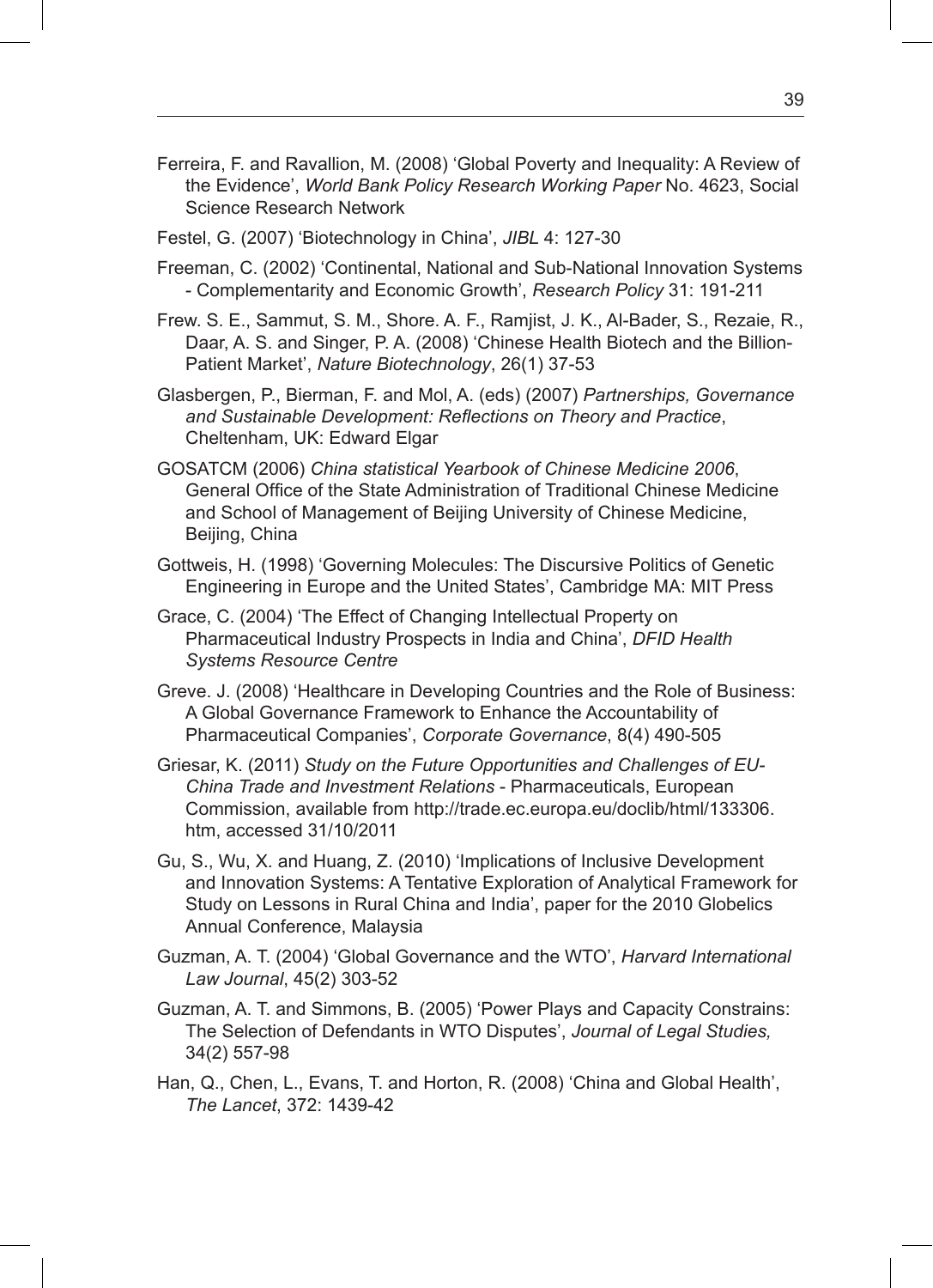- Held, D. and McGrew, A. G. (2002) *Governing Globalization: Power, Authority and Global Governance*, New York: Polity
- Henderson, R., Orsenigo, L. and Pisano, G.P. (1999) *The Pharmaceutical Industry and the Revolution in Molecular Biology: Interactions Among Scientific, Institutional, and Organizational Change*, Cambridge: Cambridge University Press
- Hille, K. and Jack, A. (2009) 'Deal Struck to Develop New TB Drugs', *Financial Times*, London, 31 March
- Hu. S., Tang, S., Liu,Y., Zhao, Y., Escobar, M.-L. and de Ferranti, D. (2008) 'Reform of How Health Care is Paid for in China: Challenges and Opportunities', *The Lancet*, published online 20 October
- Hutton, W. (2011) 'China Will Implode if it Doesn't Change its Authoritarian Ways', *The Observer*, Sunday 31 July
- IDRC/SSTC (1997) *A Decade of Reform: Science and Technology Policy in China*, International Development Research Centre, Ottawa
- Infectious Diseases Society of America (2004) 'Better Informed Healthcare Workers More Likely to Be Vaccinated Against Smallpox' Annual Meeting September 30 - October 3, 2004; Boston, Massachusetts.
- Jacobs, A. and McDonald, M. (2008) 'F.D.A. Opens Office in Beijing to Screen Food and Drug Exports', *New York Times*, 20 November
- Jasanoff, S. (2005) *Designs on Nature: Science and Democracy in Europe and the United States*, Princeton NJ: Princeton University Press
- Jia, H. (2008) 'Regulators Scramble to Tighten Loopholes after Heparin Debacle' *Nature Biotechnology* 26(5) 477-78
- Jin, C., Ely, A. Fang, L. and Liang, X. (2011) 'Framing a Global Health Risk from the Bottom-Up: User Perceptions and Practices Around Antibiotics in Four Villages in China', *Health, Risk and Society*,13(5) 433-49
- Jing, F. (2003) 'China Seeks Public Input into its Science Priorities', *SciDevNet* 19 June, available from : http://www.scidev.net/en/news/china-seeks-publicinput-into-its-science-prioriti.html, accessed 31/10/11
- Juma. C., Fang, K. and Honca, D., Huete-Perez, J., Konde, V. and Lee, S. H. (2001) 'Global Governance of Technology: Meeting the Needs of Developing Countries', *International Journal of Technology Management*. 22(7) 629-55
- Kaplinsky, P. (2005) *Globalization, Poverty and Inequality: Between a Rock and a Hard Place*, Cambridge UK: Polity Press
- Kates, R. W., Parris, T. M. and Leiserowitz, A. A. (2005) 'Editorial : What is Sustainable Development ? Goals, Indicators, Values and Practice' *Environment: Science and Policy for Sustainable Development*, available at http://www.environmentmagazine.org/Editorials/Kates-apr05-full.html , accessed 02/11/2011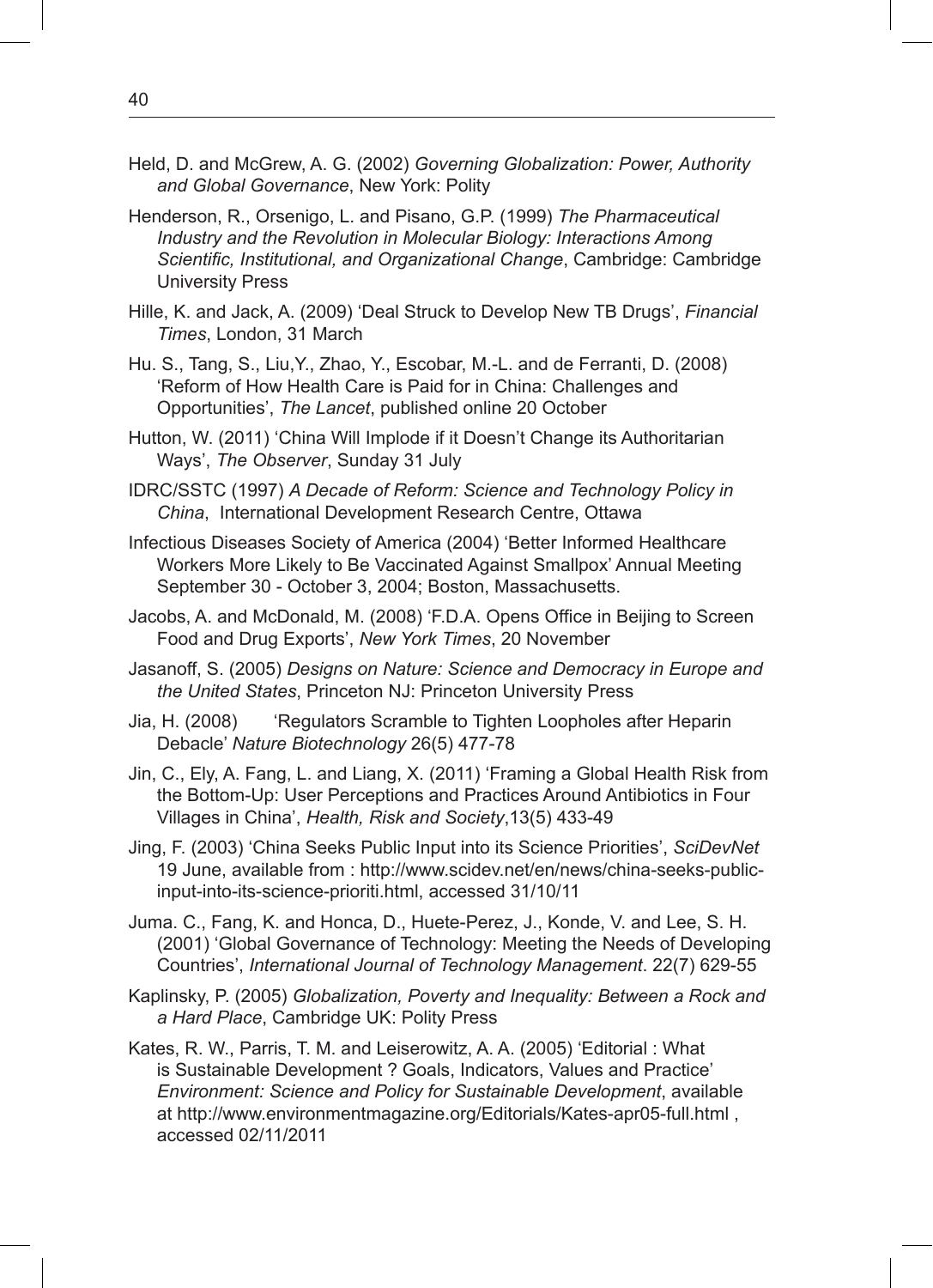- Keeley, J. (2003) 'The Biotech Developmental State? Investigating China's Gene Revolution', *IDS Working Paper* 207, Brighton, Institute of Development Studies
- Kenney, M. (1986) 'Schumpeterian Innovation and Entrepreneurs in Capitalism: A Case Study of the US Biotechnology Industry', *Research Policy* , 15:21-31
- Koenig-Archibugi, M. (2002) 'Mapping Global Governance', in: Held, D. and McGrew, A. (eds.) *Governing Globalization: Power, Authority and Global Governance*. Polity Press, Cambridge, Uk, pp. 46-69
- Kooiman, J. (2003) *Governing as Governance*, London: Sage
- Krasner , S. D. (1983) *International Regimes*, Ithaca: Cornell University Press, pp. 2 - 6
- Lacasa, I. D., Reiss, T. and Senker, J. (2004) 'Trends and Gaps in Biotechnology Policies in European Member States Since 1994' *Science and Public Policy* 31(5)385–95
- Lakhan, S. E., (2006) 'The Emergence of Modern Biotechnology in China', in *Issues in Informing Science and Information Technology*, 3:333-53
- Leach, M. and Scoones, I. (2006) *The Slow Race: Making Technology Work for the Poor*, London: DEMOS

Lehrer, M. and Asakawa, K. (2004) 'Rethinking the Public Sector: Idiosyncrasies of Biotechnology Commercialization as Motors of National R&D Reform in Germany and Japan', *Research Policy*, 33:921-38

- Lemos, M. C. and Agrawal, A. (2006) 'Environmental Governance', *Annual Review of Environmental and Resources*, 31: 297-325
- Levy, D. and Newell, P. (eds.) (2004) *The Business of Global Environmental Governance*, Cambridge, MA: MIT Press
- Li, Z. (2008) 'Patent Counts as Indicators of the Geography of Innovation Activities: Problems and Perspectives', *South Centre Research Paper* 18, Geneva, Switzerland: South Centre
- Li, Z., Zhang, J., Wen, K., Thorsteinsdottir, H., Quach, U., Singer, P. and Daar, A. P (2004) 'Health Biotechnology in China: Reawakening of a Giant', *Nature Biotechnology*, 22, Supplement: 12-17
- Liu, X. and Jinsheng, A. (2008) 'The Role of Academic-Government Cooperation in the Development of Biotechnology Industry in China', in Carayannis and Assimakopoulos (Eds), *Innovation Networks and Knowledge Clusters: Findings and Insights from the US, EU and Japan*, London and New York: Palgrave
- Liu, Y. (2004) 'Development of the Rural Health Insurance System in China', *Health Policy and Planning*, 19(3):159-65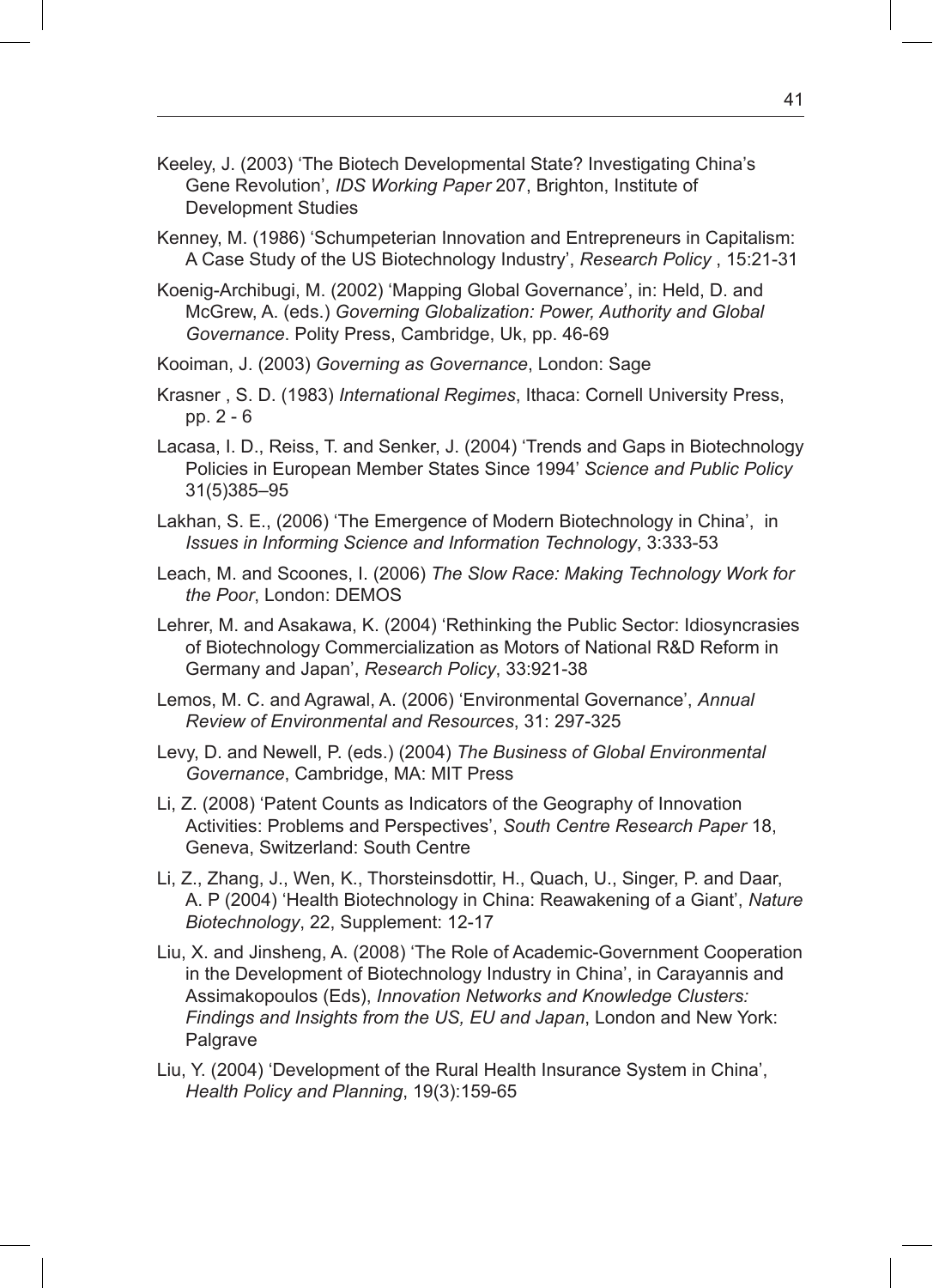- Liu, Y., Berman, P., Yip W., Liang, H., Meng, Q., Qu, J. and Li, Z. (2006) 'Health Care in China: The Role of Non-Government Providers', *Health Policy*, 77: 212-20
- Liu, Y., Rao, K., Wu, J. and Gakidou, E. (2008) 'Health System Reform in China 7: China's Health System Performance' *The Lancet*, published online October 20th, pp.76-86
- Lundvall, B. A. (Ed)(1992) *National Innovation Systems*: Toward a Theory of Innovation and Interactive Learning, London: Pinter
- Malerba, F. (2004) *Sectoral Systems of Innovation. Concepts, Issues and Analyses of Six Major Sectors in Europe*, Cambridge: Cambridge University Press
- Malinowski, J. M. (2004) *Biotechnology: Law, Business and Regulation*, Aspen: Aspen Publishers
- Massum, H., Schroeder, K., Khan, M. and Daar, A. (2011) 'Open Source Biotechnology Platforms for Global Health and Development: Two Case Studies' *Information Technologies and International Development* 7(1)61–9
- McMillan, G. S., Narin, F. and Deeds, D. L. (2000) 'An Analysis of the Critical Role of Public Science in Innovation - The Case of Biotechnology', *Research Policy,* 29:1-8
- Meadowcroft, J., Farrell, K. and Spangenberg, J. (2005) 'Developing a Framework for Sustainability Governance in EU', *International Journal of Sustainable Development* 8:3-11
- Michie, J. (2003) *The Handbook of Globalisation*, Cheltenham: Edward Elgar Press
- Ministry of Health (2007) *Chinese Health Statistical Yearbook 2007*, Beijing: China Union Medical University Press
- MoE (2010) *China Statistical Yearbook*, Ministry of Education, Beijing, available from: http://www.moe.gov.cn/publicfiles/business/htmlfiles/moe/s4960/index. html, accessed 02/11/2011
- MoST (2011) *Science and Technology 12th Year Plan*, Ministry of Science and Technology, Beijing; Science Press
- MoST (2008) *Advance of Science and Technology in China*, Ministry of Science and Technology, Beijing: Science Press
- Murray, F. (2002) 'Innovation as Co-Evolution of Scientific and Technological Networks: Exploring Tissue Engineering', *Research Policy*, 31:1389-403
- Nature (2010) 'Editorial: Learning to share' *Nature* 438
- Nature (2007) 'Editorial: Bad Execution', *Nature* 447: 613-614
- NDRC (2008) *Biotechnology Industry Development in China*, National Development and Reform Commission, Beijing: Science Press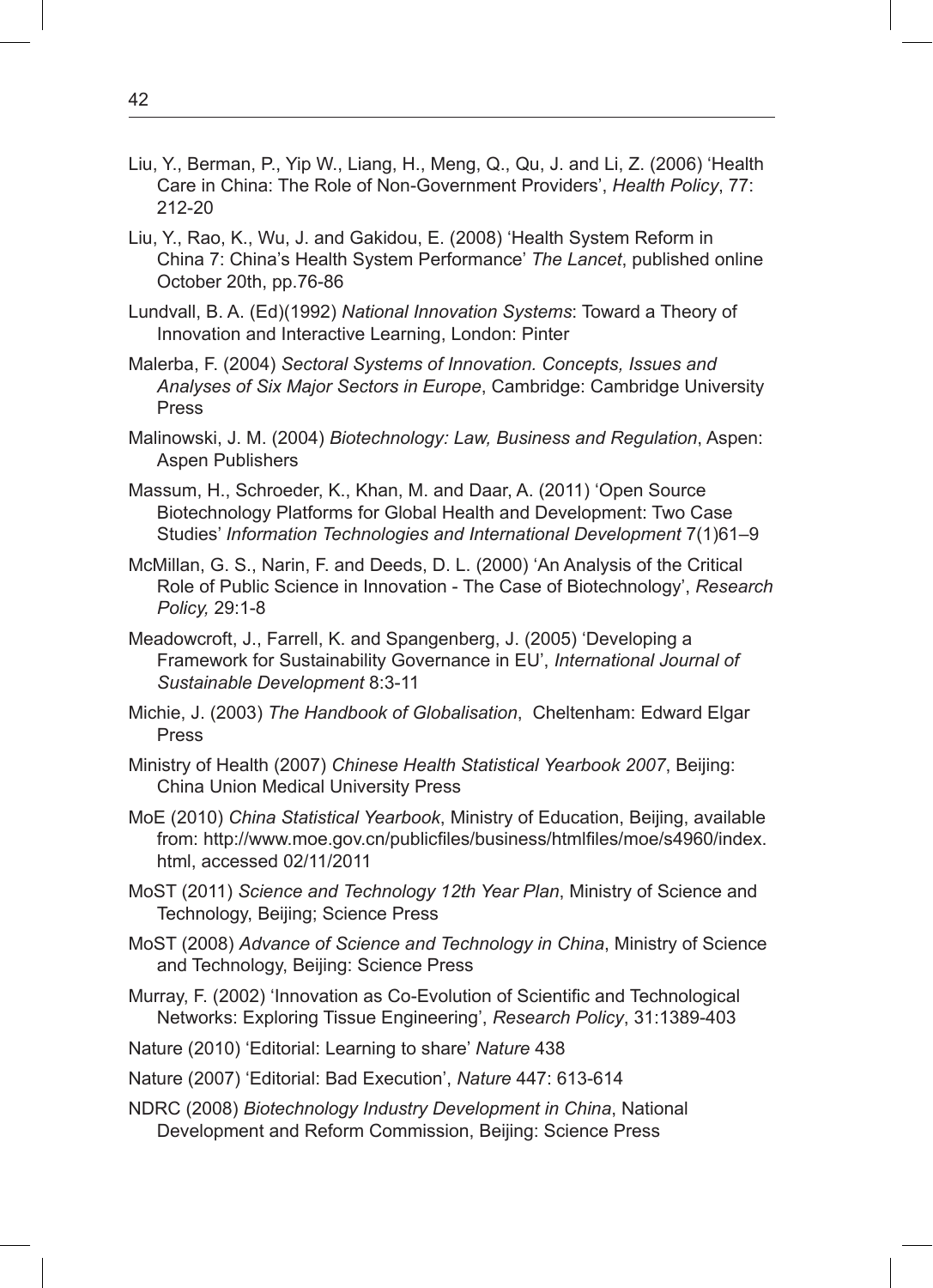- Nelson, R. (ed.) (1993) *National Innovation Systems: A Comparative Analysis*, New York/Oxford, Oxford University Press
- OECD (2009) *OECD Biotechnology Statistics 2009*, Paris, Organisation for Economic Cooperation and Development
- OECD (2008) *OECD Reviews of Innovation Policy*: China, Paris, Organisation for Economic Co-operation and Development
- OECD (2006) *OECD Biotechnology Statistics-2006*, by Brigitte van Beuzekom and Anthony Arundel available from: www.oecd.org/ dataoecd/51/59/36760212.pdf, accessed 02/11/2011
- Ostrom, E. (2005) *Understanding Institutional Diversity*, Princeton: Princeton University Press
- Pandey, A. V., Tekwani, B. L., Singh, R. L. and Chauhan, V. S. (1999) 'Artemisinin, an Endoperoxide Antimalarial, Disrupts the Hemoglobin Catabolism and Heme Detoxification Systems in Malarial Parasite', *The Journal of Biological Chemistry* 274(27)19383–8
- People's Daily (2011) 'China to Broaden Access to Attract High-End Returnees', August 22, 2011, available from: http://english.peopledaily.com. cn/90882/7576497.html, accessed 02/11/2011
- Pogge, T. (2005) 'Human Rights and Global Health: A Research Program', In Barry, C. and Pogge, T. (eds), *Global Institutions and Responsibilities: Achieving Global Justice*, Oxford: Wiley-Blackwell publishing, pp.190- 217
- Prahalad, C.K. (2004) *The Fortune at the Bottom of the Pyramid: Eradicating Poverty through Profits*, Upper Saddle River, NJ: Wharton School Publishing
- Preverzer, M. (2008) 'Technology Policies in Generating Biotechnology Clusters: A Comparison of China and the US', *European Planning Studies*. 16(3)359- 74
- Preverzer, M. and Swann, P. (1996) 'A Comparison of the Dynamics of Industrial Clustering in Computing and Biotechnology', *Research Policy*, 25:1139-57
- Preverzer, M. and Tang, H. (2006) 'Policy-Induced Clusters: The Genesis of Biotechnology Clustering on the East Coast of China', in: P. Braunerhjelm and M. Feldmann (Eds) *Cluster Genesis*, Oxford: Oxford University Press, pp. 113-32
- Ravallion, M. and Chen, S. (2007) 'China's (Uneven) Progress against Poverty', *Journal of Development Economics,* 82: 1-42
- Robertson, R. (2003) *The Three Waves of Globalization: A History of a Developing Global Consciousness*, London: Zed Books
- Rosenau, J. N. (1997) 'The Complexities and Contradictions of Globalization', *Current History*, 11: 360-64
- Rosenau, P.V. (2000) *Public-Private Policy Partnerships*, MIT Press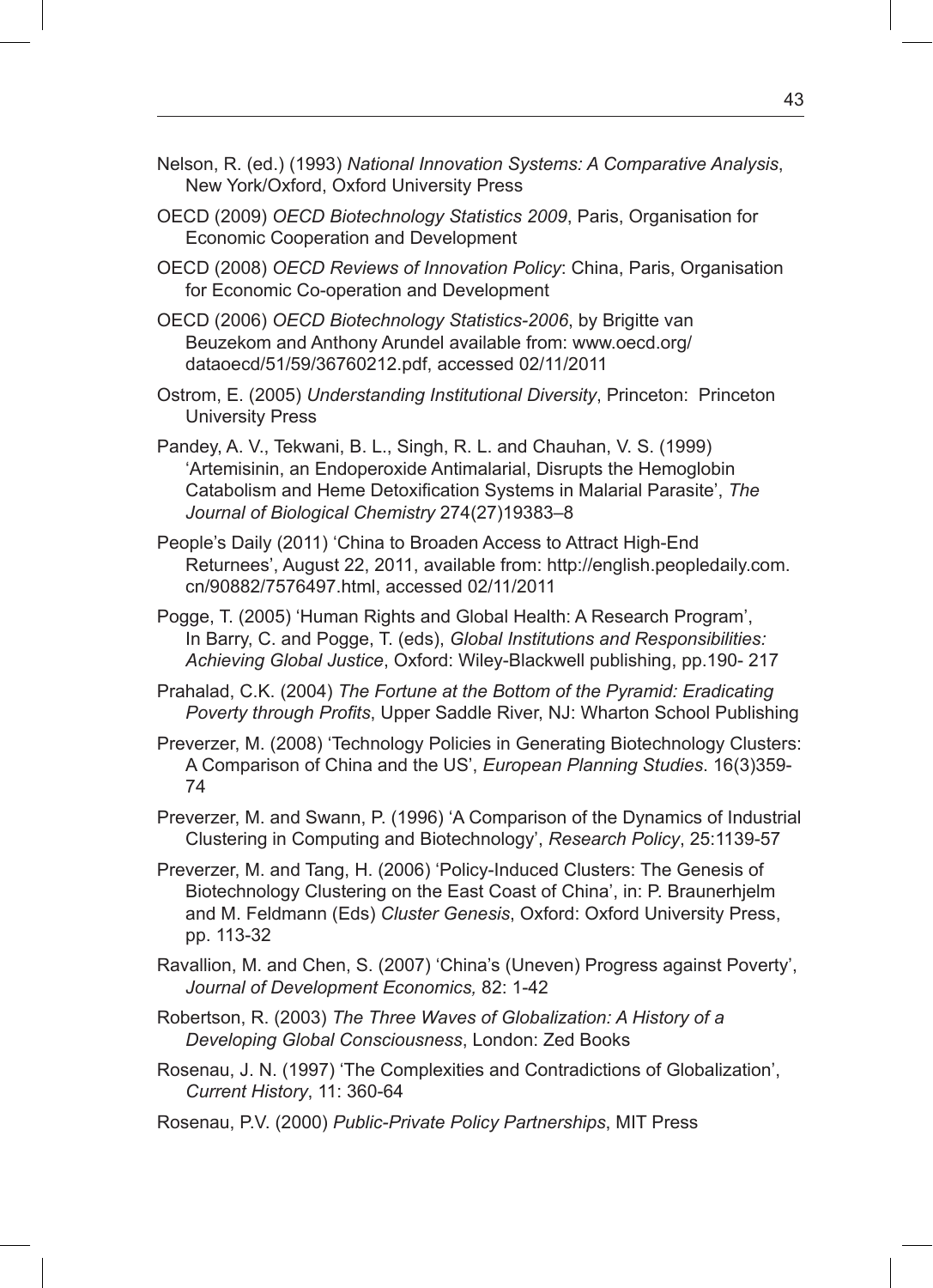- Royal Society (2011) *Knowledge, Networks and Nations: Global Scientific Collaboration in the 21st Century*, Royal Society, London
- Ruger, J., Jenniffer, P. and Ng, N. Y. (2010) 'Emerging and Transitioning Countries' Role in Global Health', *Saint Louis University Journal of Health Law and Policy*, 3: 253-80
- Saviotti, P. P. (1998) 'Industrial Structure and the Dynamics of Knowledge Generation in Biotechnology' in J. Senker (Ed.) *Biotechnology and Competitive Advantage*, Edward Elgar, Cheltenham, pp. 19-32
- Scholte, J. A. (2007) *Civil Society and the Legitimation of Global Governance*, CSGR Working Paper No. 223/07
- Sen, A. (2011) 'Quality of Life: India vs. China' *New York Review of Books* 58.8: 44-5
- Singer, H., Cooper, C., Desai, R.C., Freeman, C., Gish, O., Hill, S. and Oldham, G. (1970) 'Draft Introductory Statement for the World Plan of Action for the Application of Science and Technology to Development', prepared by the 'Sussex Group', Annex II in *Science and Technology for Development: Proposals for the Second Development Decade. Report of the Advisory Committee on the Application of Science and Technology to Development*, United Nations Department of Social and Economic Affairs, New York, Document ST/ECA/133
- Sleeboom-Faulkner, M. (Ed) (2009) *Human Genetic Biobanks in Asia: Politics of Trust and Scientific Advancement*, London and New York: Routledge
- Sleeboom-Faulkner, M. (2010) 'National Risk Signatures and Human Embryonic Stem Cell Research in Mainland China', *Health, Risk and Society*, 12(9)491- 511
- State Council (2006) *The National Medium and Long-Term Programme for Science and Technology Development (2006-2020)*: An Outline, Beijing: State Council of the People's Republic of China
- State Statistics Bureau (2006) 'China Statistical Yearbook 2006', Beijing: Chinese Statistics Press
- STEPS Centre (2010) *Innovation, Sustainability, Development: A New Manifesto*. Brighton: STEPS Centre
- Sternberg. R and Müller .C (2005) 'Entrepreneurship in Regional Innovation Systems–a Case Study of the Biotechnology Industry in Shanghai', presentation made at the DRUID Tenth Anniversary Summer Conference, Copenhagen, Denmark, June 27-29 2005
- Stiglitz, J. (2006) 'Global Public Goods and Global Finance: Does Global Governance Ensure that the Global Public Interest is Served?' in Jean-Philippe Touffut (Ed.) *Advancing Public Goods*, Edward Elgar, pp. 149-64
- Stiglitz, J. (2004) 'The Future of Global Governance', in *Initiative for Policy Dialogue (IPD)*, IPD Working Paper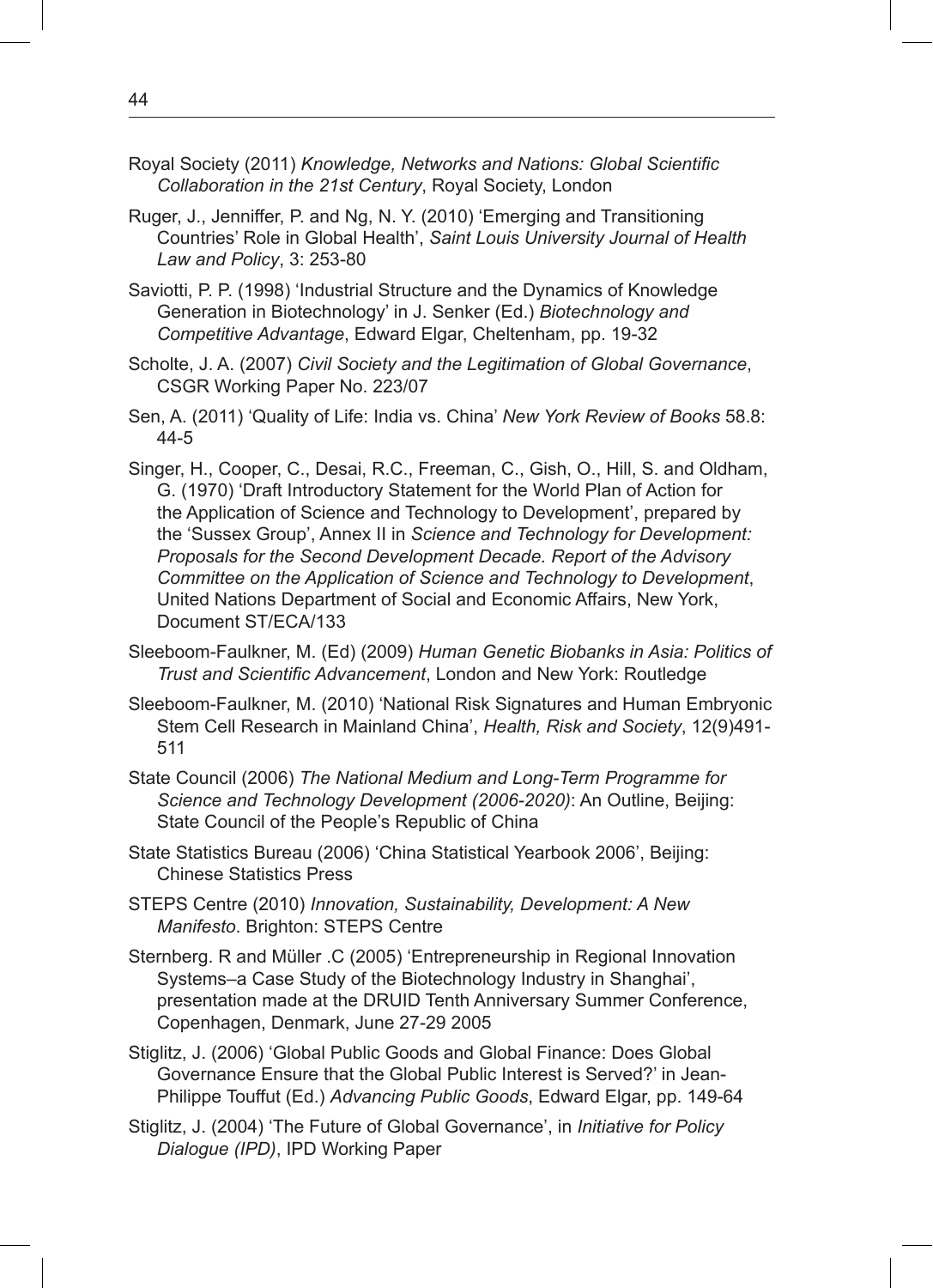Stiglitz, J. ( 2003) *Globalization and Its Discontents*, W.W. Norton & Company

- Stirling, A. (2009) *Direction, Distribution and Diversity: Pluralising Progress in Innovation, Sustainability and Development*, STEPS Working Paper 32, Brighton: STEPS Centre
- Stirling, A. (2007) 'A General Framework for Analyzing Diversity in Science, Technology and Society', *Journal of the Royal Society Interface*, 4(15)707– 19
- Stirling, A., Leach, M., Mehta, L., Scoones, I., Smith, A., Stagl, S. and Thompson, J. (2007) *Empowering Designs: towards more progressive appraisal of sustainability*, STEPS Working Paper 3, Brighton: STEPS **Centre**
- Stone, D. (2008) 'Global Public Policy, Transnational Policy Communities and their Networks', *Journal of Policy Studies*, 36(10)19-38
- Tang, J., Liu, B. and Ma, K. (2008) 'Traditional Chinese Medicine', *The Lancet*, published online 20 October
- Tang, S. Meng, Q, Chen, L., Bekedam, H. and Evans, T. (2008) 'Tackling the Challenges to Health Equity in China', *The Lancet* 372(9648)1493-1501
- Tang, Y. (2004) 'Biotechnology in China: A Guide to the Chinese Biotechnology Industry for VBU', Report by Association of German Biotechnology Company, available from: http://www.dechema.de/dechema\_media/ Downloads/Positionspapiere/chinesebiotech.pdf, accessed 03/11/2011
- Torgersen, H. and Seifert, F. (1997) 'Aversion Preceding Rejection: A Survey on Public Opinion of Biotechnology in Austria', *Public Understanding of Science*, 15(2)339-50
- Ujjual, V., Patel, P., Krishnan, R.T., Keshavamurthy, S., Hsiao, R. and Zhao, F.Y. (2011) *Management and Organisation of Knowledge Creation in Emerging Markets: A Perspective from subsidiaries of EU MNEs*, SPRU Electronic Working Paper 192, Brighton, SPRU – Science and Technology Policy Research
- United Nations General Assembly (2005) 2005 *World Summit Outcome*, Document A/RES/60/1, New York: United Nations
- Van Zwanenberg, P., Ely, A. and Smith, A. (2011) *Regulating Technology: International Harmonisation and Local Realities*, London: Earthscan
- Wagstaff, A., Lindelow, M., Jun, G., Ling, X. and Juncheng, Q. (2007) *Extending Health Insurance to the Rural Population: An Impact Evaluation of China's New Cooperative Medical Scheme, World Bank Impact Evaluation Series No. 12*. Washington DC, World Bank
- Wang, L., Wang, Y., Jin, S., Wu, Z., Chin, D.P., Koplan, J.P. and Wilson, M.E. (2008) 'Emergence and Control of Infectious Diseases in China' *The Lancet*, published online 20 October